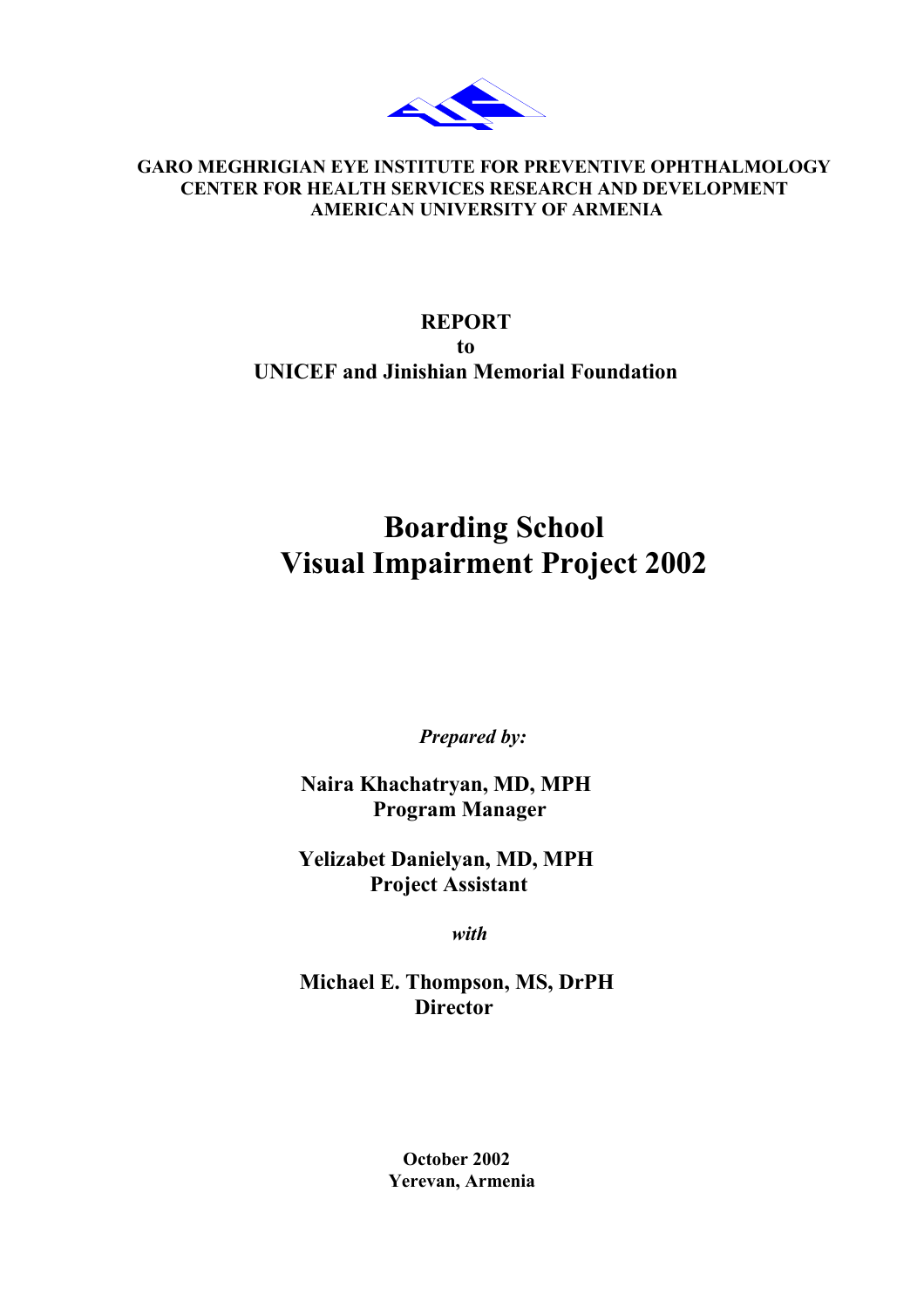# **Table of Contents**

| 5.3.1 Vision |  |
|--------------|--|
|              |  |
|              |  |
|              |  |
|              |  |
|              |  |
|              |  |
|              |  |

See also, separate appendix: Manual of Operations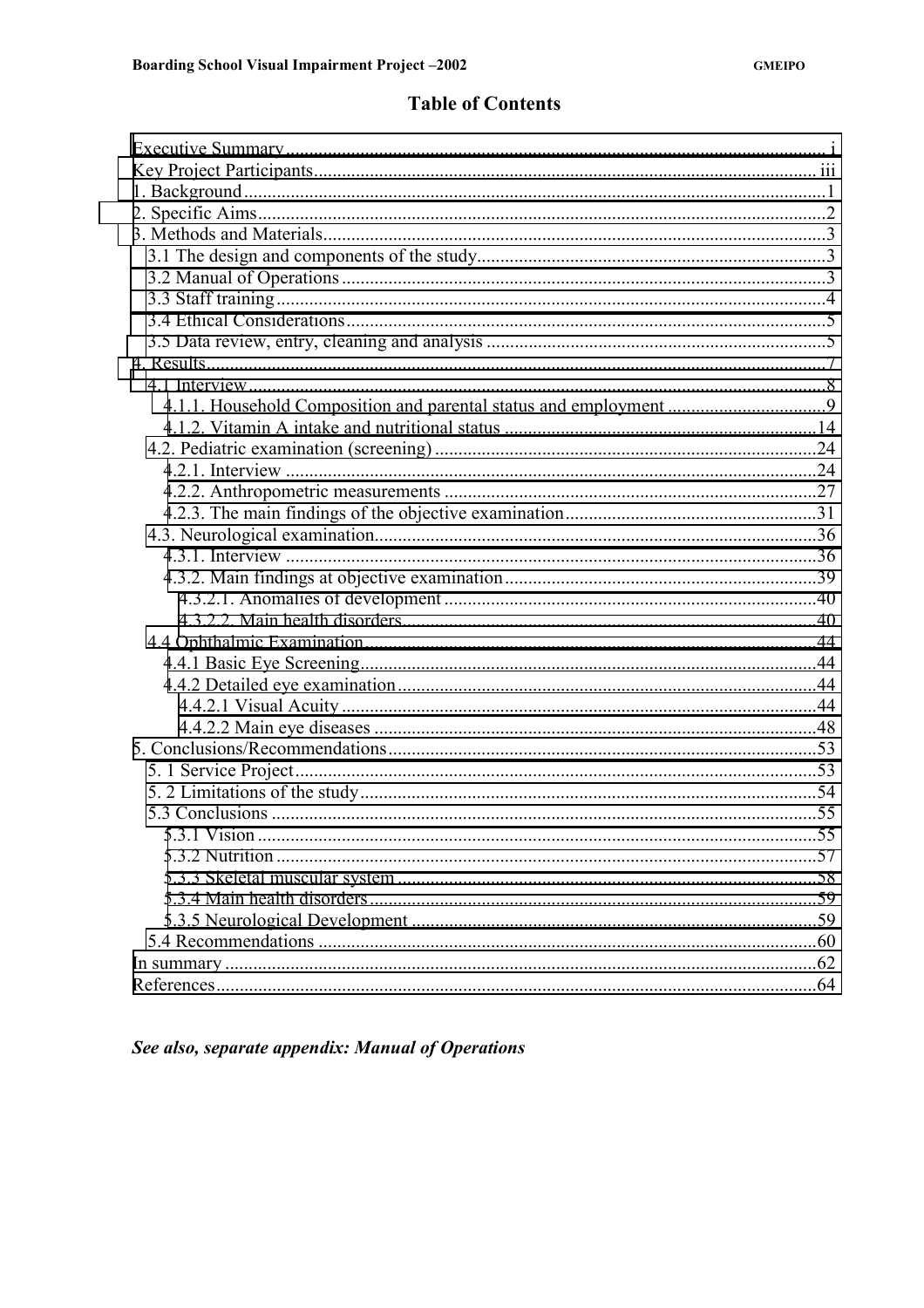#### <span id="page-2-0"></span>**Executive Summary**

Hundreds of millions of children worldwide are on the margins of society due to wars, deep poverty, or other family upheavals. Their exclusion from proper education, health care, and family support, has long-term and life-threatening consequences. Many of them live in institutions under governmental patronage. Very often the living conditions and attitude of staff are not appropriate to create a healthy environment and family atmosphere for children. Those children are often at higher risk for health disorders. GMEIPO proposed and implemented "Boarding School Visual Impairment Project 2002", designed to determine visual impairments and other major health problems among approximately 600 children living at or attending four institutions in Armenia with support from UNICEF/Armenia and the Jinishian Memorial Fund.

The rate of blindness and low vision among screening participants was determined: it exceeds the European benchmark several times over. The main causes of blindness were congenital glaucoma and cataract. The analysis revealed high rates of refraction pathologies, strabismus and vernal conjunctivitis among screened children.

Anthropometric measurements of the children revealed stunting and under nutrition. The pediatrician's assessment detected delayed physical development, short height, and body weight deficiency in a majority of the schoolchildren. Specific deformations and pathologies of skeletal-muscular system are very frequent among children in the surveyed schools, ranging from one-third to more than half of all children surveyed, which could be attributed to the inadequate physical exercise and overall low level of harmonic physical development of a child. Many children have specific retardation of learning abilities development, delayed reactions, and communication problems. These disorders are mainly explained by defects of

i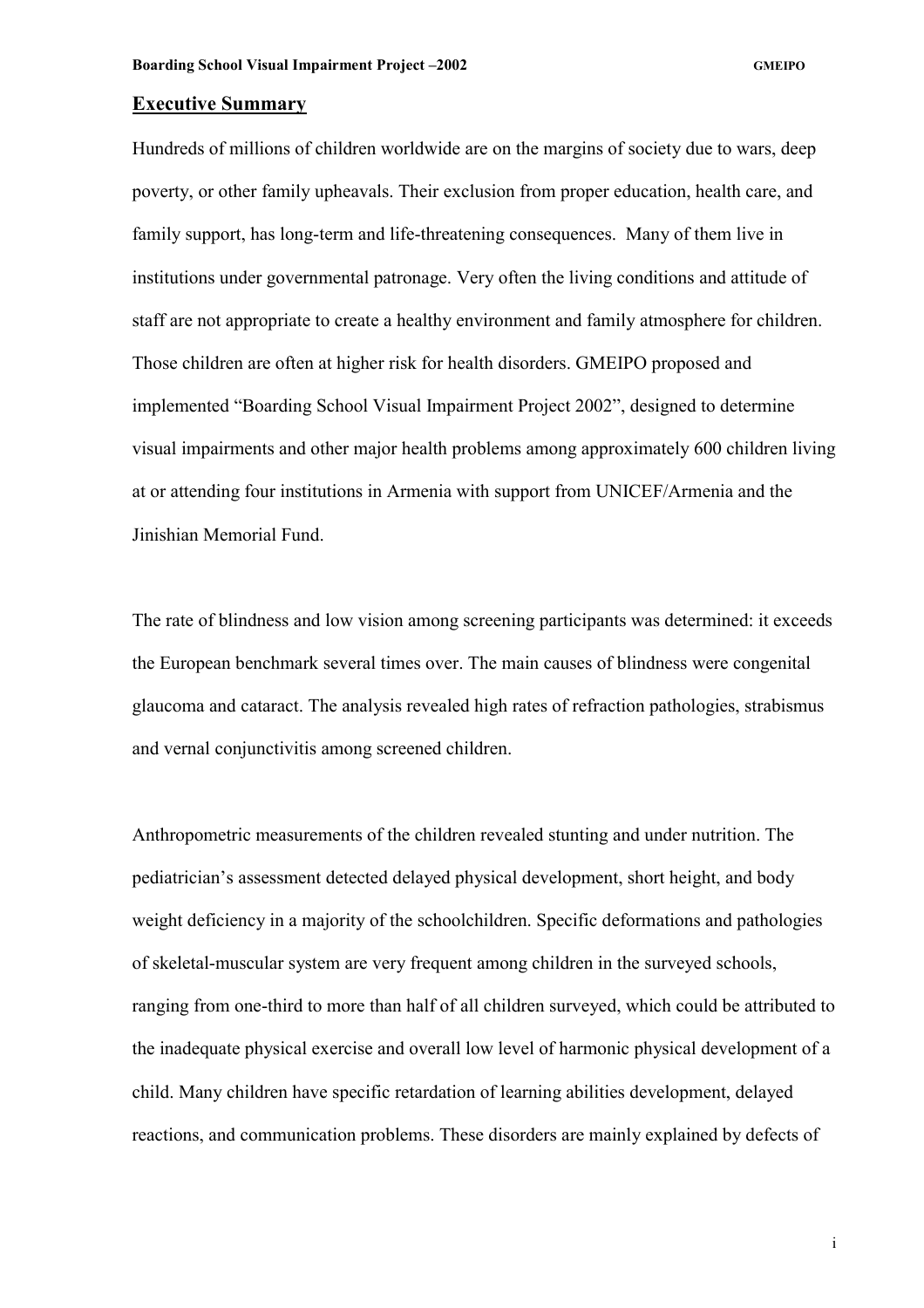upbringing, lack of attention from the adults (both parents and teachers) to children, and poor education compounded by poor nutrition, likely stemming back to the prenatal period.

Analysis of the data revealed that children in boarding schools need special attention of governmental and international health organizations: special prevention and treatment interventions are required.

It is highly recommended to organize similar health screening, prevention, and treatment programs in other boarding schools of Armenia in order to have comprehensive and generalizable information on health status of institutionalized children in the country and to begin addressing the unmet needs.

While not generalizable, these findings confirm that institutionalized children are indeed among Armenia's most vulnerable population and are in dire need of improved medical and health conditions if they are to reach their full potential. This treatment and assessment program highlights the critical need for expanding programs and assessments to ensure the health of institutionalized children.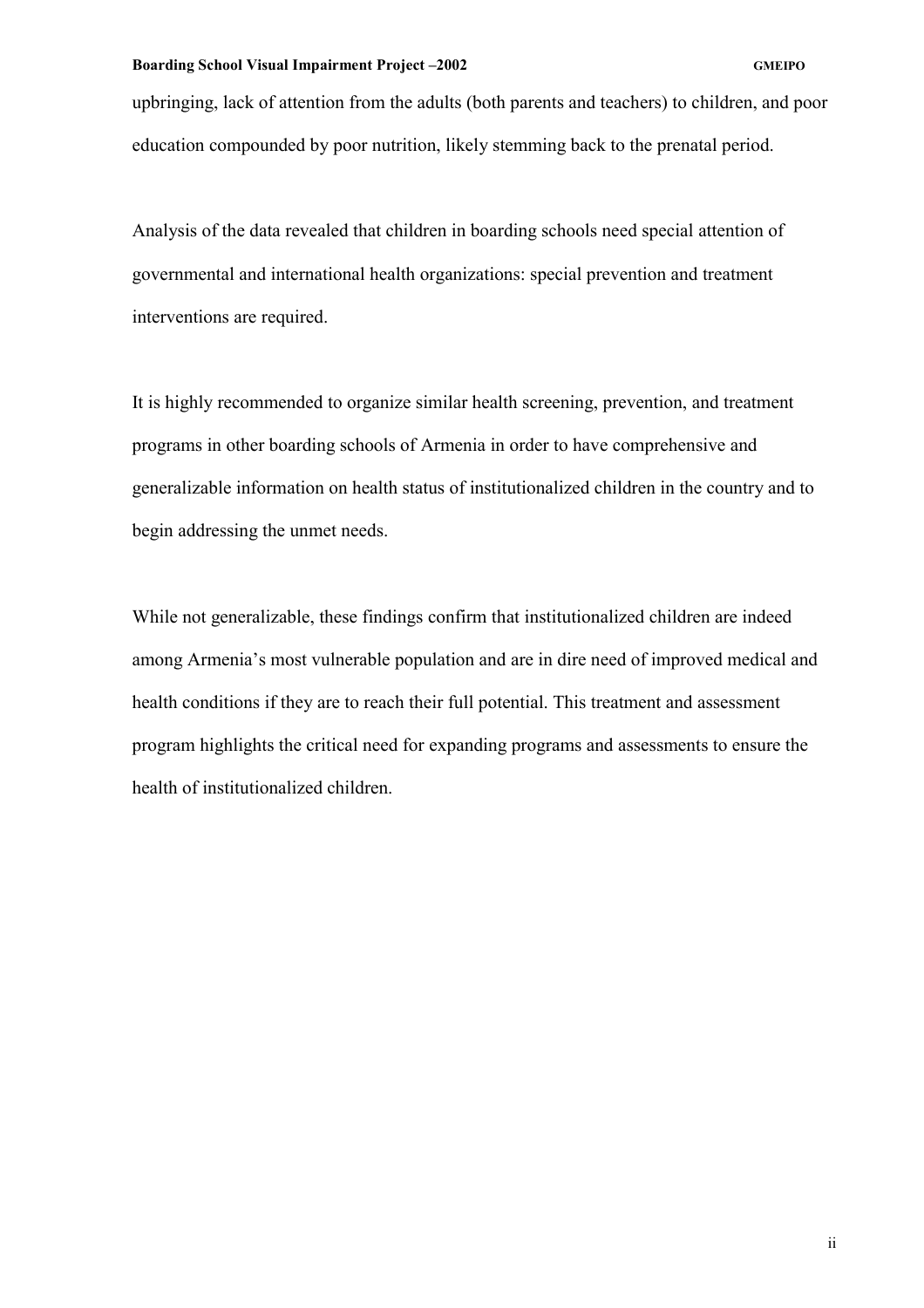# <span id="page-4-0"></span>Key Project Participants

# *Naira Khachatryan, MD, MPH: Program Manager*

Dr. Khachatryan was responsible for day-to-day management of the project, development of detailed study procedures, training of staff, direct supervision of the examination of participants, analysis of the data, submission of final report, and monitoring of the study budget.

# *Ylizabet Danielyan, MD, MPH: Project Assistant*

Dr. Danielyan was involved in preparatory activities, development of research methods and tools, training of field staff, data management and analysis, as well as preparing of final report.

# *Michael E. Thompson, MS, DrPH: CHSR Director*

Dr. Thompson provided consultation and guidance throughout the project. He was responsible for the development of an appropriate data management and analysis system for the study.

# *Gajane Manrikyan: Pediatrician*

Dr. Manrikyan performed health examination of all children involved in the study. Her activities included interviewing a child and conducting external examination. Dr. Manrikyan was also responsible for identification of children requiring further diagnostic and/or treatment and provision of written recommendations.

# *Serunan Aghamiryan: Neuropathologist*

Dr. Aghamiryan conducted screening of children with a focus on detection of neurological disorders. Her activities included brief interview of a child and then detailed external examination. Dr. Aghamiryan was also responsible for making a final diagnosis and providing written recommendations.

# *Anastasia Stepanyan: Ophthalmologist Andranik Gasparyan: Ophthalmologist Lilit Aghayan: Ophthalmologist*

Drs. Stepanyan, Gasparyan, and Aghayan had primary responsibility for conducting the detailed eye examination on those subjects who were referred after basic eye screening. They also conducted basic eye screening. When necessary, participants were provided with written recommendations for further treatment and follow-up or prescription for glasses.

## *Samvel Petrosian: Optometrist Henrik Khachatryan: Optometrist*

These optometrists were responsible for assisting in conducting basic eye screening and matching the lenses and frames for the children.

# *Ruzanna Manukyan, MD: Interviewer*

Dr. Manukyan was responsible for conducting face-to-face interviews with all participants to obtain socio-demographic information and medical history, as well as information on food intake and nightblindness symptoms.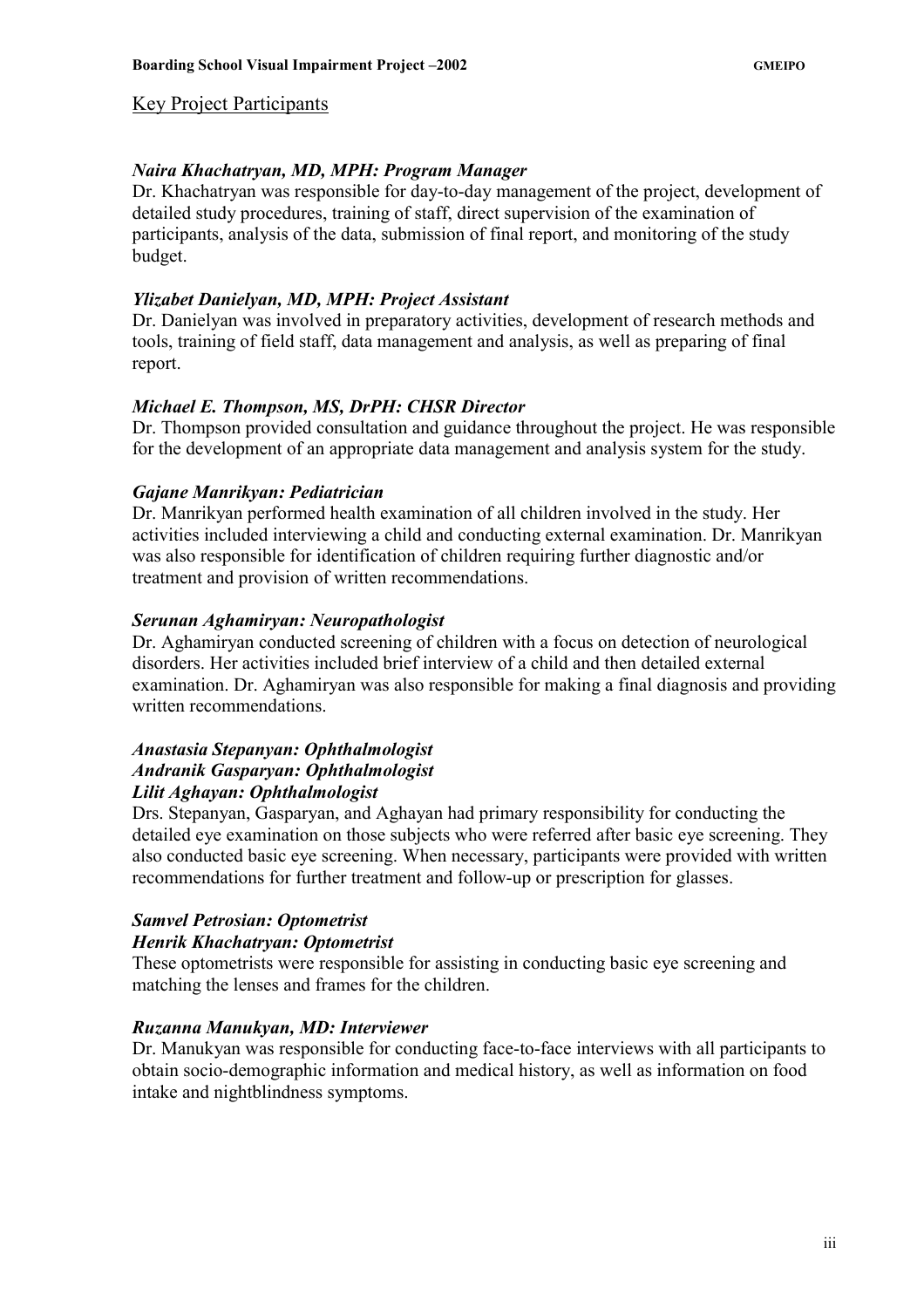#### <span id="page-5-0"></span>**1. Background**

UN experts estimate that hundreds of millions of children worldwide are on the margins of society due to wars, deep poverty, or other family upheavals. Their exclusion from proper education, health care, and family support, has long-term and life-threatening consequences [1-4]. Many of them live in institutions under governmental patronage. In Armenia, institutionalization, quite apart from being an alternative for children deprived of their parents, is effectively a substitute for parents who do not have the means to maintain their children. Children, who are disabled, also make up a high proportion of the institutionalized in the country.

In Armenia, reliance on institutionalized care for children is a legacy of the communist period. Now, a number of institutions such as public orphanages are barely able to support the children residing there [1-4]. Very often, the living conditions and attitude of staff are not appropriate to create a healthy environment and family atmosphere for children. Those children are at higher risk for a variety health disorders. Special attention is required from governmental and non-governmental organizations to ensure that quality health care, including preventive care, is monitored and guaranteed for those children.

The study conducted by Garo Meghrigian Eye Institute for Preventive Ophthalmology of the Center for Health Services Research and Development, American University of Armenia, during summers 2000 and 2001 measuring the prevalence and risk factors of eye diseases as well as nutritional status of almost 6 000 school-age children in summer camps of Armenia supports this assumption. The prevalence of various eye pathologies was higher among orphanage children and children from vulnerable families. The analysis revealed that almost half of the children living in orphanages were stunted and a quarter had protein-energy malnutrition (PEM). The analysis also demonstrated a high rate of stunting, PEM and wasting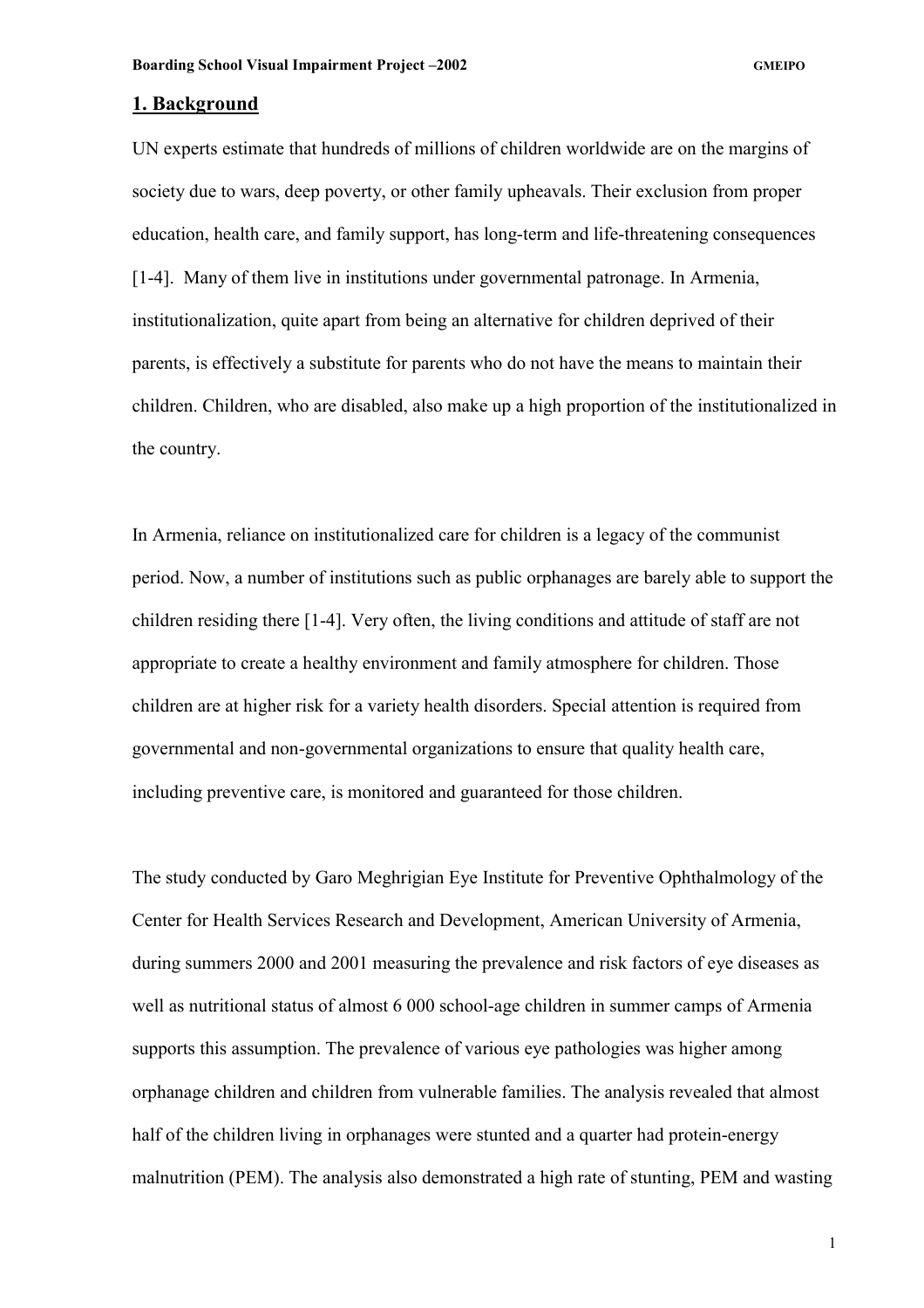<span id="page-6-0"></span>among children in vulnerable categories with statistically significant association between vulnerability and stunting and PEM [5,6].

Based on UNICEF reports [1-4] as well as results form Summer Camps Projects [5,6] and WHO defined "Vision 2020"program priorities, GMEIPO proposed and implemented "Boarding Schools Visual Impairment Project 2002", designed to determine visual impairments and other major health problems among approximately 500-600 children living at or attending four institutions in Armenia. While not a population-based study, the program was designed to be thorough in its assessment so as to provide as much good as possible to the participating children and to provide policy makers a sense of the magnitude and distribution of problem facing all institutionalized children.

# **2. Specific Aims**

The specific aims of the project were:

- Conduct an eye screening of approximately 600 children residing at, or attending four boarding schools selected by UNICEF and the Ministry of Education and Science of Armenia.
- Conduct examinations of each child by a pediatrician and a neurologist to determine the prevalence of various health disorders among institutionalized children.
- Interview each child to complete a questionnaire designed to collect information about socio-demographics, nutrition patterns, and nightblindness to identify sub clinical manifestations of Vitamin A deficiency (VAD).
- Conduct anthropometric measurements of each child for nutritional status evaluation based on height-for-age (HAZ), weight-for-age (WAZ), and weight-for-height (WHZ) indicators.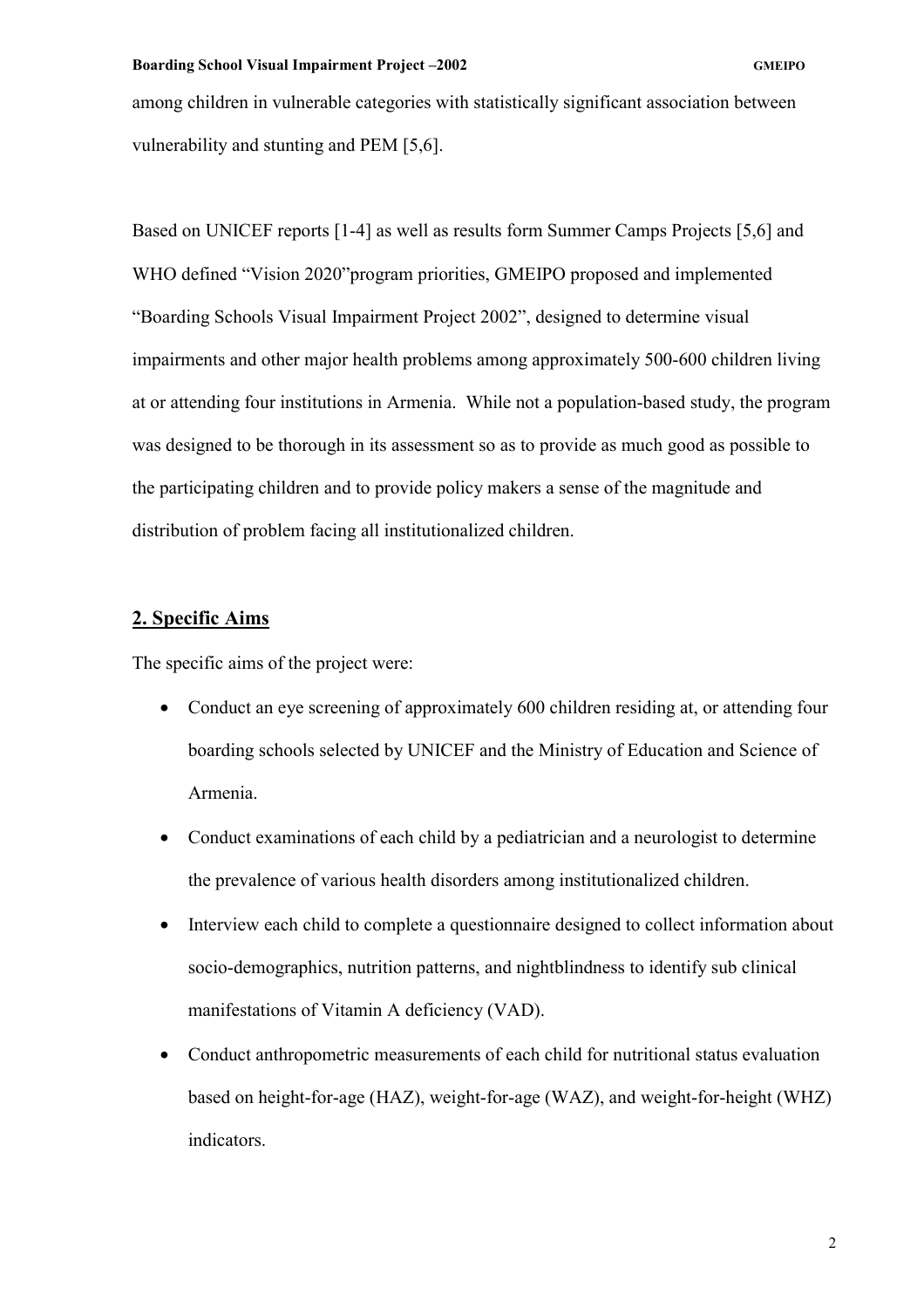- <span id="page-7-0"></span>• Correct refractive errors and provide free eveglasses to improve the child's visual acuity, visual function, and visual comfort.
- Identify those children who needed further diagnostics, therapeutical treatment, and/or surgical interventions beyond the scope of this project, providing written recommendations for advanced diagnostics/treatment in specialized hospitals.
- Analyze data and provide a written final report containing a detailed descriptive summary with recommendations for follow-up interventions or studies.

# **3. Methods and Materials**

#### **3.1 The design and components of the study**

The project was a cross-sectional study of the prevalence of blindness and low vision, Vitamin A deficiency, physical development problems, mental and neurological pathologies, developmental deficiencies, and other health related disorders among institutionalized children. For that reason four boarding schools were selected and 593 children studying/living there were screened. An ophthalmologist, a pediatrician and a neurologist examined the children. Each child was interviewed on the issues of socio-demographics, nutrition patterns, and night blindness. For more precise evaluation of nutrition status, anthropometric measurements based on height-for-age (HAZ), weight-for-age (WAZ), and weight-for-height (WHZ) indicators were performed [7,8].

# **3.2 Manual of Operations**

The GMEIPO staff developed a Manual of Operations, which included questionnaires on food intake and nightblindness symptoms; pediatric, neurological, and basic, and detailed eye screening forms; and guidelines for interviewer, pediatrician, neurologist and ophthalmologist (separate for basic and detailed eye examination). A questionnaire on food intake was developed to assess the nutritional status of children with emphasis on Vitamin A intake to reveal sub-clinical manifestation of nightblindness. This instrument was developed by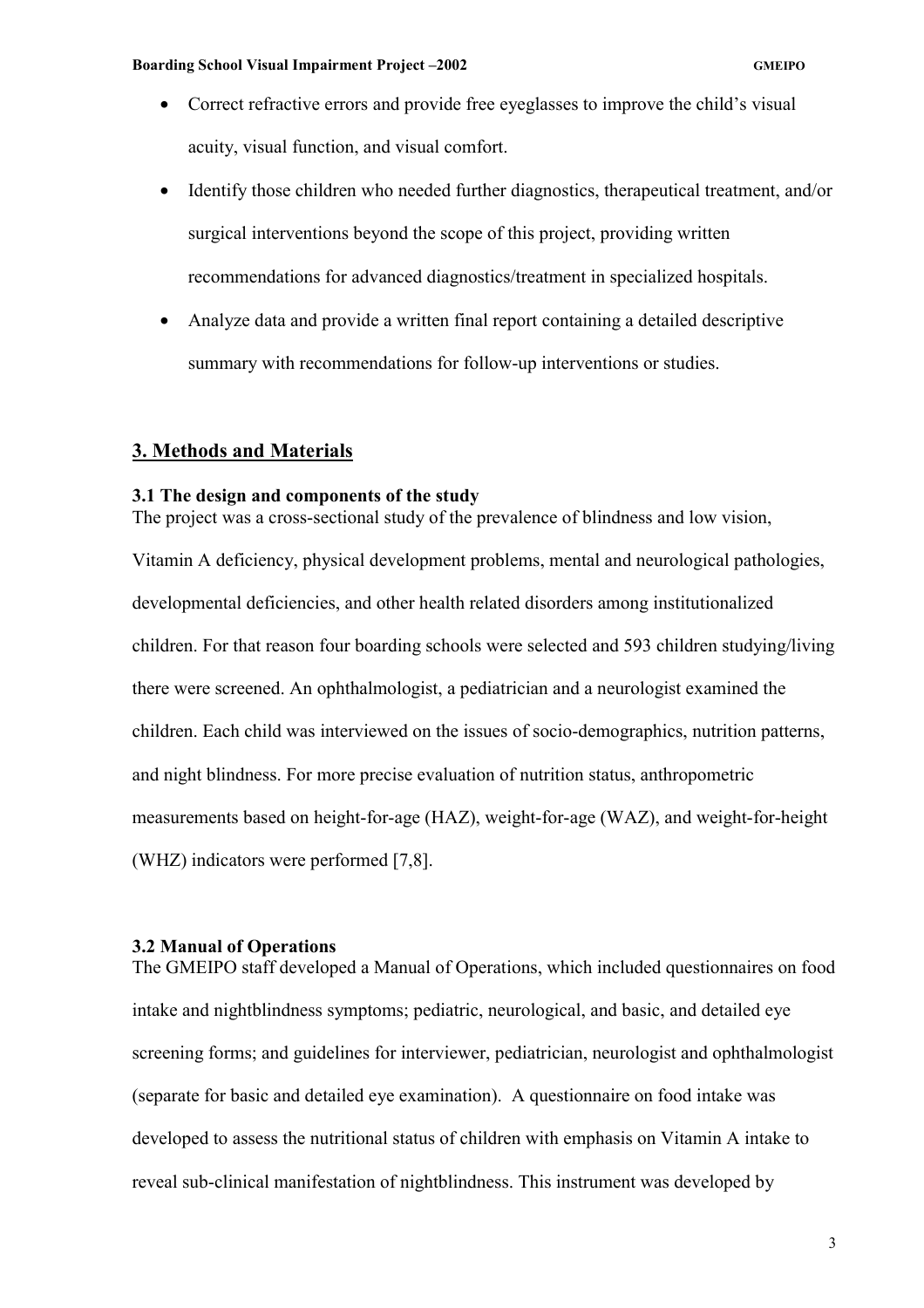<span id="page-8-0"></span>GMEIPO staff using the Helen Keller International (HKI) food frequency method to assess the Community risk of Vitamin A deficiency, and Alfred Sommer's "Vitamin A deficiency and its consequences – a field guide to detection and control" [9, 10]. Apart from that, the questionnaire also included minimal socio-demographic information, such as age, gender, place of residence, place of birth, nationality, parents' occupation, and sources of income.

The staff of GMEIO in consultation with qualified pediatricians and neurologists developed the examination forms for general health and neurological screenings. Eye Screening instruments were developed based on forms previously elaborated and tested for projects implemented by GMEIPO (Summer camps-2000 and 2001 projects) [11, 12]. In preparation for the current project, only minimal changes were introduced to correct identified weaknesses and to amend the format.

The study instruments were pre-tested on 6 randomly selected children from a Yerevan boarding school for children with speech disorders, and subsequently revised to the final form.

# **3.3 Staff training**

Job vacancies for pediatrician, neurologist, ophthalmologist and interviewer were announced via the AUA job server list. The Announcements were also placed at the policlinics and ophthalmic clinics of Yerevan. Overall, there were 21 applicants of whom 7 were recruited via a competitive interview process. The field staff was formed out of three ophthalmologists, a pediatrician, a neurologist, an interviewer, and one optometrist from "Linza" Ltd, who kindly donated his time and was fully involved in the entire phase of project implementation. The field staff completed two day training at GMEIPO.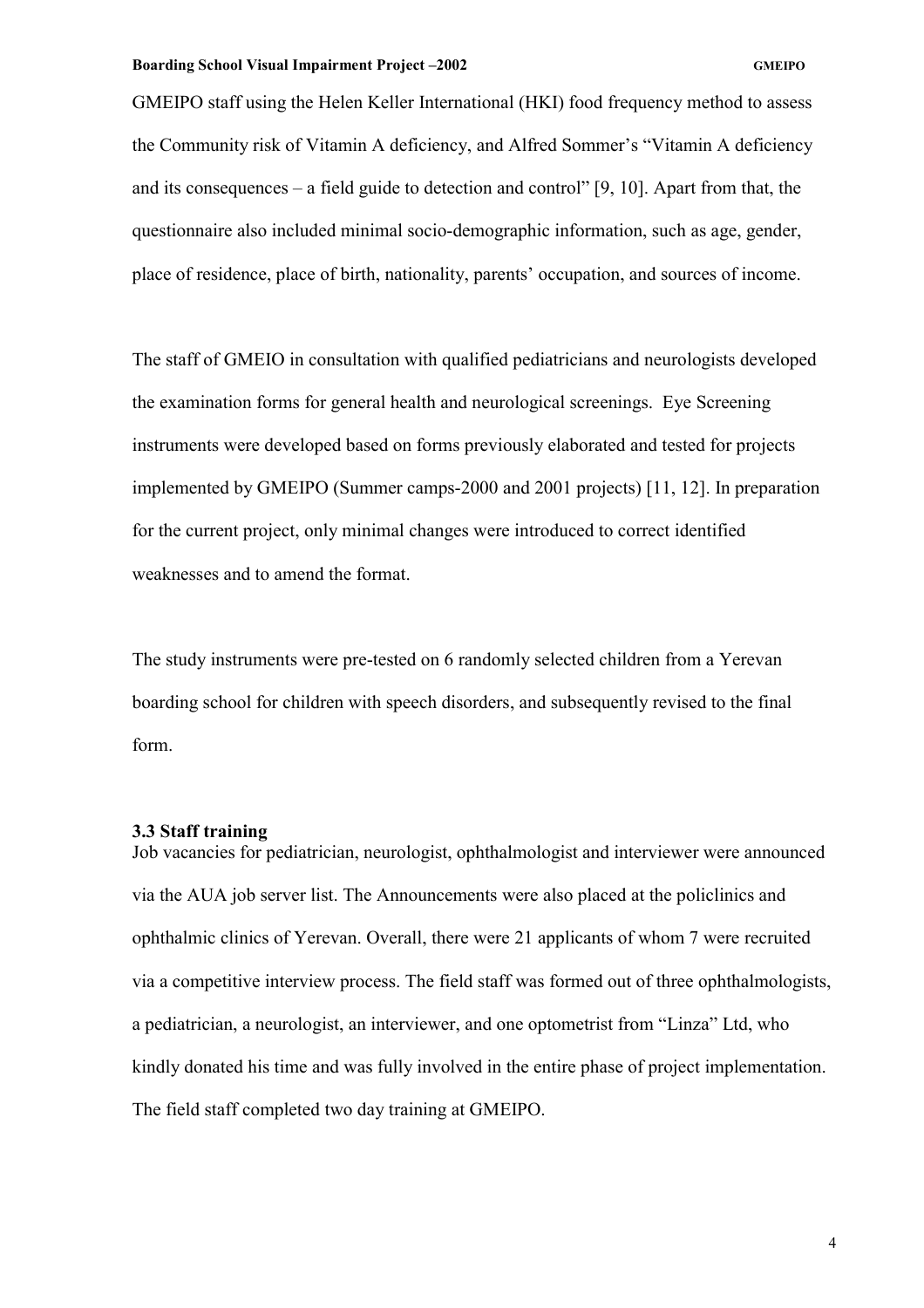#### <span id="page-9-0"></span>**3.4 Ethical Considerations**

The informed consent for caregivers was developed by GMEIPO in English and Armenian languages. In general, the project was mainly provision of medical services, however the interview included also information on children's family life. The project proposal was reviewed and approved by the AUA Committee on Human Research (IRB). The written informed consent form (Manual of Operations) was addressed to a caregiver of a child. This decision was made because of the fact the majority of the children in boarding schools were from different regions of Armenia and it was difficult to reach their parents to provide them with informed consent, and some of the children were orphans. In each of the schools, the director was considered the person legally responsible to given his/her permission for a child's participation. Apart from general information about the study, the informed consent also stated the child's right to refuse to answer to any question, to stop the interview and the screening itself, and assured confidentiality of the information provided.

# **3.5 Data review, entry, cleaning and analysis**

A database was constructed using the SPSS statistical software package. Trained data entry operators performed double entry and cleaning of the data. The statistical analysis was carried out using SPSS.11.0 software. Recoding and rescoring of some questions was performed. New variables on food intake were created. The questionnaire was composed to allow determination of whether or not there was a Vitamin A deficiency among children under study, rather than determine the amount of daily intake of Vitamin A.

According to recommendations of HKI Food Frequency Method [9] for analysis of the received data the following groups were separated after appropriate calculations: the total consumption of animal sources of Vitamin A; the adjusted consumption of plant sources; and the weighted total consumption. Each one of the four surveyed boarding schools was considered as a community and in order to receive the final variables on vitamin A deficiency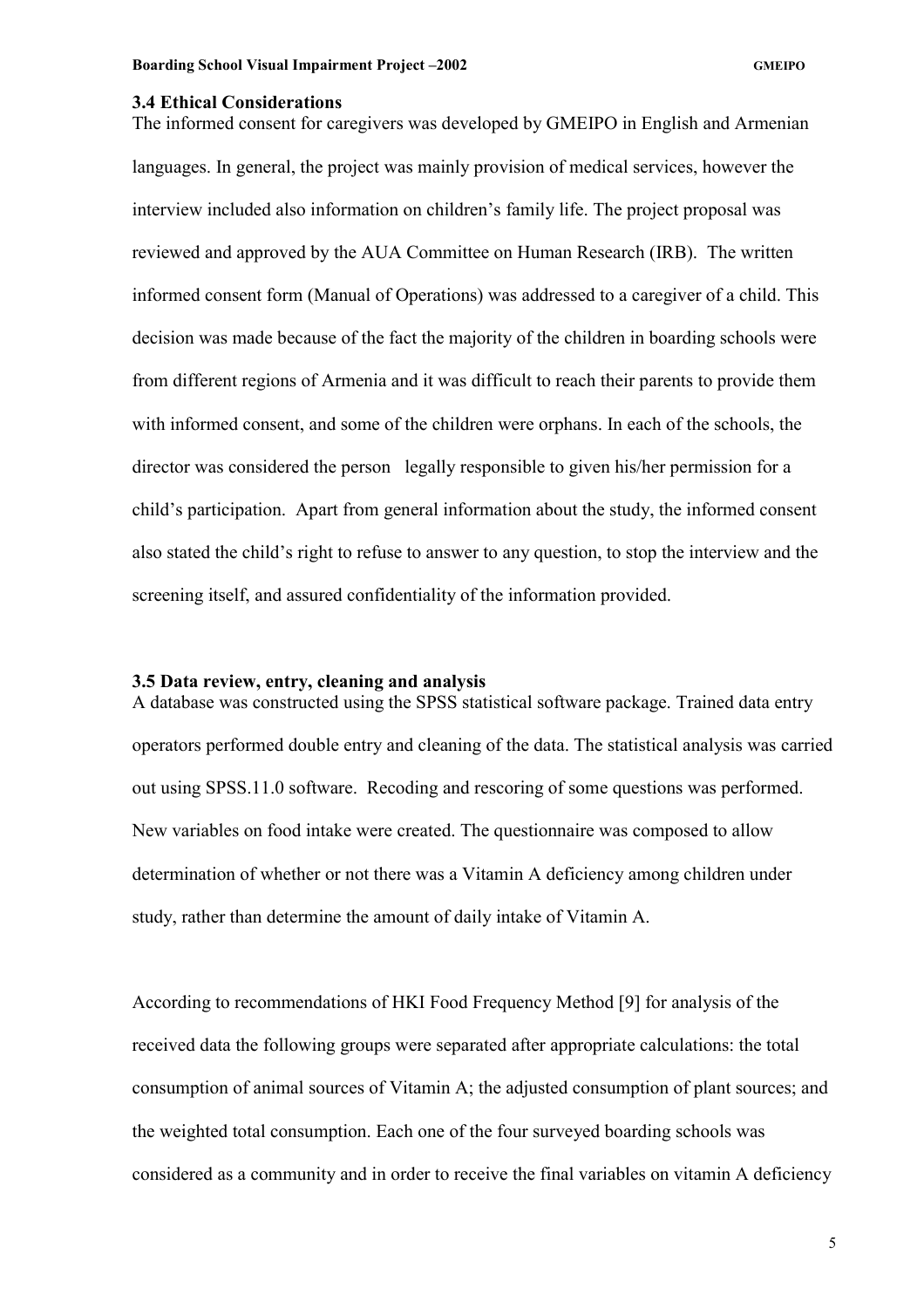the following procedures were performed. For each school, two variables were calculated: the mean frequency of consumption of animal sources of Vitamin A and the mean frequency of total consumption of animal and plant sources of Vitamin A (weighted by the source). According to HKI FFM standards [9] Vitamin A deficiency is observed if the mean frequency of consumption of animal sources of Vitamin A is 4 days per week or less, or the mean frequency of total consumption of animal and plant sources of Vitamin A (weighted by source) is 6 days per week or less.

In this study visual acuity was presented in decimals [13]. In decimal system, the inverse quantity of the visual angle 1 is accepted as a normal visual acuity, equal to one (visus=1.0). If the angle is larger, i.e. 5, the visual acuity will decrease (visus=0.2); if the angle is smaller, i.e. 0.5, then the visual acuity will be twice larger (visus=2.0) [14].

The data ranged from 1.0 to 0.0. In case of finger counting and light perception, the data was recorded as 0.0. The visual acuity data was then converted into the following categories: 1.00-0.40; 0.30-0.20; 0.01-0.05; <0.05. The WHO classification of ranges for vision loss was used [13]. Visual acuity 1.00-0.40 was considered Normal Vision, patients with visual paucity 0.30-0.05 were considered Visually Impaired, and those with vision less then 0.05 were classified as Blind. New variables for visual acuity were developed representing the best and worst visual acuity for both eyes. Separate variables on myopia, hyperopia, and astigmatism for each eye were combined and new variables were generated to represent refraction pathology in one or both eyes.

New variables were also created to group pediatric, neurological and ophthalmologic data. Statistical tests of significance were conducted using  $\chi^2$  tests for proportions or for trend as appropriate. Univariate analysis was performed.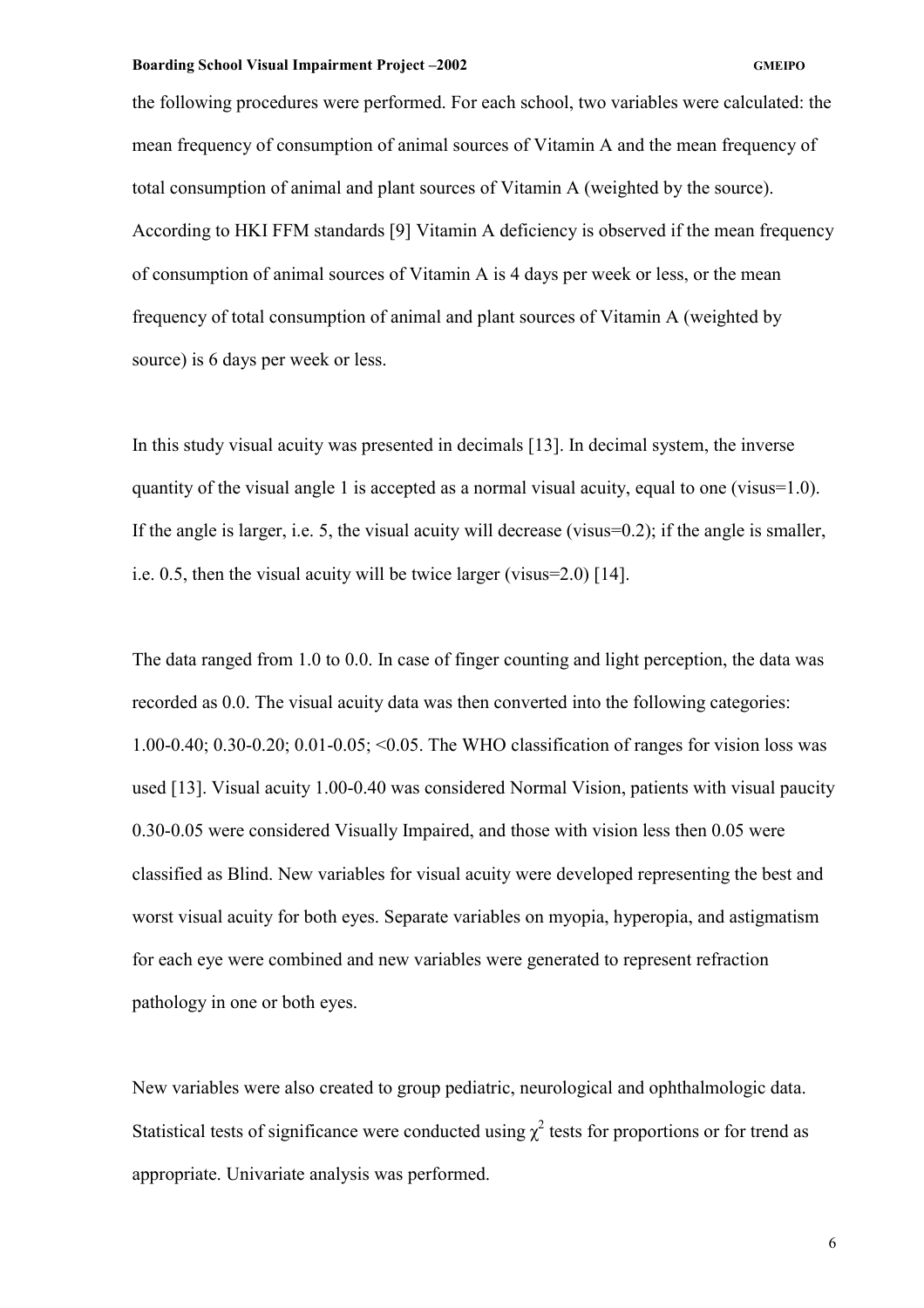<span id="page-11-0"></span>GMEIPO staff regularly observed the interviewing of participants and the process of screening in order to assure quality.

# **4. Results**

The field phase of the project started on 29 May 2002 and concluded on 18 July. Based on recommendations of the Ministry of Education and Science, four boarding schools were selected for the project: Yerevan Boarding School for Children with Visual Impairments, Goris Boarding School for Children with Poor Vision and Socially Unprotected Children, Vardashen Republican Special Educational Complex, and Dilijan Sanitary Boarding School Number 8 attached to Sanatorium. All children present at the boarding schools at the time of the screening participated in the survey. Overall, data for 593 children were obtained in the course of the project and 176 pairs of glasses were prescribed.

The administrative staff in each selected school was contacted by GMEIPO two weeks in advance of the screening. The lists of all children attending the institutions were obtained and in cooperation with administration of each particular school, schedules for the screenings were designed.

The number of children screened in the four schools is as follows: 80 of children in Yerevan Boarding School for Children with Visual Impairments; 291 children in Goris Boarding School for Children with Poor Vision and Socially Unprotected Children; 56 children in Vardashen Republican Special Educational Complex; and 166 children in Dilijan Sanitary Boarding School Number 8 attached to Sanatorium.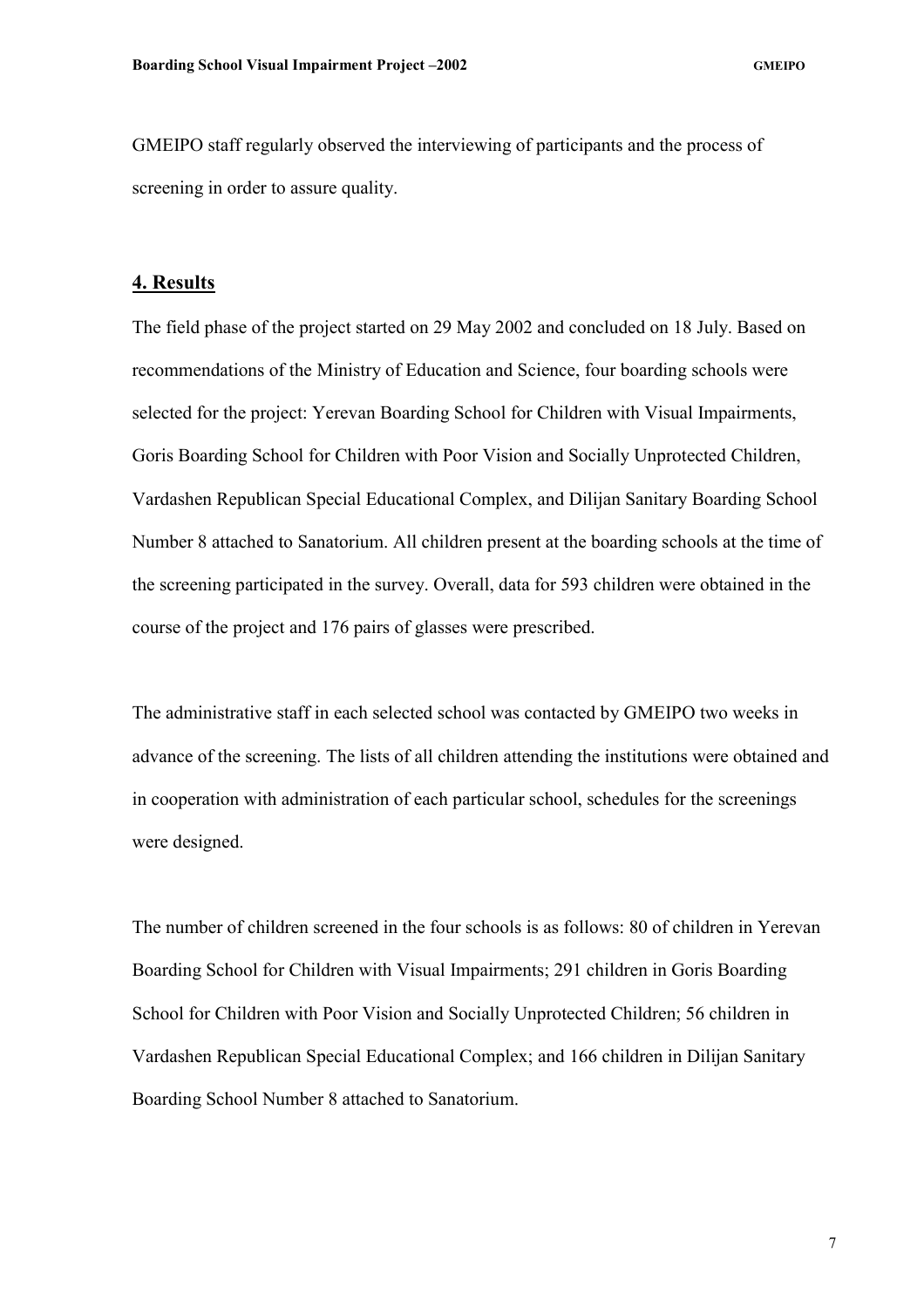#### <span id="page-12-0"></span>**4.1 Interview**

In *Yerevan Boarding School* out of 111 children studying there, 72% (n=80) were screened. The main reason for incomplete coverage was the late start of the project: children had been dismissed for summer holidays. As many of them live in remote regions of Armenia and in Nagorno Karabagh, it was difficult to contact those children, and/or they could not arrange to return to Yerevan.

The age of children ranged from 8 to 20 years old with mean age 13.8 (median 4.0, SD 3.6). The proportions of boys and girls in the school were equal. Children studying in this school were from the following regions: Vedi, Vajots Dzor, Yerevan, Ararat, Artashat, Amasia, Giumri, Karabagh, Lori, and Masis. Only one child was refugee.

From the personal history, the main finding was the poor compliance with the immunization schedule: 83% received their vaccination late, for 8.3% of children immunization was incomplete: only 8.3% had normal vaccination.

In *Goris Boarding School,* out of 302 children studying there 96.4% (n=291) were interviewed and screened by physicians. The mean age of children was 12.3 (median 12.0, mode 12, SD 2.8) ranging from 6 to 18 years old. Boys composed 55% of all schoolchildren and girls 45%. In 95% of cases, the birthplace of children was Goris. Some 3.8% (n=11) of the children were refugees.

Review of personal histories revealed birth trauma (asphyxia, preterm birth, cephalohematoma, etc.) in 5.5% of children. Immunization was normal for 31.5% of the children, late for 63.1% and incomplete for 5.4%.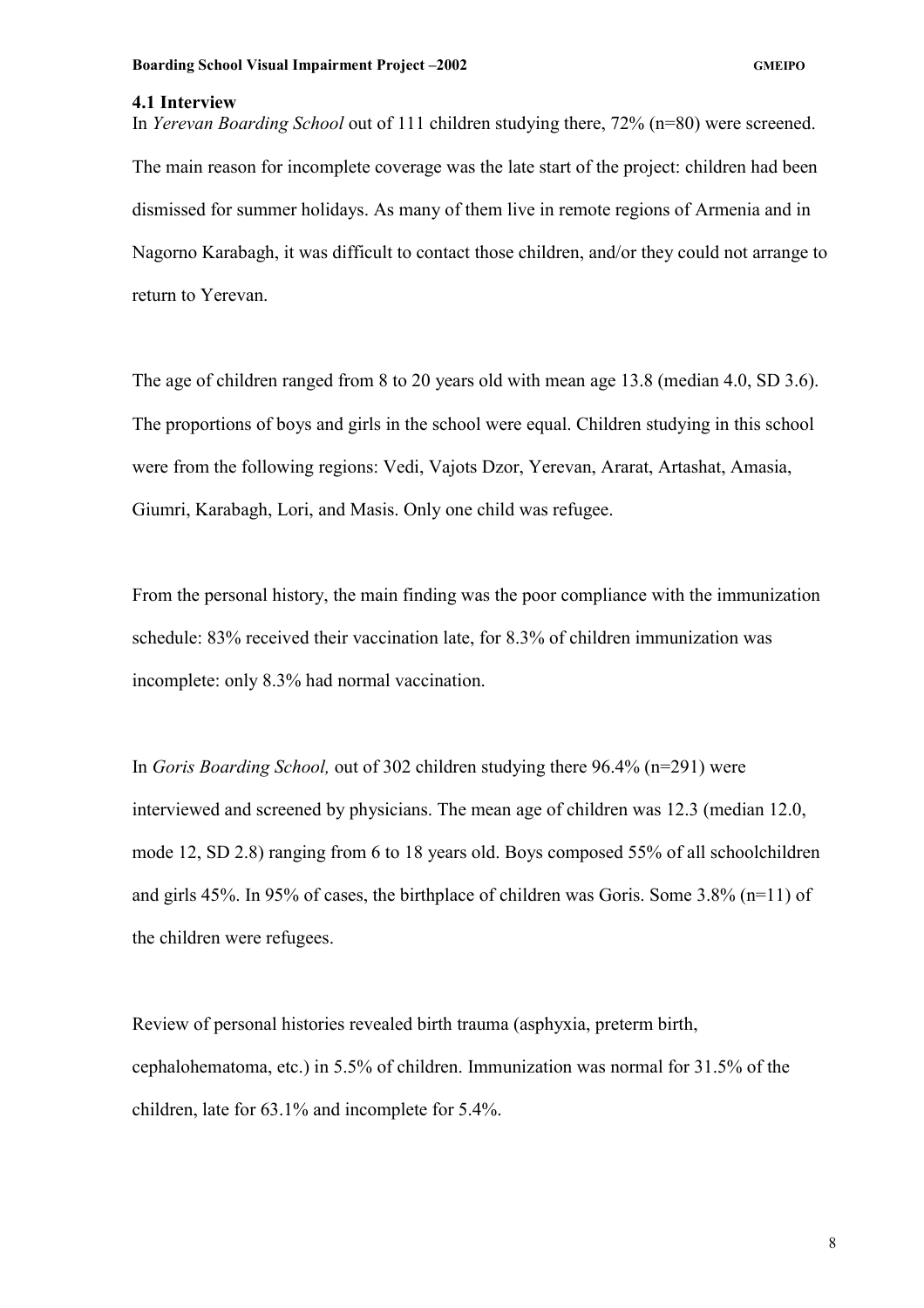<span id="page-13-0"></span>In *Vardashen Educational Complex,* 93.3% of all children (n=60) were screened and interviewed. Mean age of children was 14.6 (median 15.0, mode 14, SD 1.9), ranging from 10 to 19 years old. There were more boys (51.8%) than girls (48.2%). Of all children, 3.6% were refugees. Children studying in Vardashen school were born in different regions of Armenia. More than one-third of them (35.7%) were born in Yerevan, 21.4% in Giumri, and the rest of the children were born in Artashat, Armavir, Goris, Ijevan, and several other regions. There were no personal histories of the children in school; consequently, no information was collected.

*Dilijan SanitarySchool #8* has special status. Apart from the children who study there on a regular basis, many children from different regions of Armenia come to that school during the summer holiday as a health centre. Children who had TB contacts are also sent to that school as a sanatorium. This unique status of the school does not allow drawing inferences about the health status of institutionalized children in the Dilijan region. They are conditionally considered as a separate population and referred to in the text as "children in Dilijan". Overall, 166 children were examined by physicians. The mean age of children in that school was 12.2 (median 13.0, mode 13, SD 2.2) and ranged from 5 to 18 years old. There were 50.6% boys and 49.4% girls in the school. Majority of children (70.5%) were born in Yerevan. The rest were born in Dilijan, Metsamor, Vanadasor, Abovian, Armavir, Echmiadzin, and several other regions. Refugees composed 3.1% of the children.

## *4.1.1. Household Composition and parental status and employment*

The mean number of people living in a household was on average 4.0 in all surveyed schools. The ranges were also similar varying from 1 to 12. However the proportions of different household sizes varied among four schools (Figures 1-4). Children in Yerevan Boarding School and Vardashen Educational Complex mentioned one person in the household in 10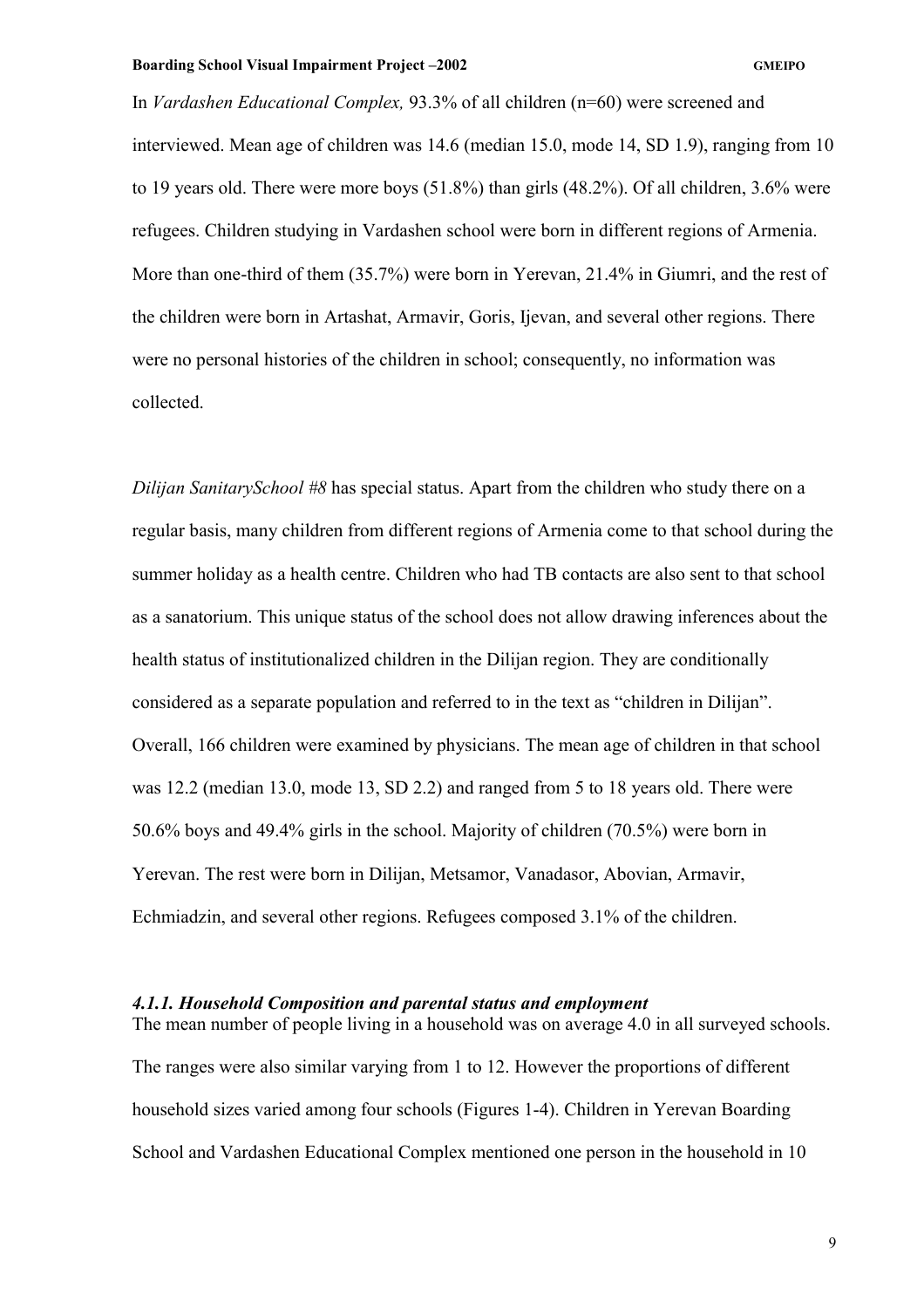and 11 percent of cases respectively. Yerevan school was also the leading (8.8%) in

proportion of households comprised of 11 family members (Figure 1).

*Figure 1. Number of people in family Figure 2 . Number of people in family In Yerevan Boarding School N=80. in Goris Boarding School N=291*  Mean=4.2 (median 4.0, SD 2.7, range 2-11) Mean=4.1 (median 4.0, SD 1.51,



range 1-12)



# *Figure 3. Number of people in family Figure 4. Number of people in family*  Mean=4.0 (median 4.0, SD 1.5, range 1-9) Mean=3.8 (median 3.0, SD 2.1, range 1- 11)



*in Dilijan Sanitary School N=166. in Vardashen Educational Complex N=56* 



In Yerevan boarding school the majority of children (55.1%) indicated apartment as a housing type, 29.5% house, 12.8% hostel. In Goris, more children (40.9%) mentioned living in house than an apartment (38.1%). Equal proportions of children live in hostel (10.1%) and in other types of housings (10.8%). In Vardashen, majority of children (51%) live in apartments,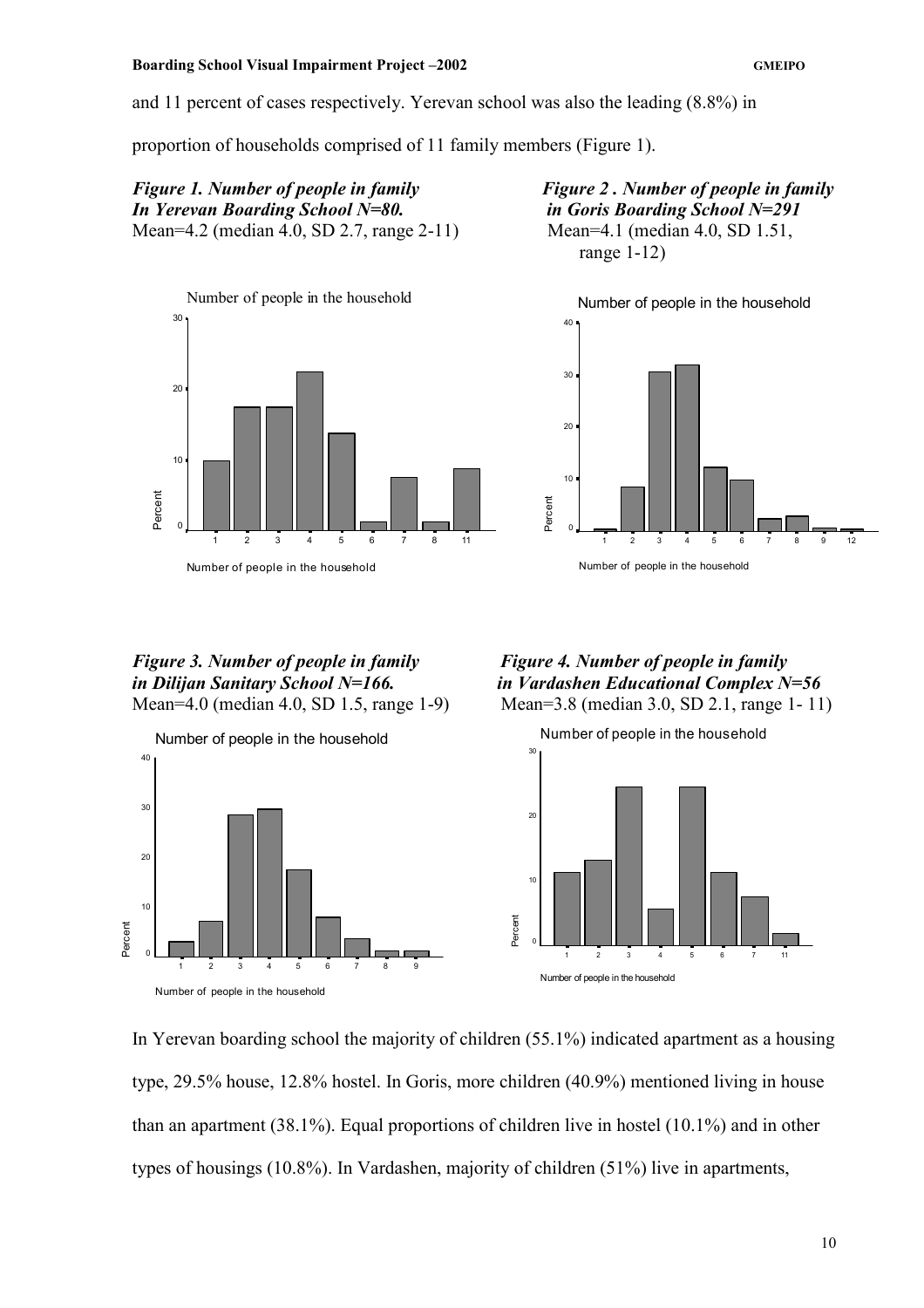29.1% live in private households, 1.8% - in hostel, and the rest of the children (18.2%) in

other types of housings. About 31% of children in Dilijan sanitary school said that they live in

private households and majority (65.2%) live in apartments.





#### **Types of housing**

**Z** Apartment  $\blacksquare$  Private house  $\blacksquare$  Hostel  $\blacksquare$  Other types of housings

Naturally in Yerevan Boarding School, few children mentioned livestock/animals in the household. Dairy cows were indicated by 18.2% of children (n=4), sheep/goats by 13.6% children (n=3), pigs by 9.1% children (n=2), and poultry by 18.2% children (n=4). In Goris of those children who live in private households, 24.8% (n=28) mentioned that they have dairy cows and 34.5% have poultry in their households. Sheep/goats and pigs were mentioned by 2.7% and 3.5% respectively. In Vardashen, similarly to Yerevan, only a few children mentioned having livestock/animals in the household. In Dilijan school those children who live in private houses mentioned having dairy cows in 10.4% of cases (n=5), pigs in 12.5% of cases ( $n=6$ ) and poultry in 31.3% of cases ( $n=15$ ).

Children were also asked to answer some questions about their parents. In *Yerevan Boarding School,* 18.7% mentioned that their fathers do not live with them. About 25% indicated that their parents are divorced. Those children whose fathers live with them mentioned that their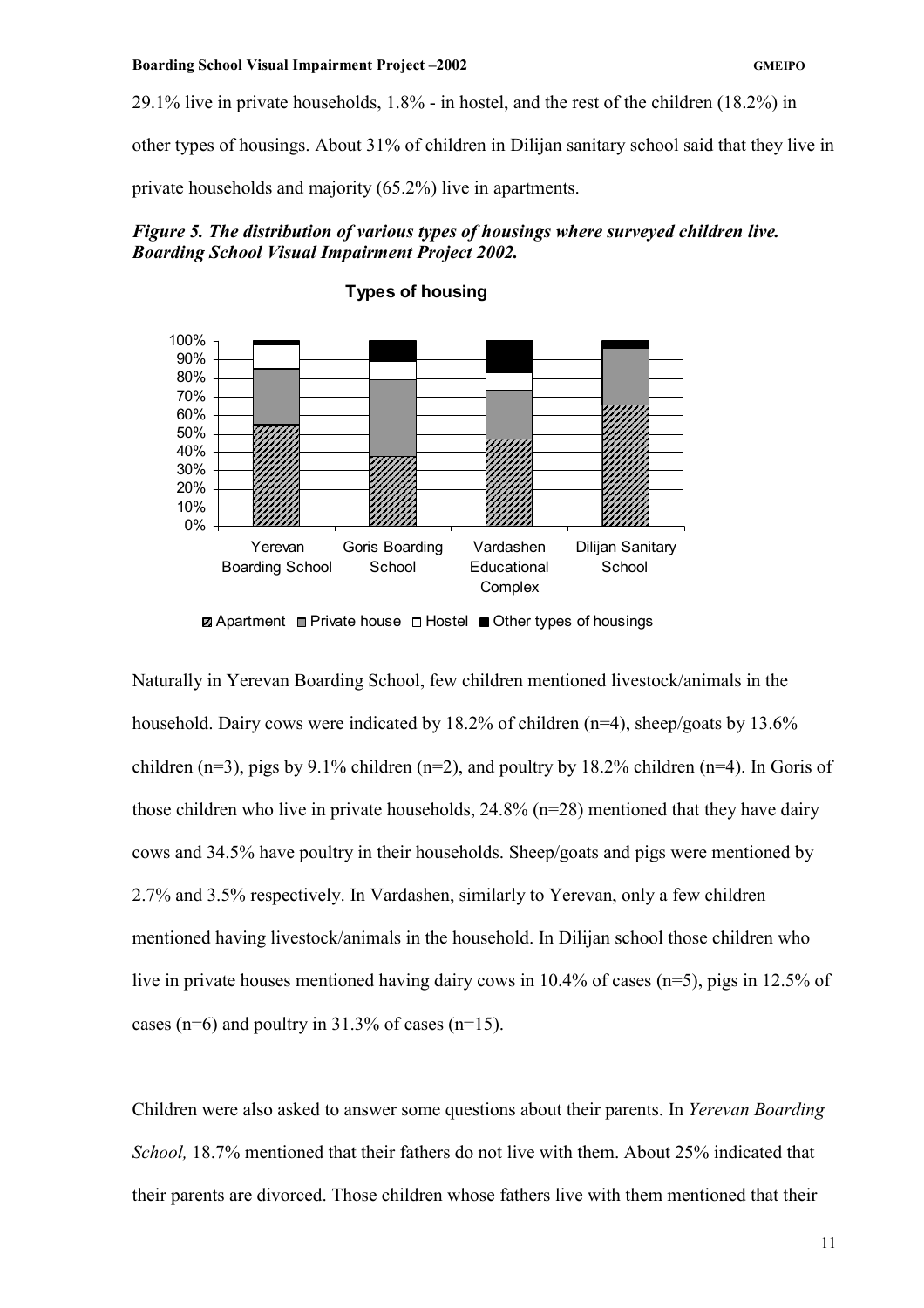fathers are unemployed in 59.3% of cases. Of those, whose fathers are employed 95.5% mentioned "state job" as a type of their work. About 31.5% of the children reported that their fathers are pensioners and another 31.5% of the children said that their fathers have disability. Nearly all children (98.7%) mentioned living with their mothers, 65.3% of whom are unemployed. About 13.3% of children indicated that their mothers are pensioners and 12% mentioned that they are disabled. Those children, whose mothers were employed mentioned "state job" as a type of mother's work in 84.6% of cases. Majority of the children (57.5%) had family members living outside Armenia of whom 71.1% were in contact with their families. Overwhelming majority of children 89.5% mentioned that their families receive family benefits, from state or different charitable funds.

In *Goris Boarding School,* majority of children (81.4%) answered that their fathers live with them. Divorce of the parents was mentioned by 6.87% of the respondents. Those children who live with their fathers reported that they are unemployed in 63.6% of cases. In case of employment the main type of work was "state job" (98.7%) and some 4.24% of children mentioned that their fathers work outside Armenia. About 12% of the children indicated that their fathers are pensioners, and 14.8% said that they are disabled. Nearly all of the children (98.3%) mentioned that they live with their mothers, of whom only 35.9% are employed. The type of job was indicated as a "state job" by 99% of children, whose mothers were employed. Only 4.4% of the children mentioned that their mothers are pensioners, and a similar proportion of children indicated that they have disabilities. Nearly half of all children (46.2%) reported that they have family members living outside Armenia, and 64.9% of them are in contact with their families. The majority of the children (62.5%) indicated that their families receive family benefits from state or different charitable funds.

12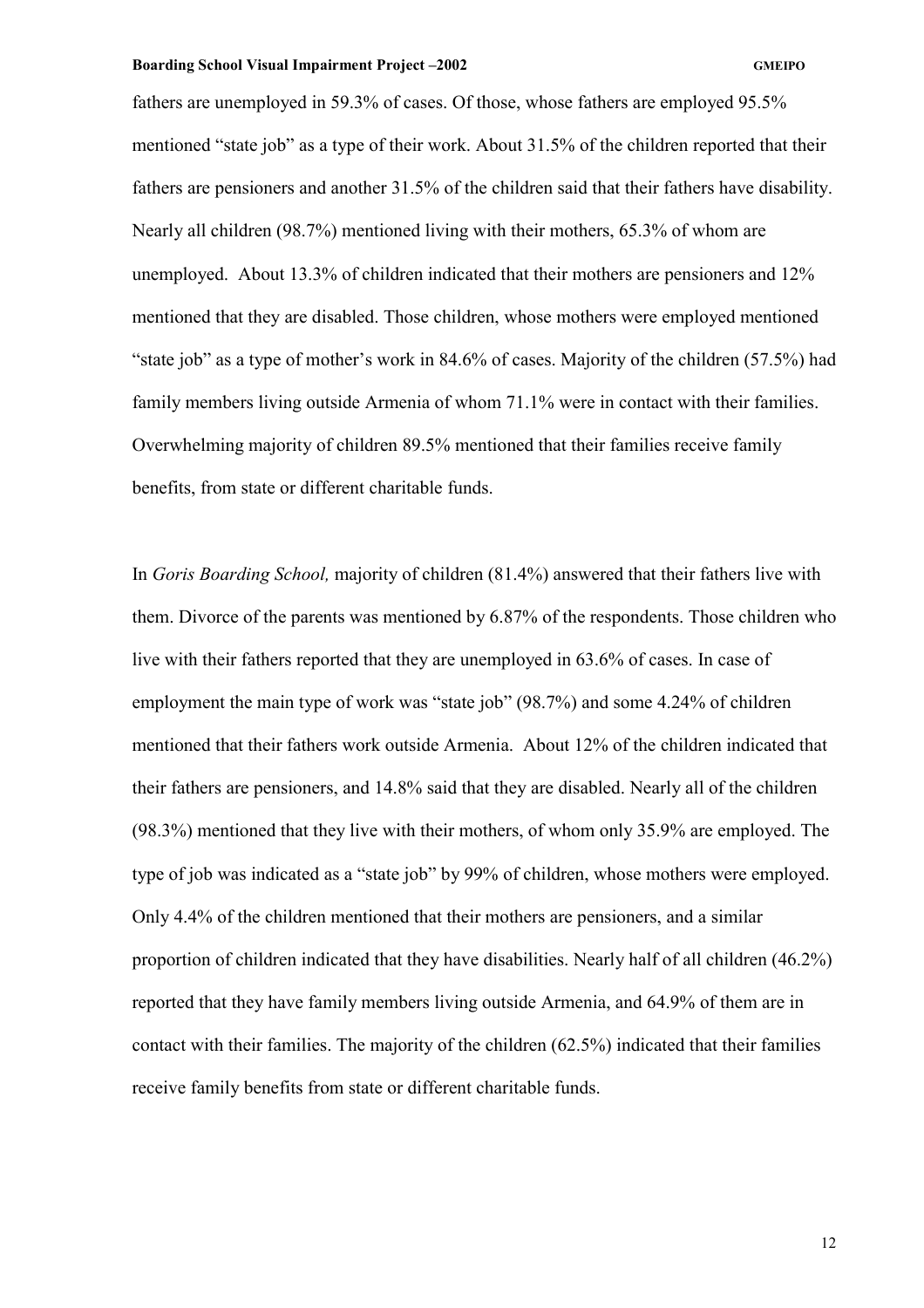In *Vardashen Educational Complex,* a large proportion of the children (44.6%) mentioned that they do not live with fathers. The percent of those children who indicated that their parents are divorced composed 37.5%. Fathers were unemployed for 38.9% of children. State job was the only type indicated by children, whose fathers worked. About 31.6% of the children said that their fathers are pensioners and a similar proportion reported that fathers have some disabilities. The majority of the children (94%) indicated that they live with their mothers. The overwhelming majority of mothers are unemployed according to children's answers (73.9%), the rest have state job. About 14.9% of the children answered that mothers are pensioners and 8.5% reported that their mothers are disabled. Majority of the children (59.3%) reported having relatives outside Armenia, of those about 35.5% are in contact with their families. About 60.4% of children reported receiving family benefits from state or different charitable funds.

In *Dilijan Sanitary School,* the majority of the children (78.3%) mentioned that their fathers live with them. The percent of divorced parents was 8.4%. The proportion of children who answered that their fathers are unemployed was 26%. Children indicated that their fathers have state job in 90.7% of cases, private business or farm in 8.2%, and work outside Armenia in 7.2% of cases. Equal proportions of children mentioned that their fathers are pensioners or disabled (5.4%). As in all other schools, the overwhelming majority of children (98.8%) indicated that they live with their mothers. The proportion of those children whose mothers are unemployed was 50.6%. Those mothers who were employed had state job in 98.7% of cases. About 3.8% of the children indicated that their mothers are pensioners and 4.4% that they are disabled. Majority of the children reported that they have family members living outside Armenia, of whom 82.3% are in contact with their families. Almost 45% of the children mentioned that their families receive benefits from state or different charitable funds.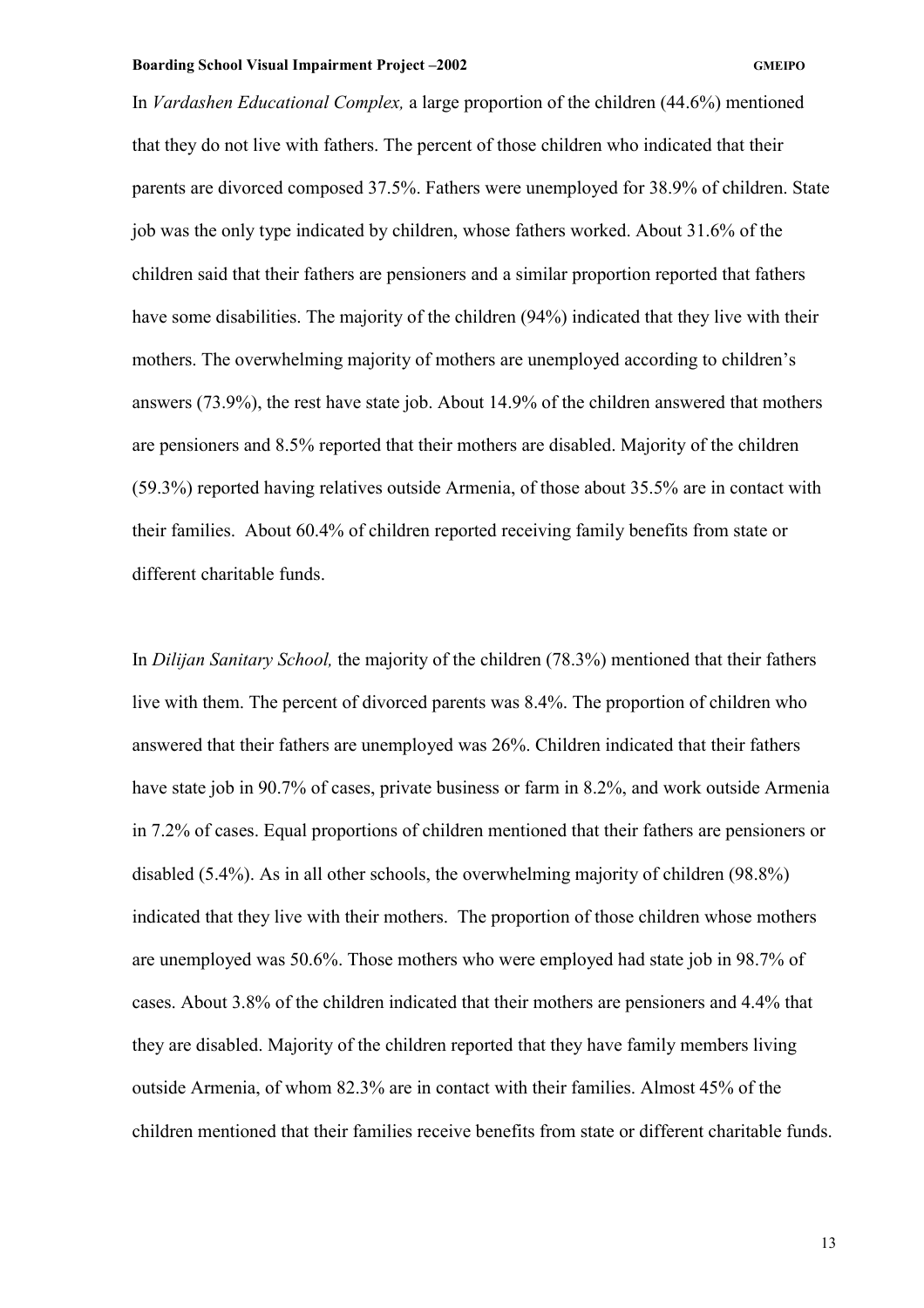# <span id="page-18-0"></span>*4.1.2. Vitamin A intake and nutritional status*

Detailed assessment of children's nutritional status was not in the scope of the project objectives, however, some information was received through questionnaire on food intake and children's anthropometric measurements. The questionnaire included those food items which are considered as the main sources of β-carotene and retinol. Such specific choice of food items was stipulated by the objective to assess the Vitamin A intake among the institutionalized children and to ascertain the presence of sub clinical symptoms of Vitamin A deficiency.

With regard to frequency of food intake in all four schools the majority of children mentioned that the number of meals they have during the day is three or more. In *Yerevan Boarding School for Children with Visual Impairments*, 85% of children, in *Goris Boarding School for Children with Poor Vision and Socially Unprotected Children* 84.1% of schoolchildren, in *Vardashen Educational Complex* 98.2%, and in *Dilijan Sanitary School* nearly all children (98.8%) mentioned having their meal three or more times a day.

According to the recommendations of HKI Food Frequency Method [9] the most rich in retinol and β-carotenes food items available in Armenia were selected for analysis. The frequency of eating specified food items during the seven days before the interview was asked about.

*In Yerevan Boarding School,* about 42.5% (n=34) of the schoolchildren mentioned eating dark green leafy vegetables two-three times a week. About 27.5% mentioned eating it nearly every day, and about the same proportion of children (23.8%) never eats it. Of those who responded to that question (n=61) all 100% mentioned eating theses vegetables at home. There were two main reasons for not eating this product: unavailability (47.4%, n=9) and not liking that food  $(47.4\%)$ .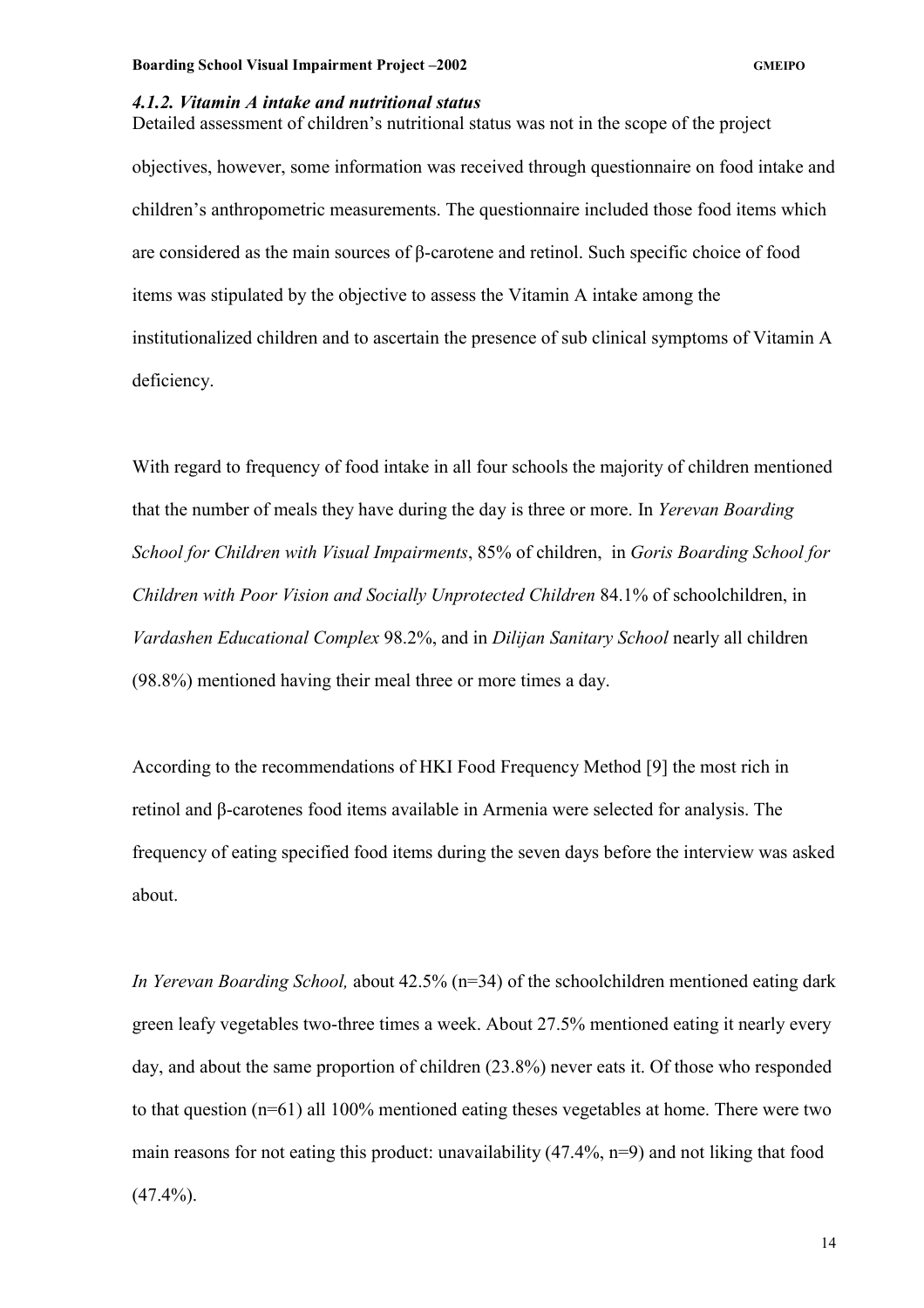Majority of children (76.3%, n=61) never ate raw carrot during the seven days prior to the study. In the majority of cases (80.3%), unavailability of the product was the main reason, followed by not liking it  $(16.4\%)$ . Those who consumed raw carrot  $(n=19)$  and its dishes were all served it at home. Nearly all children (93.8%, n= 75) mentioned never eating pumpkin, stating as a main reason unavailability in 70.7% of cases (n=53) and not liking the product in 26.7% of cases (n=20). Those who eat pumpkin were served it at home. Raw tomatoes were used once or two-three times a week by 41.3% of children (in common), while 55% never used it during the past seven days. All children mentioned home as a source of consumption. The main reasons for not eating were unavailability (43.2%) and expensiveness (54.5%). Children were asked about consumption of apricots (considering the season in the way of juice or dried fruit). Overwhelming majority of children (78.8%, n=63) never used apricot juice during the previous 7 days, explaining that by unavailability in 92.1% of cases and by expensiveness in 6.3% of cases. Even more children (87.5%, n=70) never used dried apricots during the last seven days. The main reasons were the same: unavailability (90.1%) and expensiveness (7%). Those who consumed apricot juice or dried apricot were served them at home. Another plant source of vitamin A is raisin. However, majority of children (61.3%, n=49) mentioned that they never consumed it during the last seven days, about 33.8% consumed it once or two –three times a week and 5% (n=4) used raisin in food nearly every day. Nearly all children eat raisin at home. Among children who did not consume raisin the proportion of those who mentioned unavailability as a main reason was 83.7%, those who mentioned expensiveness was 6.1% and 10.2% of children answered that they did not like raisin.

Children were also asked about consumption of animal sources of Vitamin A. Nearly all children (96.3%, n=77) never consumed liver. The proportions of answers regarding the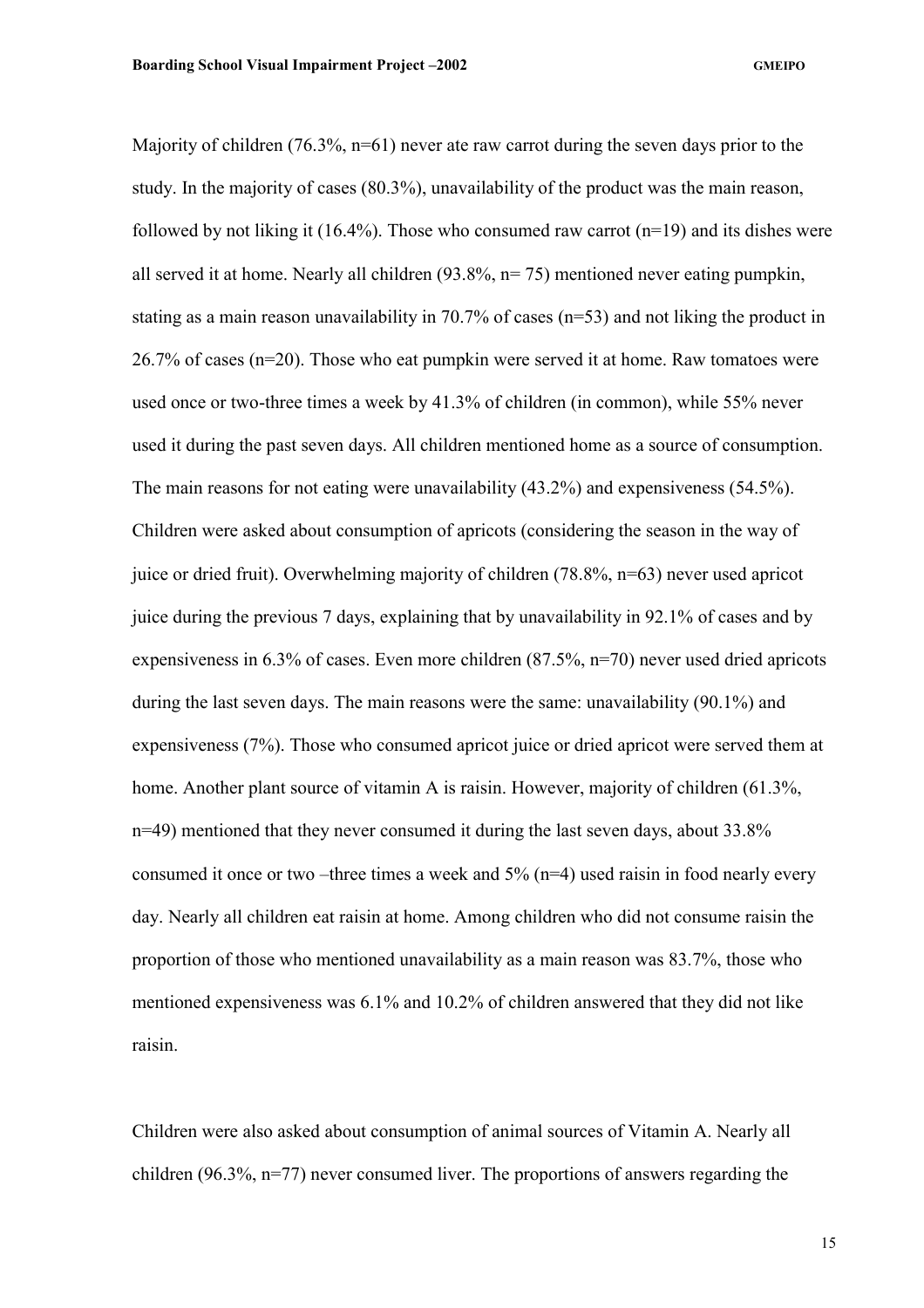reasons for not eating are the following: 47.4% unavailability, 37.2% expensiveness, 15.4% did not like. Egg yolk (boiled) was in the diet of a majority of children (63.8%). About 33.8% of children mentioned eating egg yolks two-three times a week, 17.5% once a week, and 12.5% nearly every day. Those children, who did not eat egg yolks during the last seven days, explained it by the following reasons: unavailability 48.3%, expensiveness 27.6%, child does not like egg yolk 24.1%. All those children who consumed egg yolk were served it at home. The situation with fried eggs was nearly the same. About 62% of children consumed it either two-three times a week (40.5%), once a week (15.2%), or nearly every day (6.3%). All children mentioned eating fried eggs at home. Those who did not consume fried eggs during the last seven days, explained it mainly by unavailability (70%), expensiveness (23.3%), or by not liking it (6.7%). Cooked fish was used in food during the last seven days by 26.6% of children either once a week (21.5%), or two-three times a week (5.1%). About 14.3% of children mentioned eating fish at boarding school and 85.7% at home. The majority of children (73.4%) did not eat fish during the last seven days, explaining it by unavailability in 59.6% of cases, expensiveness in 17.5% of cases and by not liking fish in 21.2% of cases.

More than a half of children (55.7%, n=44) mentioned that they did not consume butter during the previous seven days. That was explained by unavailability in 47.7% of cases, expensiveness in 18.2% of cases and by not liking it in 34.1% of cases. Those children, who consumed butter, were served it at home.

*I n Goris Boarding School* about 40% of the respondents answered that they eat dark green leafy vegetables two-three times a week (in 100%, the source was "home"), 5.2% once a week, and 13.1% never ate it. Of those who did not eat this food item, 44.7% mentioned as a reason "unavailability", 23.7% "expensiveness", and 31.6% "not liking it". Raw carrots in the way of salad or juice were never consumed by 78.7% of the children and the rest of them ate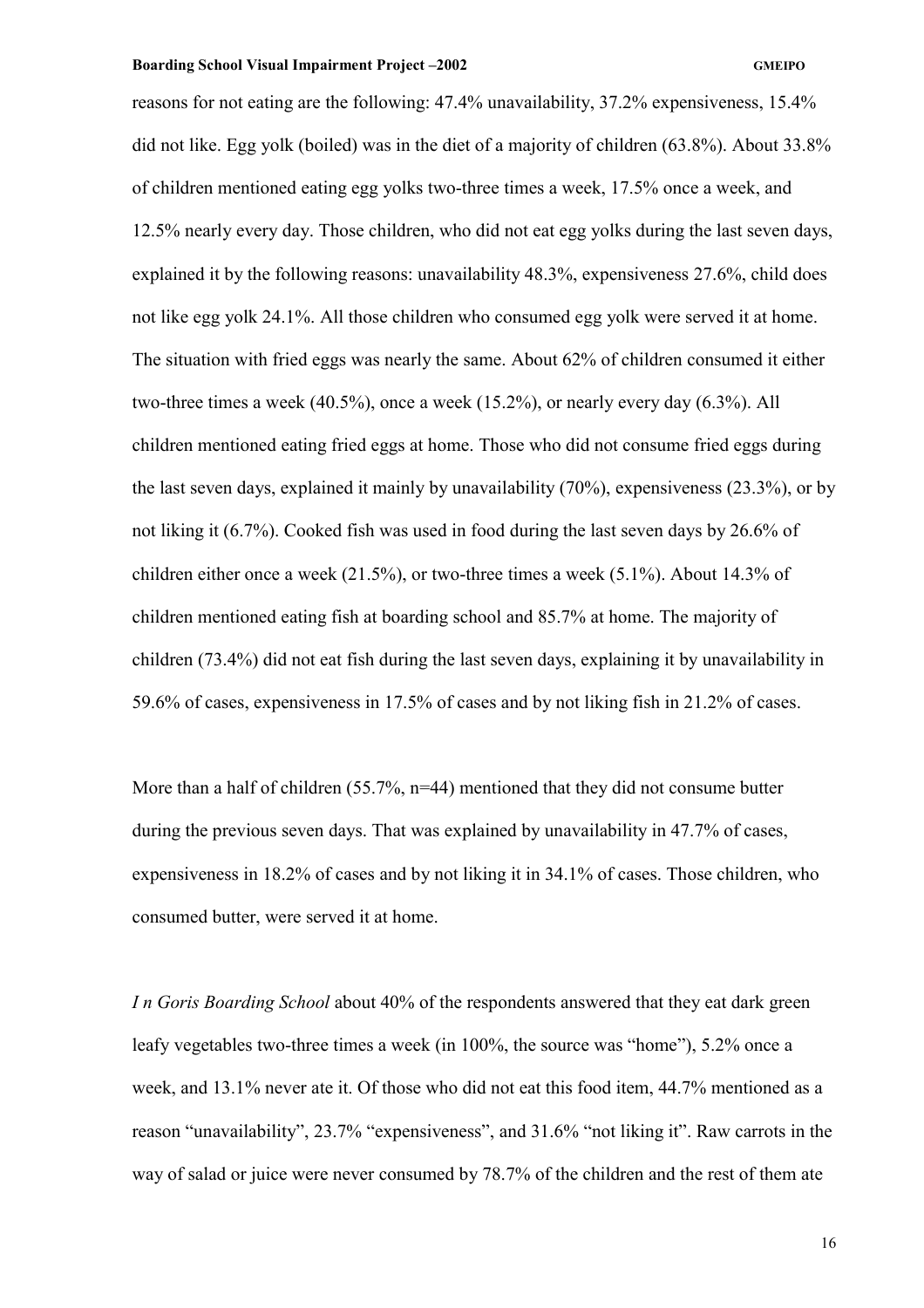it at home either once a week (9.3%), or two-three times a week (10%). In overwhelming majority of cases (90.8%) the reason for not consuming was "unavailability". Pumpkin was never used in food by 88.6% of children, and used once a week or two-three times a week by 7.6% and 3.8% respectively. The source of food consumption was again home. Pumpkin was not used because of its "unavailability" in 89.8% of cases, its "expensiveness" in 4.7% of cases, and child did not like it in 5.4% of cases.

Raw tomatoes were used by 56.4% of children in their meal during the last seven days. All were served it at home. The main reason for not using in majority of children (70.1%) was "expensiveness". Answering to the question whether they consume apricot (canned/juice) 96.2% of children said "never", explaining it by "unavailability" in 98.9%. Practically the same was situation with consumption of dried apricots. Raisin was never consumed by 79.3% of children because of "unavailability" in 96.1% of cases. The rest of the children ate it once a week (11%) and two-three times a week (9%) and only at home.

Of the retinol sources used in food liver was mentioned by 10.7% of children, being served at home in 100% of cases. The reasons for not eating it were: "unavailability" indicated by the 38.1% of children, "expensiveness" by 51.9% of them and "not liking it" by 10% of children. Majority of children (67%) had in their diet egg yolks (boiled), almost 100% served at home. Half of the children who did not eat this food explained it by "expensiveness" (51%), "unavailability" (34.4%), and "not liking it" (14.6%). About 50.2% of children mentioned eating fried eggs. Fish was never consumed during the previous week by 86.3% of children because of the "unavailability" (64.1%) and "expensiveness" (31.5%). All those who ate fish had it at home. Children who did not eat butter (70.4%) explained it in 39.9% by "unavailability", in 25.6% by "expensiveness", and in 34.5% they said that "do not like it". Of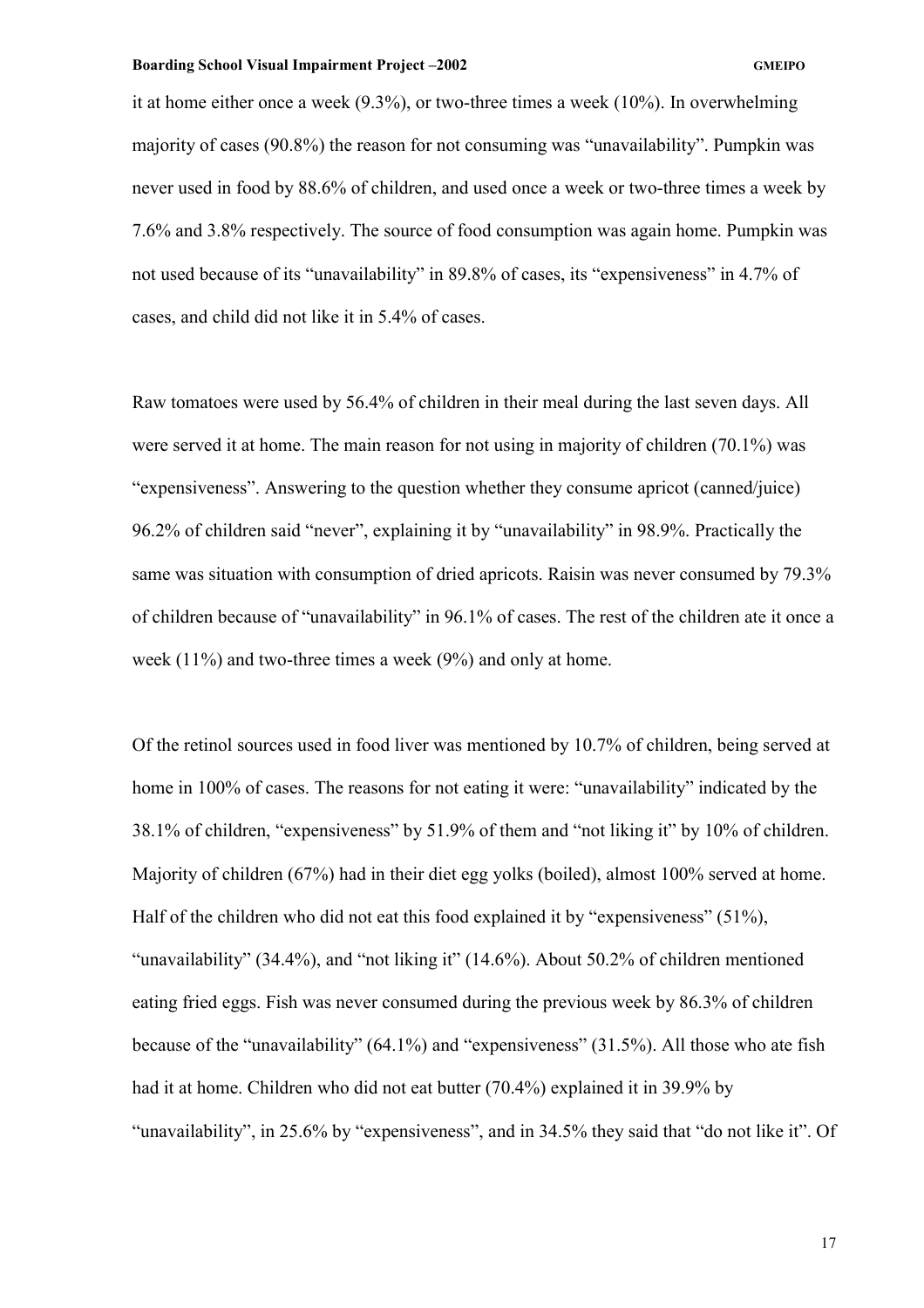the children consuming butter, 14.8% mentioned eating it nearly every day, 11.7% two-three times a week, and 3.1% once a week (all of them eat it at home).

In *Vardashen Educational Complex* the interview on food intake gave the following results. All children consumed dark green leafy vegetables, though with different frequency. Overwhelming majority (80.4%) mention eating it two-three times a week, 17.9% of children eat it nearly every day, and 1.8% once a week. About 85.2% of the children are served this food in school, and 14.8% at home. Raw carrots were not used in food by 91.1% of the respondents and "unavailability" was the only reason of not consuming it. Pumpkin was not in the children's diet in 94.6% of cases and on the same reason (98.1%). Nearly all children (96.4%) ate raw tomatoes, in 50% of cases 2-3 times a week, in 41.1% - nearly every day, and in 5.4% - once a week. About 90% of the children indicated boarding school as a source of receiving this food product. Canned apricot juice was used by 62.5% of the children: 33.9% 2-3 times a week, 17.9% once a week, and 10.7% nearly every day. Overwhelming majority of children (81.3%) received apricot juice in boarding school. Those who did not use it mentioned "unavailability" in 100% of cases.

In contrast to juice, dried apricots were not used in food by nearly all children (98.1%). "Unavailability" was the only explanation. The situation with raisin consumption was absolutely the same. The same results were received when children were asked about liver consumption. Egg yolks (boiled) were not used in food by overwhelming majority of children (73.2%), and fried eggs were not consumed by even more children (91.1%). More than 95% of children explained not eating eggs because of their "unavailability". Fish was never consumed by 98.2% of children and nearly all of them mentioned the same "unavailability". The consumption of butter was nearly overwhelming (94.6%), with most of children (87.5%) eating it nearly every day. Butter was served at boarding school in 97.9% of responses.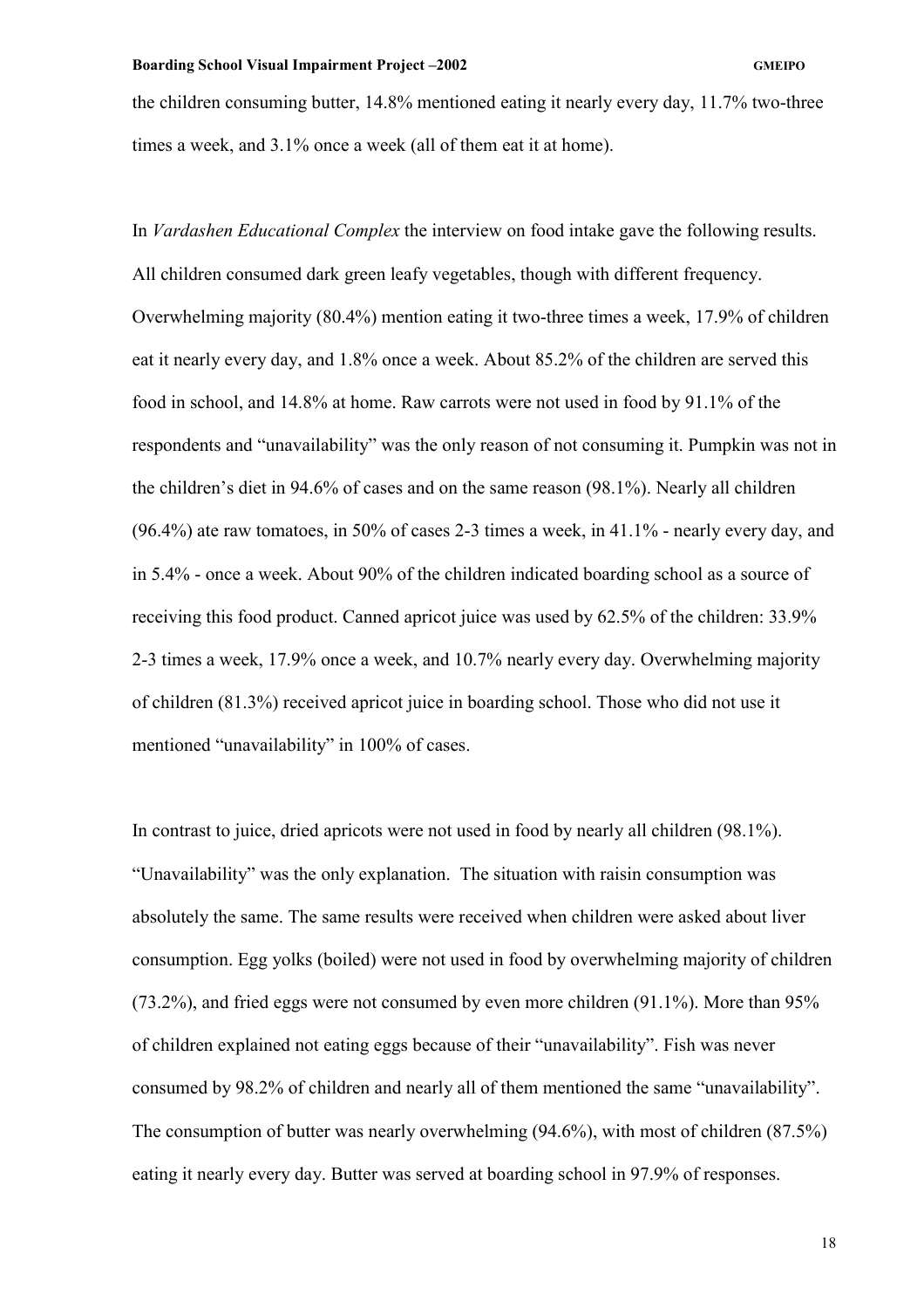In *Dilijan Sanitary School,* nearly all children (96.4%) mentioned eating dark green leafy vegetables and in 95% that was served at school. Majority of children (69.9%) ate this product 2-3 times a week. Raw carrots were in the diet of 48.2% of children once a week, and 24.7% of the children 2-3 times a week, being served in 89.9% of cases at school. Those children who did not eat carrots (26.5%) explained it by "not liking" that food item (23.3%) and its "unavailability" 76.7%. Pumpkin was not consumed by 98.2% of the children, mainly because of its "unavailability" (98.7%). Raw tomatoes were in the weekly diet of nearly all children (95.8%), and in majority of cases (60.8%) 2-3 times a week. Nearly all children (95.7%) were served tomatoes in boarding school. Apricots canned /juice were also in the weekly diet of majority of the children (73.3%). About 81% of children mentioned school as source of product consumption and those who did not use it mentioned as a reason only "unavailability". Dried apricots were not used at all by the interviewed children, who explained that fact by "unavailability" of that product. The situation with consumption of raisin and liver was practically the same. Egg yolks were used 2-3 times a week by 60.8% of children, nearly every day by 31.3% of the children, and once a week by 3.6% of the children. About 95% of the children mentioned eating this food in boarding school. Children who did not eat egg yolks explained it by "not liking" this product in 87.5% of cases. Fired eggs were consumed only by 12.6% of the children, and nearly all of them (95%) had it at home. All of the children answered that do not eat this food because it is "unavailable". Fish was another product not used by nearly all of the children (95.2%). The reason for not eating fish was "unavailability". About 78.9% of the children had butter in the weekly diet. The majority of them (65.7%) consumed it nearly every day, being served it in school in 98.3% of cases. The main reason for not eating it was "not liking" this product (97.2%).

19 and the state of the state of the state of the state of the state of the state of the state of the state of the state of the state of the state of the state of the state of the state of the state of the state of the sta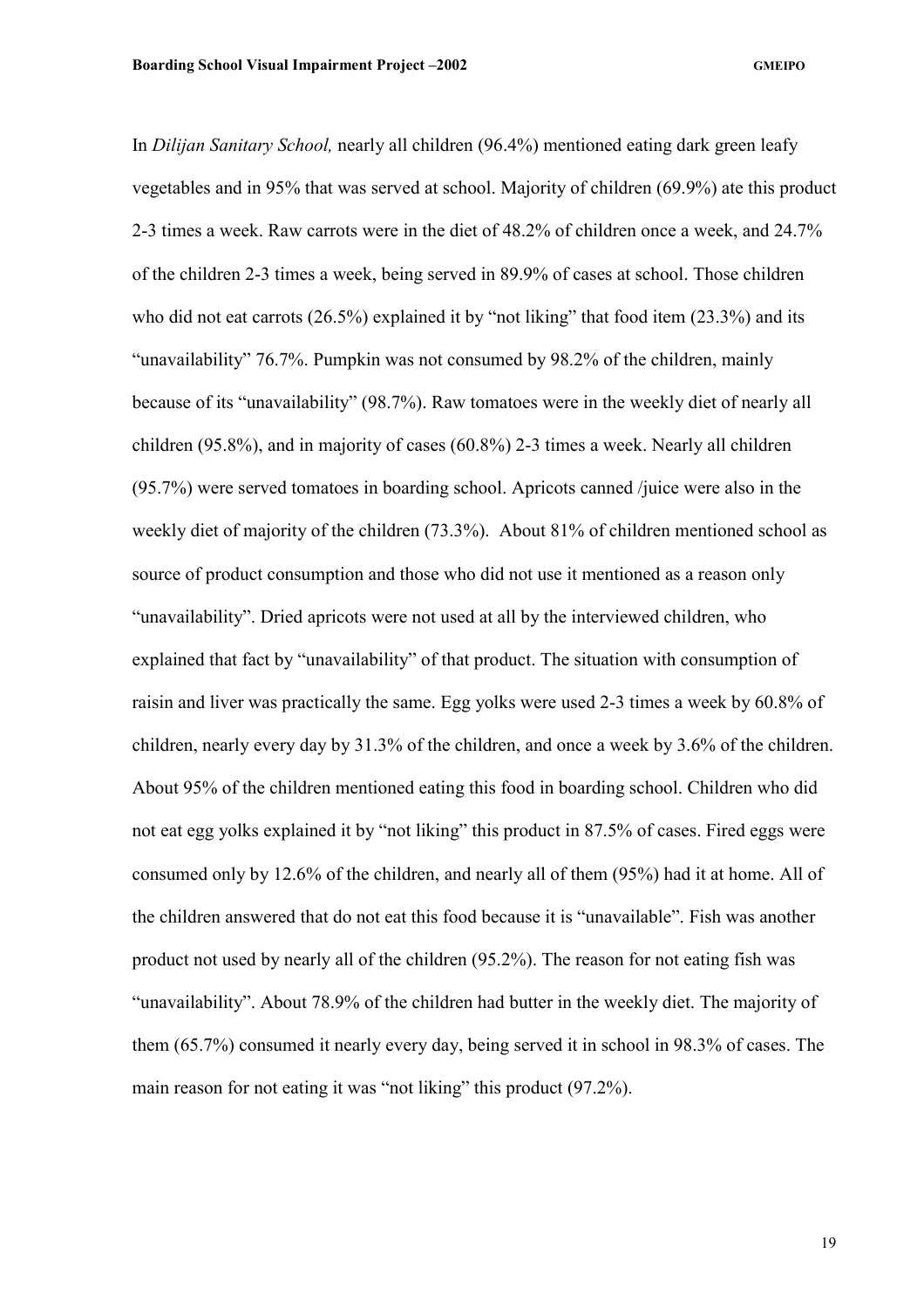*Figure 6 . Comparison of consumption of main food items containing vitamin A among schoolchildren in four surveyed boarding schools. Boarding School Visual Impairment Project 2002.* 



**The consumption of food items with vitamin A** 

According to HKI Food Frequency Method's recommendations [9] the animal and weighted total Vitamin A scores on each questionnaire were calculated and then the average score for each school was computed. Whether or not children in each particular school have Vitamin A deficiency problem was determined by either of two threshold values:

- $\leq$  4 days per week for mean frequency of consumption of animal sources of vitamin A;
- ≤ 6 days per week for mean frequency of total consumption of animal and plant sources of vitamin A (weighted by the source).

According to the above indicated standards two threshold values were calculated. Table 1 displays the findings.

Even though the figures received are higher than threshold values showing Vitamin A deficiency in the community, they are still very small and close to the boundary levels. The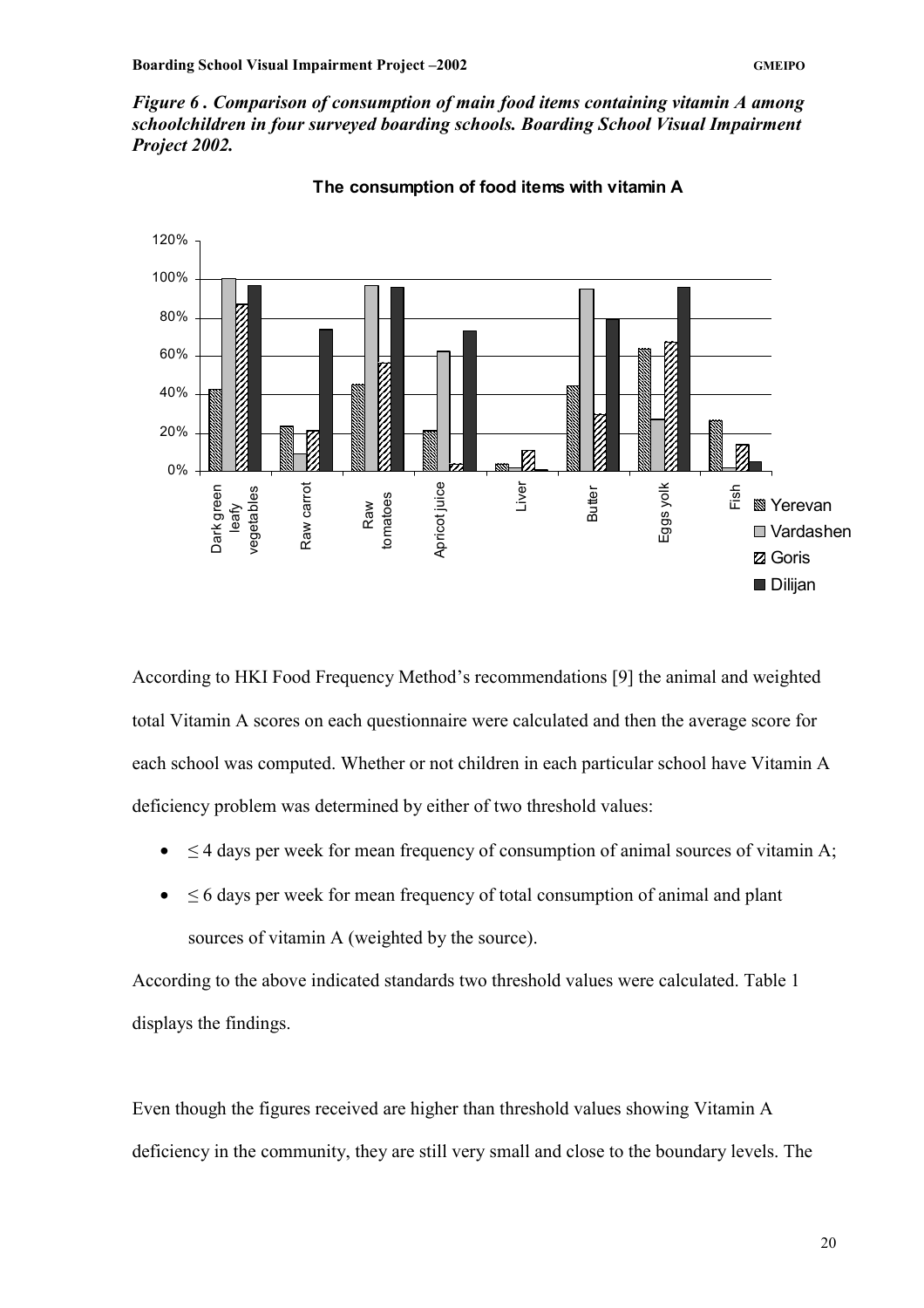worst indicators were received for the boarding school in Goris, followed by the Yerevan

boarding school.

A set of questions designed to reveal the subclinical manifestation of Vitamin A deficiency was also included in the interview.

| The mean<br>frequency                    | Yerevan | Goris | Vardashen | <b>Dilijan</b> |
|------------------------------------------|---------|-------|-----------|----------------|
| <b>Animal sources of</b><br>vitamin A    | 6.26    | 5.86  | 7.45      | 9.41           |
| Animal and plant<br>sources of vitamin A | 7.48    | 7.07  | 9.2       | 11.1           |

*Table 1. The mean frequency of consumption of animal sources of vitamin A and total consumption of animal and plant sources of Vitamin A. Boarding School Visual Impairment Project 2002.* 

In *Yerevan Boarding School* of the respondents 53.8 % indicated having "quite poor" eyesight in daytime, 46.2% "quite good" or "perfect". The data on eyesight in dark are given in Figure 7. About 36% of the children (n=72) mentioned that they cannot play outside at dark and 58.3% cannot see as well as their friends. More than a half of children (60.9%) said that they cannot see objects easily in the dark. However, about 74.2% of the children said that their vision does not decrease in evening. Of all responding children (n=70), 35.7% indicated that they fear being injured in the dark, but only 17.1% bump into things when playing at night. All these questions are grouped into two main parameters for evaluation of nightblindness: a) Orientation and vision in the dark, which is divided into the following categories: poor vision in the dark 56.9%; satisfactory vision in the dark 16.7%; good vision in the dark 26.4%; and b) Vision and perception at night, which is grouped as following: poor vision in the dark 20.8%; satisfactory vision in the dark 27.8%; good vision in the dark 51.4%.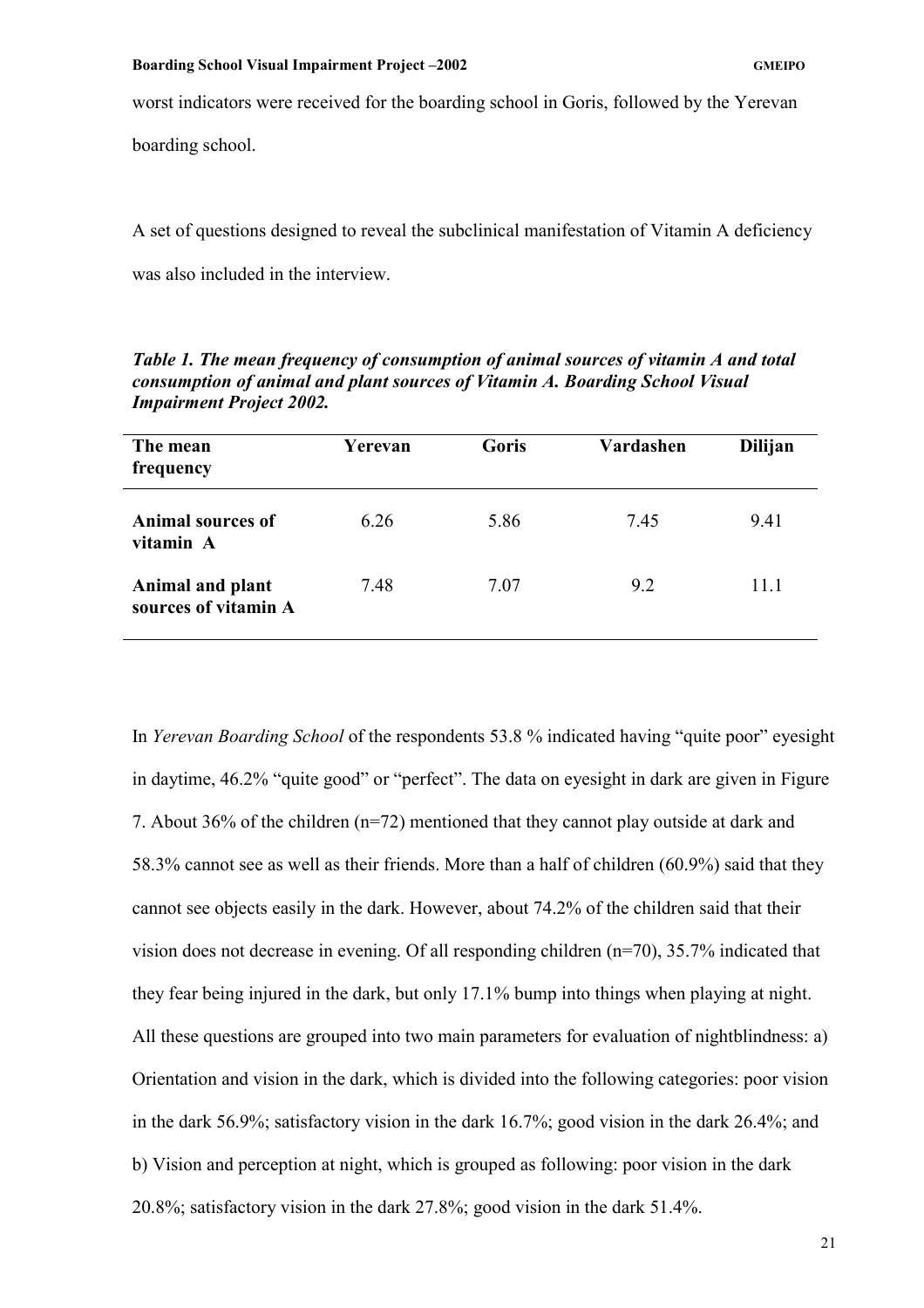In *Goris Boarding School* about 80.7% (combined) of schoolchildren assessed their eyesight in daytime as "perfect" and "good". About 19.3% of all children rated their eyesight in daytime as "awful" and "quite poor". The data on eyesight in the dark are given in the Figure 8. About quarter of all children (25.5%) said that they cannot play outside in the dark. Nearly the same proportion of children (24.1%) cannot sees as well as their friends in the dark. Seeing objects around easily in the dark can 78.4% of all respondents. Surprisingly, only 8.9% of all children mentioned that their vision decreases in the dark. Some 11.9% fear being injured in the dark. Bumping into things at night was mentioned only by 2.8% of the children.

In *Vardashen Educational Complex,* overwhelming majority of children rated their eyesight in daytime as "perfect" and "quite good" and 17.9% as "quite poor" and "awful". The data on eyesight in dark are given in the Figure 9. Even though 28.6% of the children mentioned that they cannot see as well as their friends in the dark, only 12.5% of them said that they do not play outsight in the evening hours. Seeing objects in the dark is possible for 72.7% of the children while 20.4% reported vision decrease at night. Some 25% of the children answered that they fear being injured in the dark; and 14.3% mentioned that they bump into things at night.

In *Dilijan Sanitary School,* eyesight in daytime was rated as "quite poor" or "awful" by 25.4% of the children and as "perfect" or "quite good" by 74.5% of the respondents. The data on eyesight in dark are given in the Figure 10. The majority of children (83.6%) agreed that they can play outside in the dark. Nearly the same proportion of children (86.1%) indicated that they see objects easily in the dark. However, 75.8% reported seeing as well as their friends in the evening hours. Vision decrease at night was mentioned by 4.3% of the children, and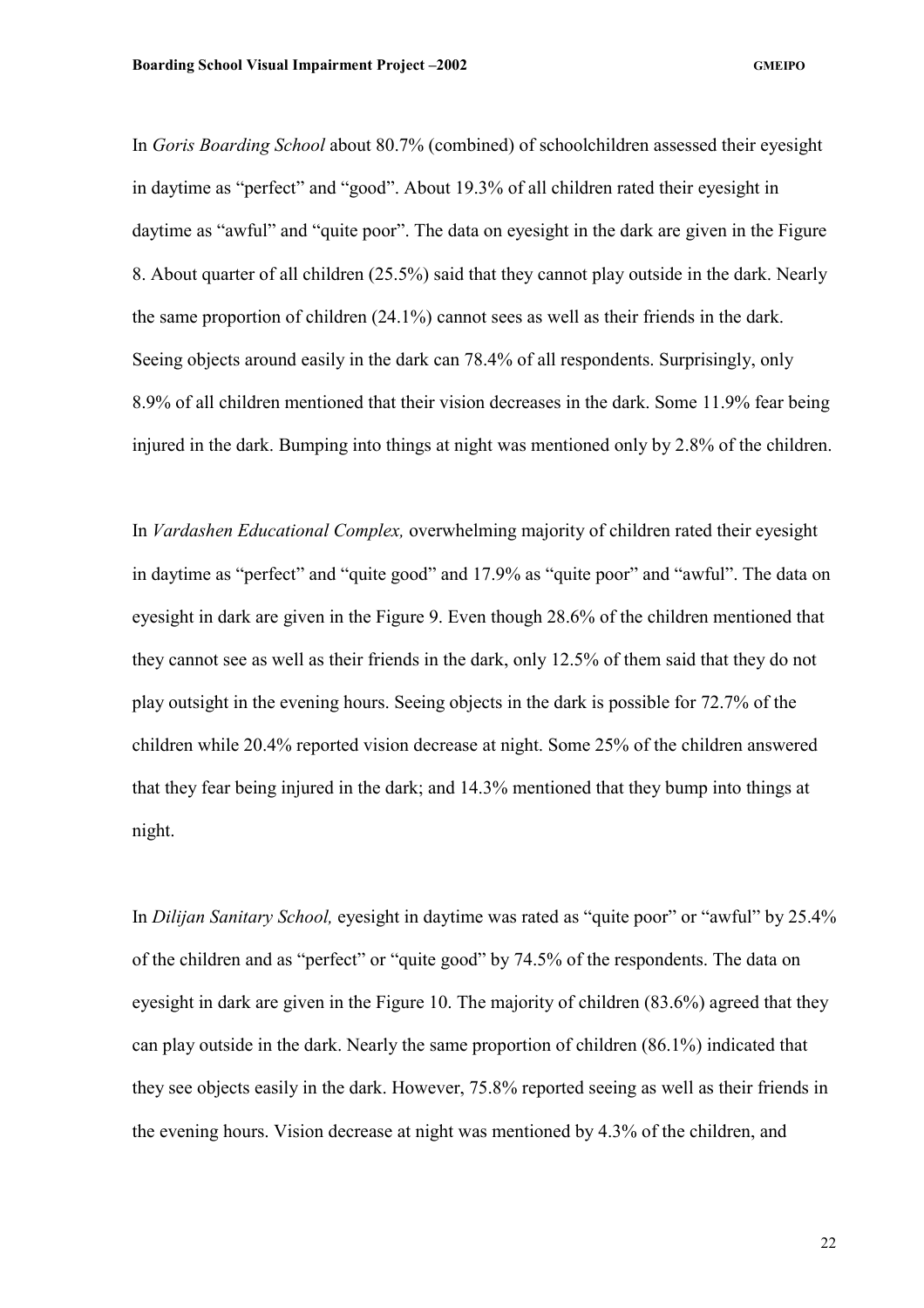bumping into things in the dark by 3%. However, 13.9% of the respondents indicated that

they fear being scared in the dark.

# *Figure 7. Vision and orientation at night* Figure 8. Vision and orientation at *night in Yerevan Boarding School in Goris Boarding School (n=290) (n=72). BSVIP 2002. BSVIP 2002.*



*Figure 9. Vision and orientation at night* Figure 10. *Vision and orientation at night in Vardashen Educational Complex in Dilijan Sanitary School (n=290) (n=72). BSVIP 2002. BSVIP 2002.*









The proportion of children with "good", "satisfactory", and "poor" night vision and orientation were similar in all schools, except for Yerevan, where the majority of children had some serious visual disorders.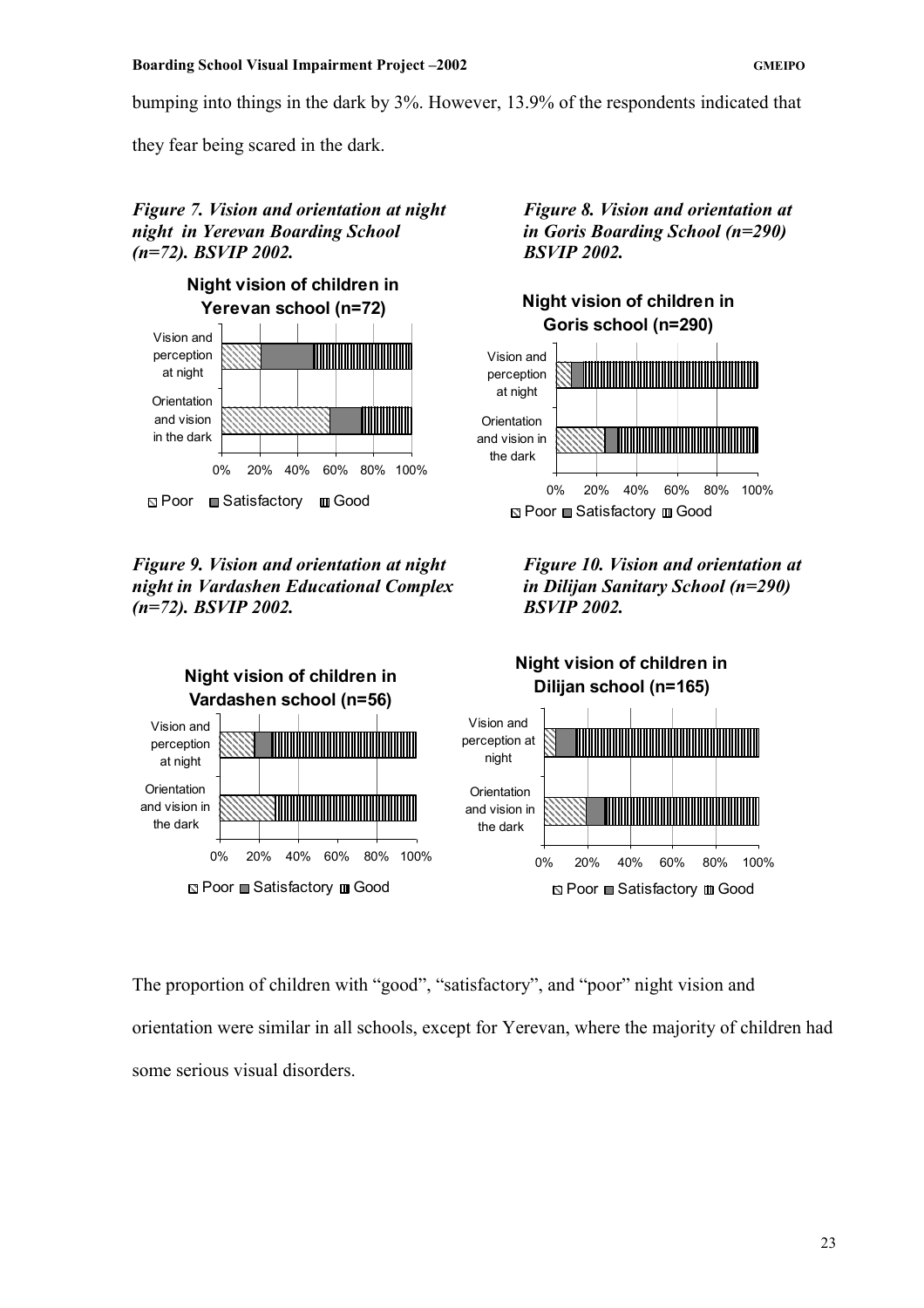### <span id="page-28-0"></span>**4.2. Pediatric examination (screening)**

Pediatric screening included interviewing a child and checking for complaints, followed by objective examination of general health status by organ systems.

#### *4.2.1. Interview*

Of all schoolchildren screened in *Yerevan Boarding School for Children with Visual* 

*Impairments* (n=79) 14.1% had health complaints. Children were asked to assess whether their health limits their daily activity. About the half of respondents (45.5%) mentioned that they cannot play as well as their friends, and overwhelming majority (70.8%) agreed that they can do less than they would like. Almost 32% of children agreed that they get tired easier than their friends. Of all children, 41.3% agreed with the statement that "their condition is somewhat worse now than a month ago", about 50.7% mentioned that their condition is the same and only 8% disagreed with the statement.

In *Goris Boarding School for Children with Poor Vision and Socially Unprotected Children,* about 8.3% of all children mentioned having health complaints; however, nearly all children (98.2%) assessed their overall health as "very good". Only 7.7% of all children felt that they cannot play as well as their friends, but nearly all children (96.1%) agreed with the statement that they can do less than they would like. Of the respondents 12.2% mentioned that they get tired easier than their friends. And 23.8% rated their current health condition as "somewhat worse now than a month ago". Majority of the respondents (72%) rated it as the "same".

In *Vardashen Republican Special Educational Complex* 13.2% of all children had health complaints, at the same time nearly all children (98%) mentioned that they feel very good. About 11.6% of the responding children agreed that they cannot play as well as their friends. The overwhelming majority of children (90.9%) mentioned that they can do less than they would like. Of all children 24% indicated that they get tired easier than their friends.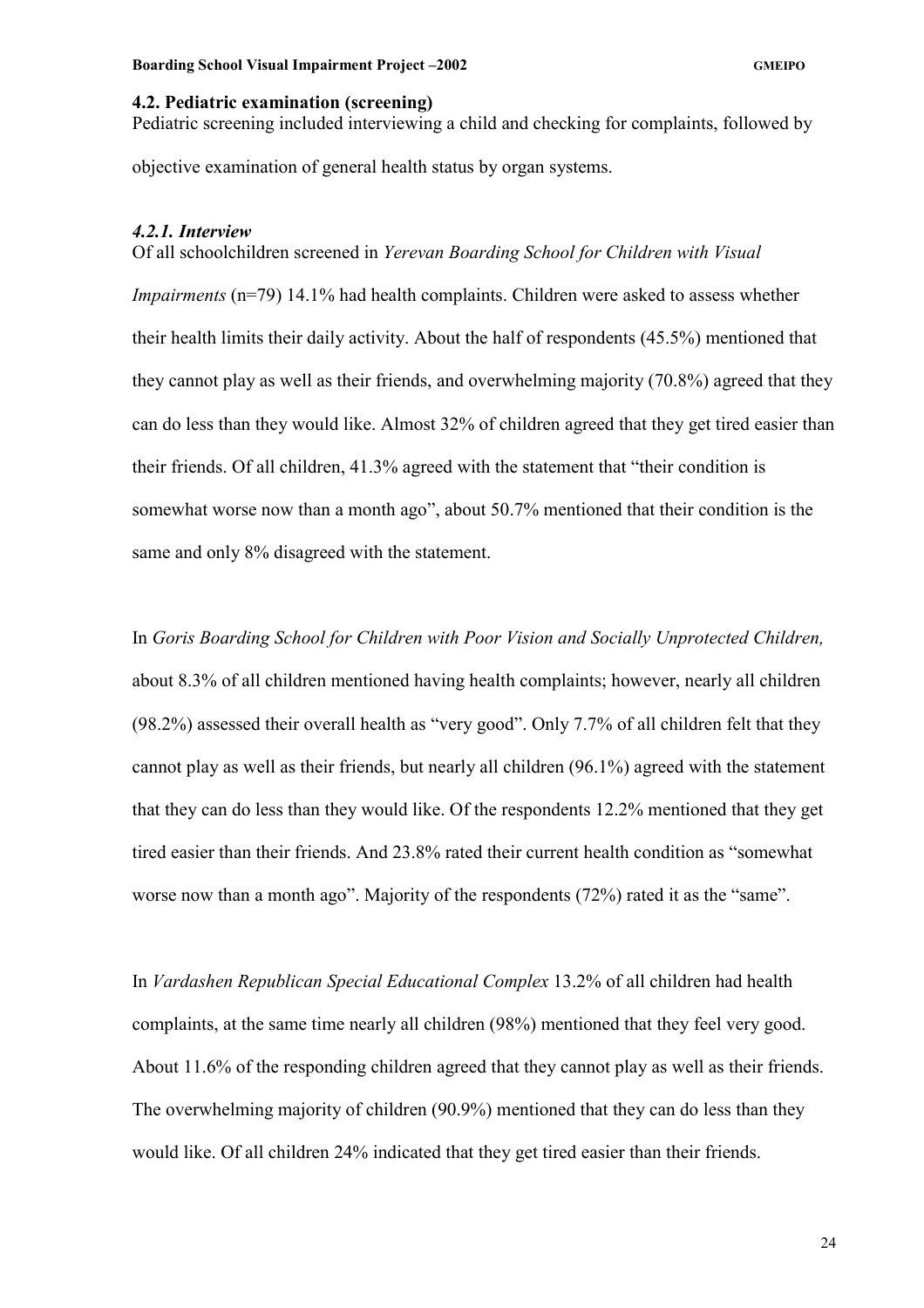Comparing their current health condition with that of month ago about 16% of all children said that they feel "somewhat worse" and 78% assessed their condition as the "same".

In *Dilijan Sanitary Boarding School #8,* about 9% of all children indicated that they have some health complaints, but nearly all respondents (98.8%) answered that they feel very good. A very small proportion of children (6.8%) mentioned that they cannot play as well as their friends. As in all other schools nearly all children (96.8%) indicated that they can do less than they would like. About 11% of all children answered that they get tired easier than their friends. The majority of the children (68.1%) rated their current health condition as the "same as a month ago", but 28.3% mentioned that it became "worse".

During the interview with pediatrician a list of various symptoms was read out to each child to choose the appropriate ones as well as to indicate their frequency according to the following scale: every day, every week, once a month, rarely, never. The figures given below are based on the complaints with frequency of every day/week or once a month. In Yerevan boarding school the main complaints were headache (16.5%), cough (14%), cold/flu (17.7%), sore throat  $(6.3\%)$ , high fever  $(7.6\%)$ , nausea or vomiting  $(12.7\%)$ , night sweating  $(8.9\%)$ . lack of appetite (10%). In Goris boarding school the main mentioned complaints were headache (6.2%), night sweating (12.5%), night urination (7.6%), sore throat (2.8%), lack of appetite (4.8%). In Vardashen educational complex about 16% of children complained of having headaches, 21.4% indicated night sweating, and 23.2% night urination. In Dilijan sanitary school the main health complaints among schoolchildren were headaches (7.2%), cough  $(5.4\%)$ , and night sweating  $(3\%)$ .

Physical activities were tested by another group of questions. Children were asked about types of exercises they usually perform. Their answers are grouped in the Table 3. In all four

25<sup>2</sup>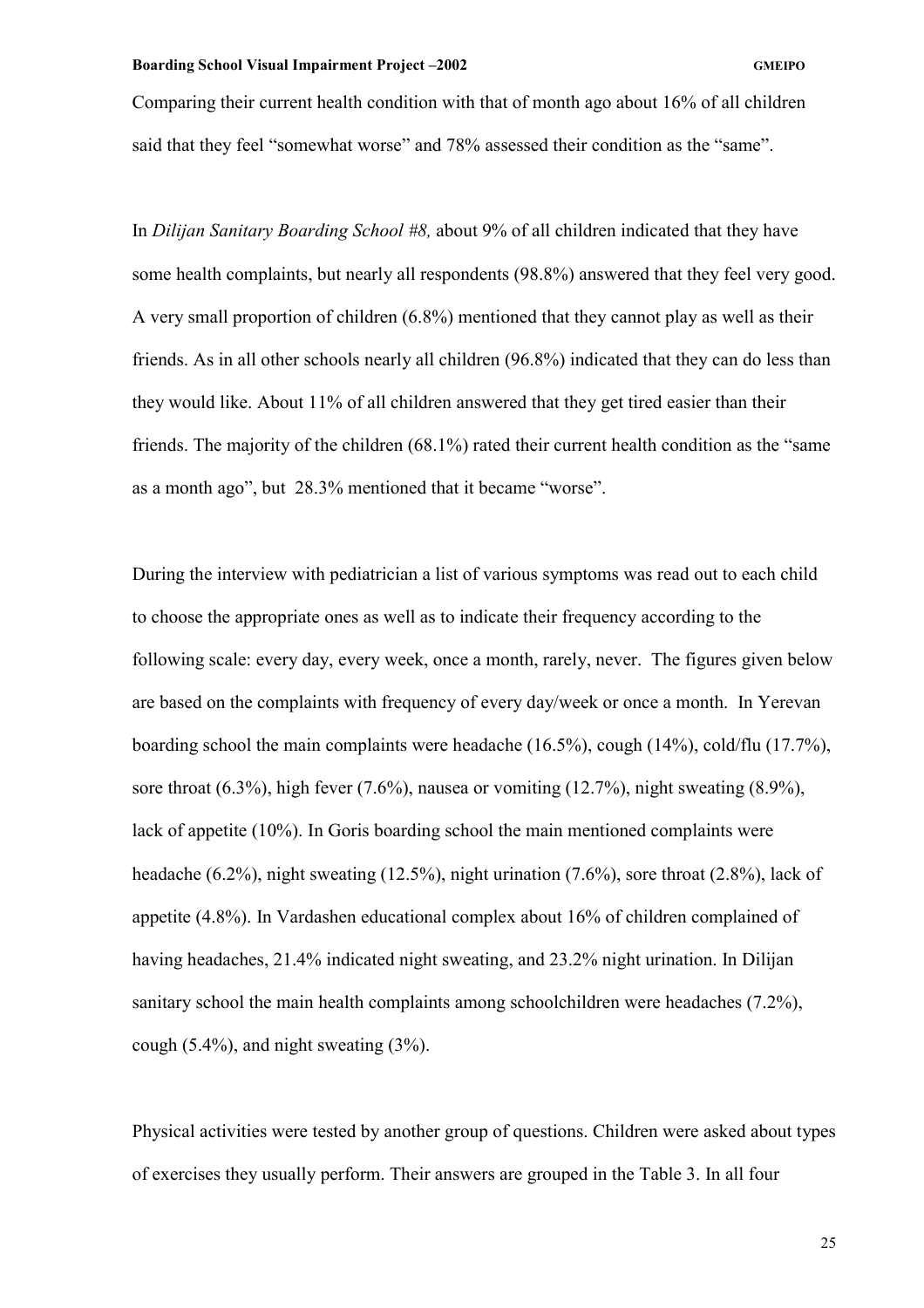schools, majority of children mentioned that they exercise/play games nearly every day: in Goris 99.3%, in Dilijan 98.8%, in Vardashen 81.8%, in Yerevan 67.6%. The duration of daily exercise/sport game was two hours in 97.2% of cases in Goris, 89.6% in Dilijan, 81.8% in Vardashen, and 38% in Yerevan. In the later school 23.9% of all children mentioned that the duration of their daily physical activities is about one hour and 38% mentioned that it is usually half an hour.

| <b>School</b>                               | Main health symptoms mentioned by children as health complaints |         |                |                       |                          |                                 |                          |                          |                           |
|---------------------------------------------|-----------------------------------------------------------------|---------|----------------|-----------------------|--------------------------|---------------------------------|--------------------------|--------------------------|---------------------------|
|                                             | Headache                                                        | Cough   | Cold/flu       | <b>Sore</b><br>throat | <b>High</b><br>fever     | <b>Nausea</b><br>or<br>vomiting | <b>Night</b><br>sweating | Lack of<br>appetite      | <b>Night</b><br>urination |
| Yerevan<br><b>Boarding</b><br><b>School</b> | $16.5\%$                                                        | 14%     | $17.7\%$       | $6.3\%$               | $7.6\%$                  | $12.7\%$                        | 8.9%                     | 10%                      |                           |
| Goris<br><b>Boarding</b><br><b>School</b>   | $6.2\%$                                                         |         | $\blacksquare$ | 2.8%                  | $\overline{\phantom{a}}$ | $\overline{\phantom{a}}$        | $12.5\%$                 | 4.8%                     | 7.6%                      |
| Vardashen<br><b>Educational</b><br>Complex  | 16%                                                             |         |                |                       |                          |                                 | 21.4%                    | $\overline{a}$           | 23.2%                     |
| Dilijan<br><b>Sanitary</b><br><b>School</b> | 7.2%                                                            | $5.4\%$ |                |                       |                          |                                 | 3%                       | $\overline{\phantom{a}}$ |                           |

*Table 2. Main health symptoms mentioned by children as health complaints. Boarding School Visual Impairment Project 2002.* 

To have more complete information about physical development of schoolgirls, they were asked about the age at first menarche. It was noticed that in Goris and Vardashen schools girls had their first menarche at older age than girls in Yerevan and Dilijan schools (Table 4). Comparison of means showed statistically significant difference between the results of four schools  $(p=0.000)$ .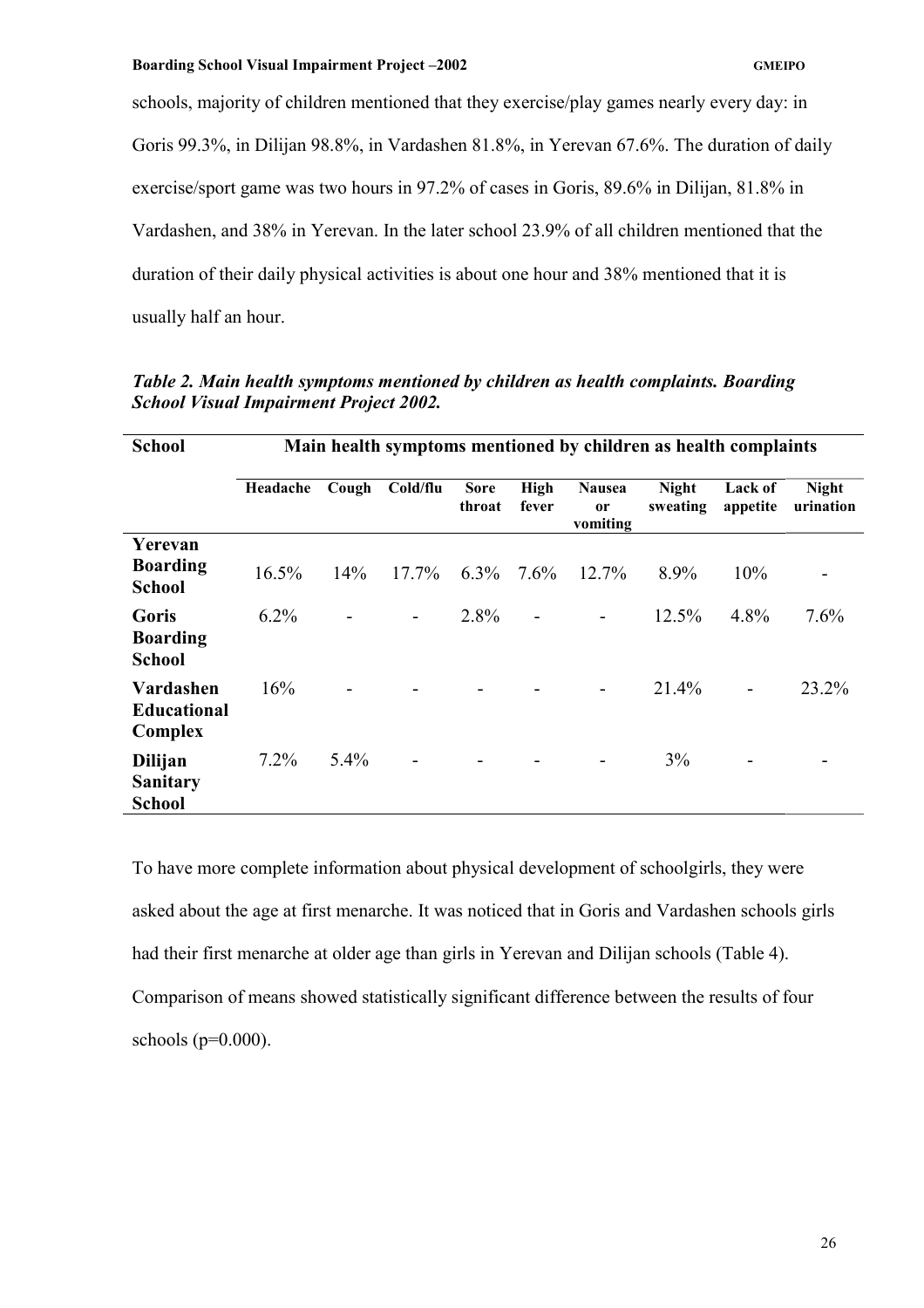| <b>Name of School</b>              | Daily exercise Sport classes | at school | <b>Sport games</b> | <b>No exercises</b> |
|------------------------------------|------------------------------|-----------|--------------------|---------------------|
| <b>Yerevan Boarding School for</b> | 26                           | 43        | 52                 | 4                   |
| <b>Children with Visual</b>        | 32.9%                        | 54.4%     | 65.8%              | $5.1\%$             |
| <b>Impairments</b>                 |                              |           |                    |                     |
| <b>Goris School for Children</b>   | 3                            | 8         | 281                |                     |
| from Socially Vulnerable           | $1\%$                        | 2.8%      | 97.9%              | $0.3\%$             |
| <b>Families and with Visual</b>    |                              |           |                    |                     |
| <b>Impairments</b>                 |                              |           |                    |                     |
| <b>Special Educational Complex</b> | $\overline{2}$               | 9         | 47                 | $\overline{2}$      |
| in Vardashen                       | $3.8\%$                      | 17.3%     | 90.4%              | 3.8%                |
| <b>Sanitary School in</b>          |                              |           | 164                | $\overline{2}$      |
| <b>Dilijan</b>                     | $0.6\%$                      | $0.6\%$   | 98.8%              | $1.2\%$             |

<span id="page-31-0"></span>*Table 3. Types of physical activities among children in four boarding schools. Boarding School Visual Impairment Project 2002.* 

*Table 4. Mean age at first menarche among schoolgirls in four screened boarding schools. Boarding School Visual Impairment Project 2002.* 

| <b>Name of School</b>                                                                         | Mean age at<br>first menarche | <b>Standard</b><br><b>Deviation</b> | Median | Range     |
|-----------------------------------------------------------------------------------------------|-------------------------------|-------------------------------------|--------|-----------|
| <b>Sanitary school in Dilijan</b>                                                             | 12.1                          | 1.0                                 | 12.0   | $10 - 14$ |
| <b>Yerevan Boarding school for</b><br>children with visual impairments                        | 12.6                          | 1.3                                 | 12.5   | $10 - 15$ |
| <b>Special Educational Complex in</b><br><b>Vardashen</b>                                     | 13.5                          | 11                                  | 13.5   | $12 - 16$ |
| Goris School for children from<br>socially vulnerable families and<br>with visual impairments | 13.6                          | 1.2                                 | 14.0   | 11-16     |

 $(ANOVA, p=0.000)$ 

# *4.2.2. Anthropometric measurements*

In order to have complete information about physical development of the child,

anthropometric measurements were taken. The height-for-age (HAZ), an indicator of past

nutritional adequacy was used to identify stunting resulting from extended period of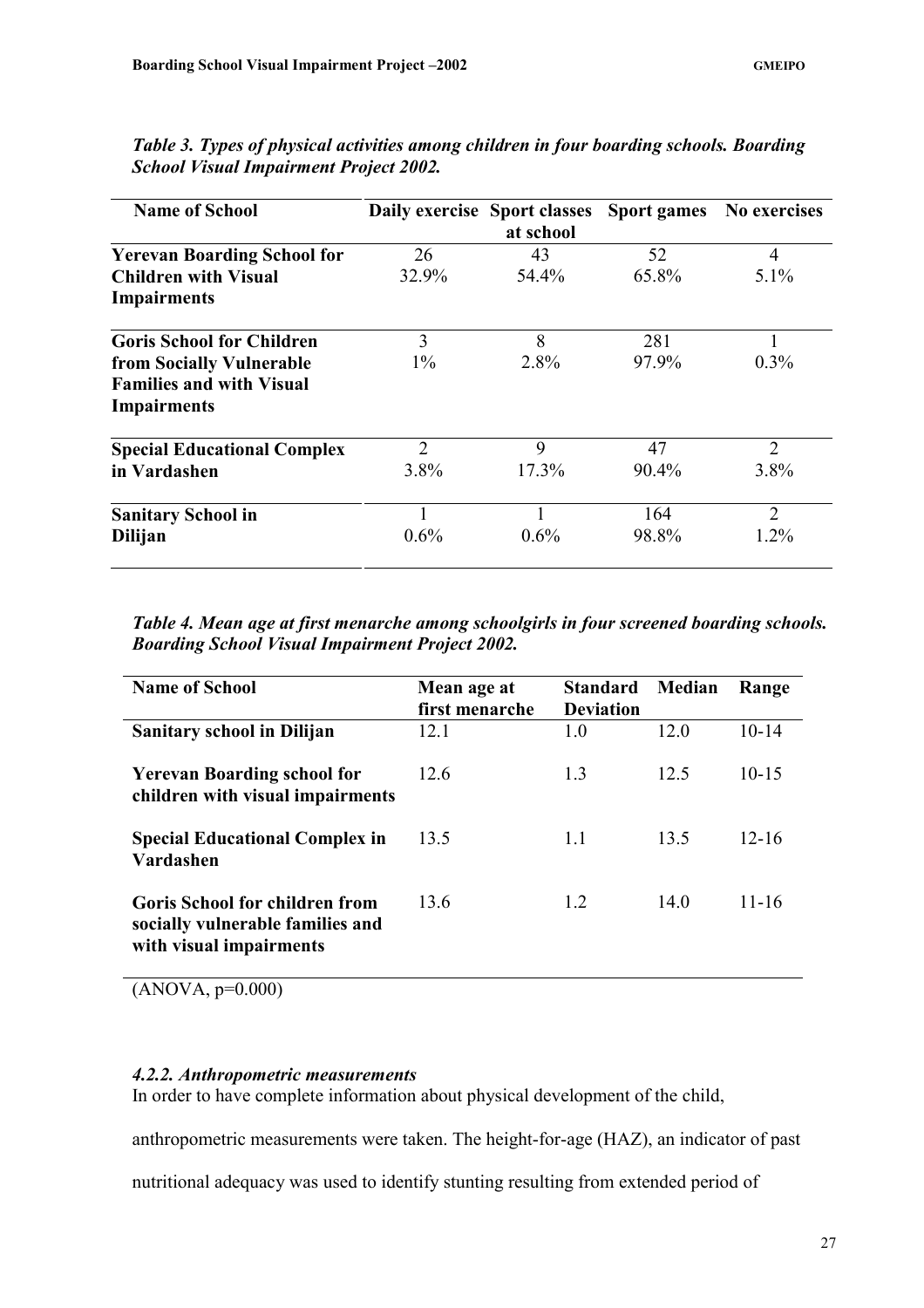inadequate food intake in early childhood. Weight-for-age (WAZ), an acute index of malnutrition, was used to assess protein-energy malnutrition (PEM) and over-nutrition. Weight-for-height (WHZ), an index of current nutritional status was used to measure wasting as well as over-nutrition.

The United States National Center for Health Statistics (NCHS) growth percentiles recommended by the World Health Organization (WHO) were used in analysis as an international reference for comparisons of health and nutritional status among countries [7,8]. Below the fifth/over the ninety-fifth percentile  $(\pm 2SD)$  was considered to be the "cut-off" point" for all three parameters used in this study and children with indices below/over this value are considered to be stunted, wasted or obese. When the value received is on  $95<sup>th</sup>$ percentile it means that only 5 of 100 children (5%) of the same age and gender in the reference population have a higher parameter [7,8].

The data in Table 5 summarizes anthropometric measurements of 593 children aged 6-19 in 4 surveyed boarding schools.

| <b>Name of school</b>                    | <b>Total</b> | <b>Stunted</b> | <b>Under</b><br>nourished | Over<br>weight   | <b>Wasted</b>           | <b>Obese</b> |
|------------------------------------------|--------------|----------------|---------------------------|------------------|-------------------------|--------------|
|                                          | N            | <b>HAZ</b>     | WAZ                       | <b>WAZ</b>       | WHZ                     | WHZ          |
| <b>Yerevan Boarding</b><br><b>School</b> | 80           | 12.5%          | 8.3%                      | $0.0\%$          | $1.7\%$                 | $5.1\%$      |
| <b>Goris Boarding School</b>             | 291          | 14.2%          | 9.6%                      | $0.0\%$          | $1.0\%$                 | $0.7\%$      |
| <b>Vardashen Educational</b><br>Complex  | 56           | $25.0\%$       | $17.0\%$                  | 1.9%             | $0.0\%$                 | $0.0\%$      |
| <b>Dilijan Sanitary school</b>           | 166          | 8.5%           | $4.2\%$                   | $0.6\%$          | $0.0\%$                 | 2.4%         |
| <b>TOTAL</b>                             | 593          | 73             | 47                        | $\boldsymbol{2}$ | $\overline{\mathbf{4}}$ | 9            |

*Table 5. Results of anthropometric measurements of children in four surveyed schools calculated using WHO standards. Boarding School Visual Impairment Project 2002.* 

*Stunted children (p=0.021)* 

*Undernourished children (p=0.028)*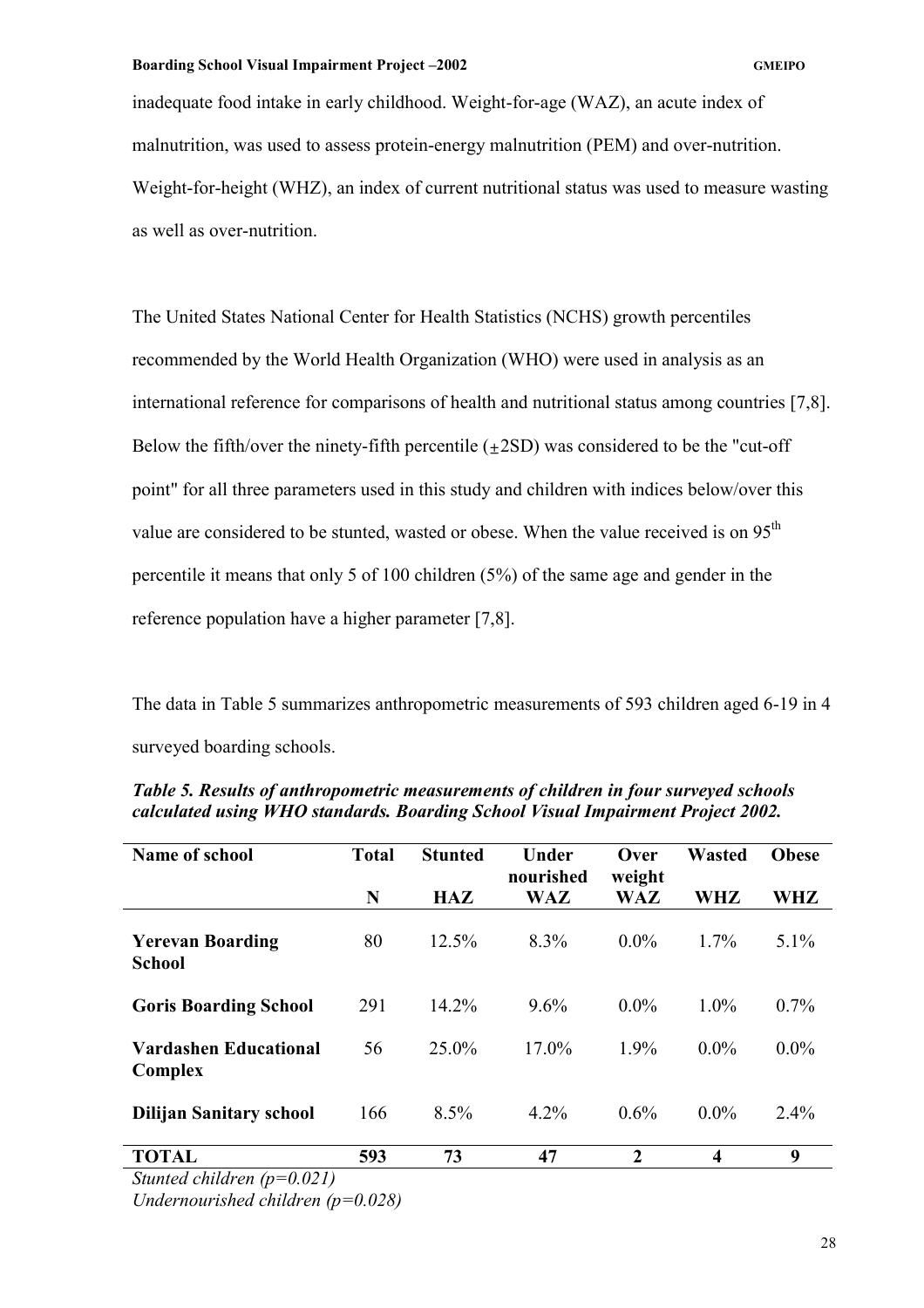The highest proportion of children with stunting (25%) was detected in Vardashen Educational Complex, showing extended period of inadequate food intake in early childhood. In Goris Boarding School there were 14.2% of stunted children. And the lowest proportion of stunted children (8.5%) was detected in Dilijan Sanitary School. The sequence of schools by values of acute index of malnutrition (WAZ) was similar to that of stunting. The highest index was detected in Vardashen Educational Complex (17.0%), then in Goris Boarding School (9.6%), in Yerevan Boarding School it composed 8.3%, and in Dilijan Sanitary School this index had the smallest value of 4.2%.

Children's weight was compared with their height to see if there are wasted children. Wasted children were detected only in two schools: in Yerevan Boarding School for Children with Visual Impairments (1.7%) and in Goris Boarding School (1.0%). By WHZ index there were 5.1% of obese children in Yerevan Boarding School, 2.4% in Dilijan Sanitary School, and 0.7% in Goris Boarding School. By WAZ index there were 1.9% of children with overweight in Vardashen educational complex and 0.6% in Dilijan sanitary school. The difference between children in the four schools was statistically significant in stunting *(p=0.021)* and undernutrition  $(p=0.028)$ . The data in Table 6 show the prevalence of the specified anthropometric parameters among boys and girls. Except for Goris, the proportions of stunted, undernourished and wasted children are higher among boys than girls.

A Statistically significant association was revealed between two anthropometric parameters, showing past and present nutritional status: stunting (p-value=0.009), under nutrition (p-value=0.021) and strabismus.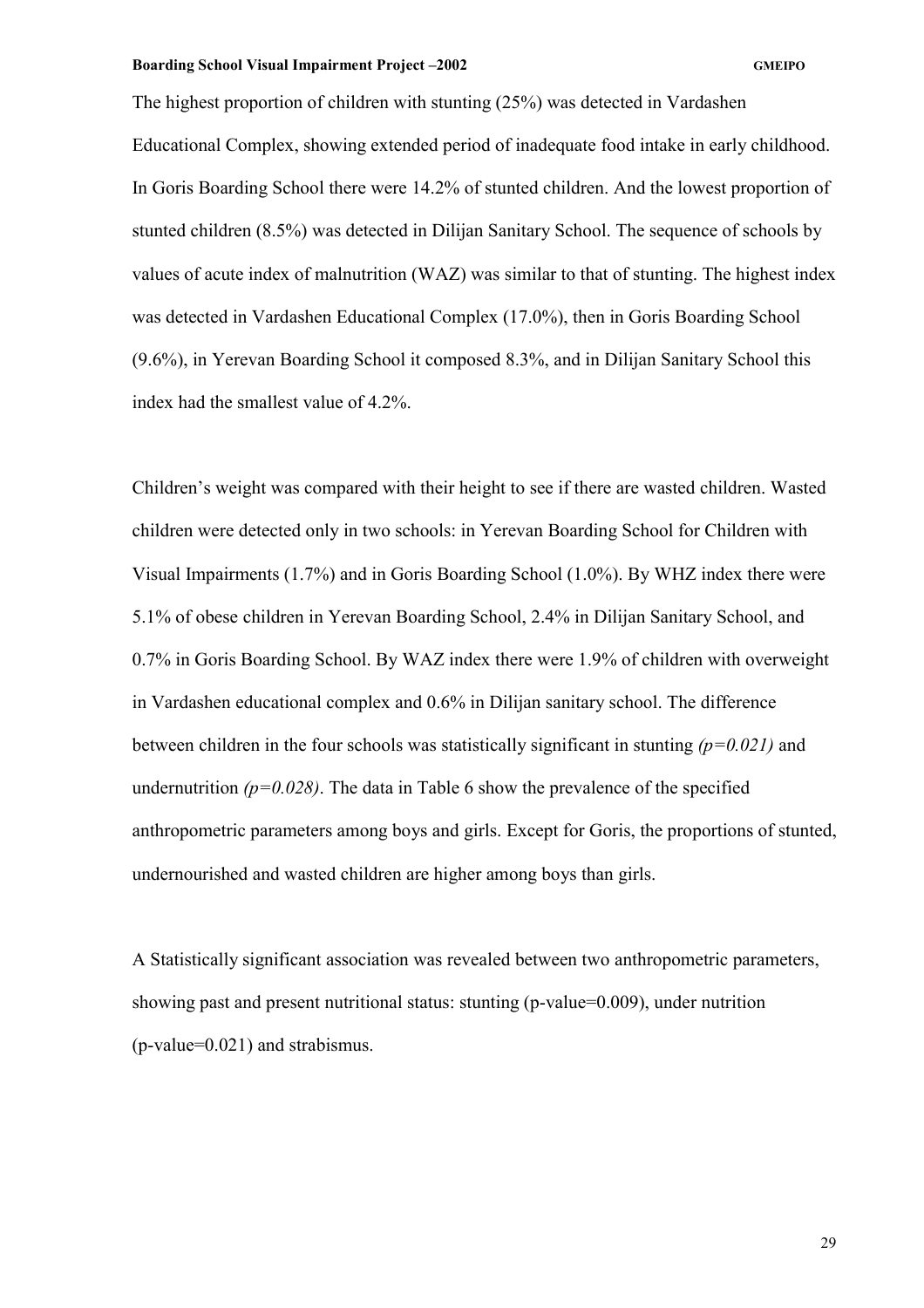| Name of<br>school                                  | <b>Total</b> |      | <b>Stunted</b>       |              | Under<br>nourished          | Over<br>weight              |              | <b>Wasted</b>               |                |     | <b>Obese</b>                |
|----------------------------------------------------|--------------|------|----------------------|--------------|-----------------------------|-----------------------------|--------------|-----------------------------|----------------|-----|-----------------------------|
|                                                    | N            |      | HAZ<br>$\frac{0}{0}$ |              | <b>WAZ</b><br>$\frac{0}{0}$ | <b>WAZ</b><br>$\frac{0}{0}$ |              | <b>WHZ</b><br>$\frac{0}{0}$ |                |     | <b>WHZ</b><br>$\frac{0}{0}$ |
|                                                    |              | M    | $\mathbf F$          | $\mathbf{M}$ | $\mathbf F$                 | $\mathbf{M}$                | $\mathbf F$  | $\mathbf{M}$                | $\mathbf F$    | M   | $\mathbf F$                 |
| Yerevan<br><b>Boarding</b><br><b>School</b>        | 80           | 19.2 | 4.5                  | 11.5         | 4.5                         | 0.0                         | 0.0          | 3.6                         | 0.0            | 7.1 | 3.7                         |
| Goris<br><b>Boarding</b><br><b>School</b>          | 291          | 13.5 | 15.1                 | 7.1          | 12.7                        | 0.0                         | 0.0          | 0.6                         | 1.6            | 0.0 | 0.0                         |
| Vardashen<br><b>Educational</b><br>Complex         | 56           | 30.8 | 19.2                 | 33.3         | 0.0                         | 3.7                         | 0.0          | 0.0                         | 0.0            | 0.0 | 0.0                         |
| <b>Dilijan</b><br><b>Sanitary</b><br><b>School</b> | 166          | 13.3 | 3.7                  | 6.0          | 2.5                         | 0.0                         | 1.2          | 0.0                         | 0.0            | 1.2 | 3.7                         |
| <b>TOTAL</b>                                       | 593          | 45   | 28                   | 28           | 19                          | $\mathbf{1}$                | $\mathbf{1}$ | $\overline{2}$              | $\overline{2}$ | 3   | $\overline{4}$              |

*Table 6. Distribution of anthropometric parameters by gender in four surveyed schools calculated using WHO standards. Boarding School Visual Impairment Project 2002.* 

*Figure 11. Association between anthropometric parameters showing current and past nutritional status (undernourished and stunted children) and strabismus. Boarding School Visual Impairment Project 2002.* 



**Association between strabismus and nutritional status of children** 

**Ø%** With Strabismus **S**% Without Strabismus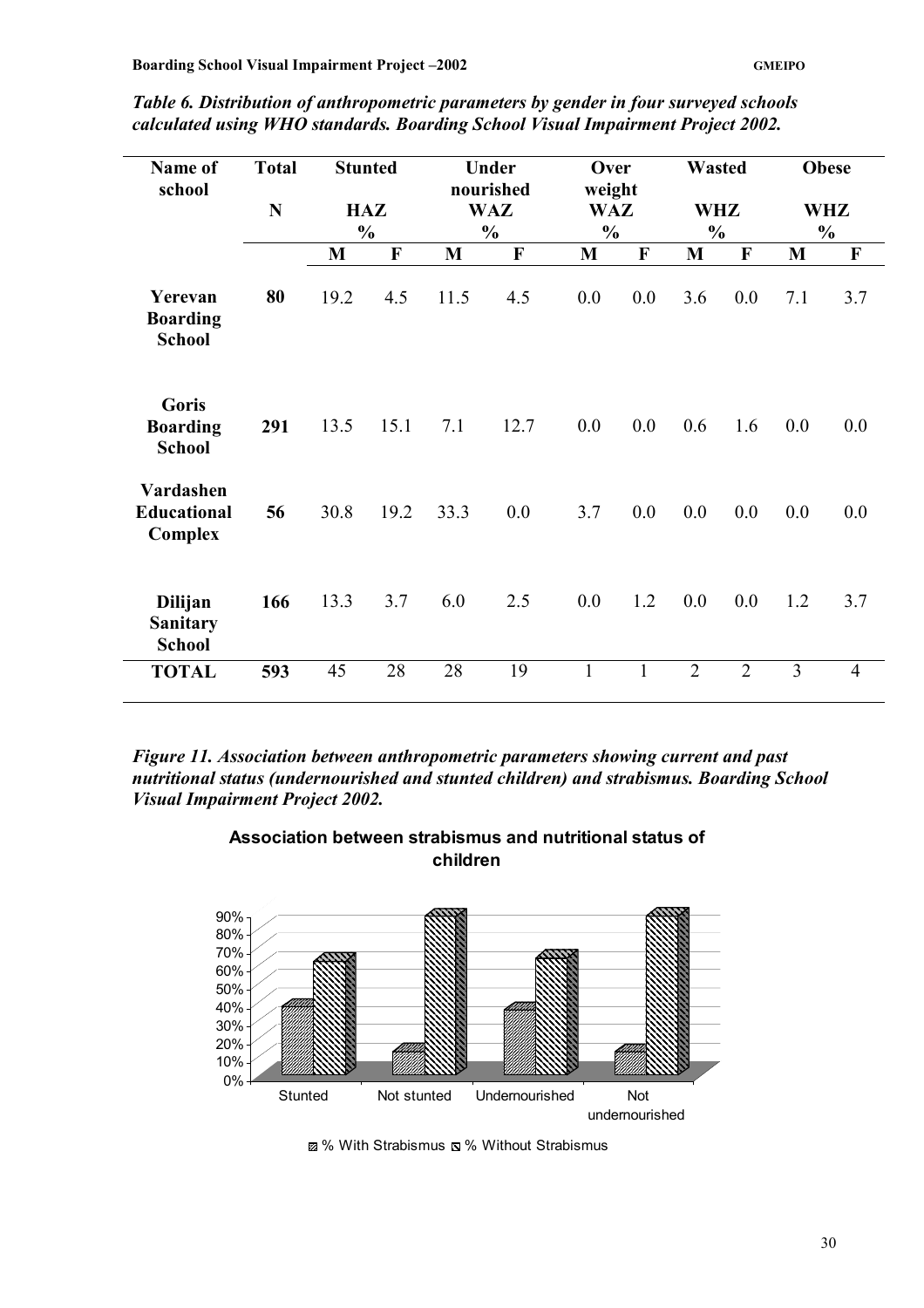### <span id="page-35-0"></span>*4.2.3. The main findings of the objective examination*

There were noticeable differences in distributions of some of health disorders among schoolchildren of the four screened boarding schools (Figure 13). Many of the detected disorders, such as teeth cavities, chronic tonsillitis, acute respiratory infections, and skeletalmuscular deformations can be attributed to poor nutritional status, either current or past, subsequent decreased immunity and insufficient physical development (lack of physical fitness). The highest percentage (39.2%) of teeth cavities was among children in Yerevan Boarding School for Children with Visual Impairments. The smallest proportion of teeth cavities (16.2%) was diagnosed among schoolchildren of Goris Boarding School. This difference can be explained by the teeth screening conducted by the Hovard-Karagyozyan Foundation among children living in Goris. Many children had already seen dentists and had their teeth filled. Others were on a waiting list. In the Dilijan Sanitary School and Vardashen Educational Complex the proportion of children with teeth cavities were 17.5% and 19.6% respectively.

Various disorders/pathologies of skeletal-muscular system, such as winged scapulae, chest deformations, spine curvature, and flat foot were the most frequently detected abnormalities of physical development (Figure 13). Chest and spine deformations were more widespread among children in Dilijan sanitary school (13.3%, n=22). In Goris boarding school 9.3% of children had this pathology, in Yerevan boarding school about 3.8%, while in Vardashen educational complex not a single case was detected.

| <b>Impairment Project 2002.</b> |         |                                 |         |  |
|---------------------------------|---------|---------------------------------|---------|--|
| <b>Disorder</b>                 | Yerevan | <b>Goris Boarding Vardashen</b> | Dilijan |  |

*Table 7. Chest and spine deformations among screened children. Boarding School Visual* 

| <b>Disorder</b>                         | Yerevan<br><b>Boarding</b><br><b>School</b> | <b>Goris Boarding</b><br><b>School</b> | Vardashen<br><b>Educational</b><br>Complex | <b>Dilijan</b><br><b>Sanitary School</b> |
|-----------------------------------------|---------------------------------------------|----------------------------------------|--------------------------------------------|------------------------------------------|
| Chest and spine $3.8\%$<br>deformations |                                             | $9.3\%$                                | $.0\%$                                     | $13.3\%$                                 |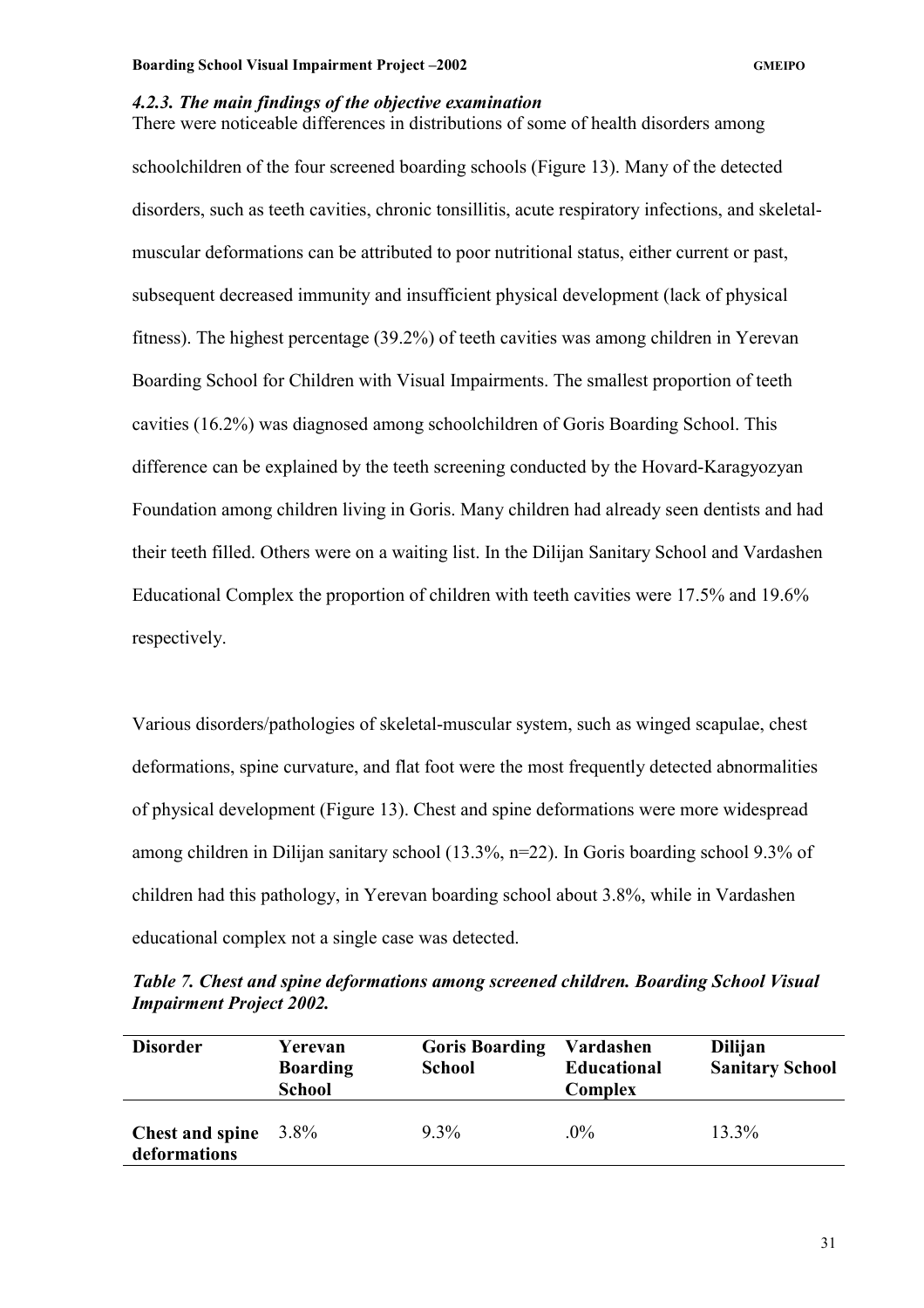Winged scapulae showing lack of appropriate physical exercises on a regular basis and poor nutritional status composed a very high percentage (55.7%) in children in Yerevan boarding school. About half of children in Goris (47.2%) had the same disorders. Children in Dilijan and Vardashen had winged scapulae in 31.9% and 28.6% of cases respectively.

Flat foot is often a result of wearing bad quality shoes, without instep/arch supports. The low socio-economic conditions in families of the majority of the screened children do not allow parents to buy them good shoes, etc. In Vardashen and Yerevan boarding schools, the proportions of children with flat foot were 23.3% and 20.3% respectively. In Goris, there were 19% of such children. The lowest proportion (13.3%) was detected among children in Dilijan Sanitary School (Figure 13).

Apart from the specific deformations and pathologies of skeletal-muscular system many children in all surveyed schools were diagnosed as having delayed physical development, short height and body weight deficiency. The largest proportions of such children were in Vardashen Special Educational Complex (60.7%) and in Goris Boarding School (42.1%). In Dilijan Sanitary School, it was about 25.3%. The smallest percent (16.5%) was detected in Yerevan Boarding School (Figure 12).

The proportion of children with acute respiratory infections and exacerbations of chronic bronchitis was the highest (7.6%) in Yerevan Boarding School for Children with Visual Impairments. In the three other schools the proportions of children with such pathologies were smaller: 5.4% in Dilijan Sanitary School, 3.6% in Vardashen Educational Complex, and 0.7% in Goris (Figure 13). Reviewing personal histories of children and thorough questioning of the pediatrician revealed children having frequent acute respiratory infections. The highest rate was among children in Yerevan Boarding School (27.5%), and the lowest in Vardashen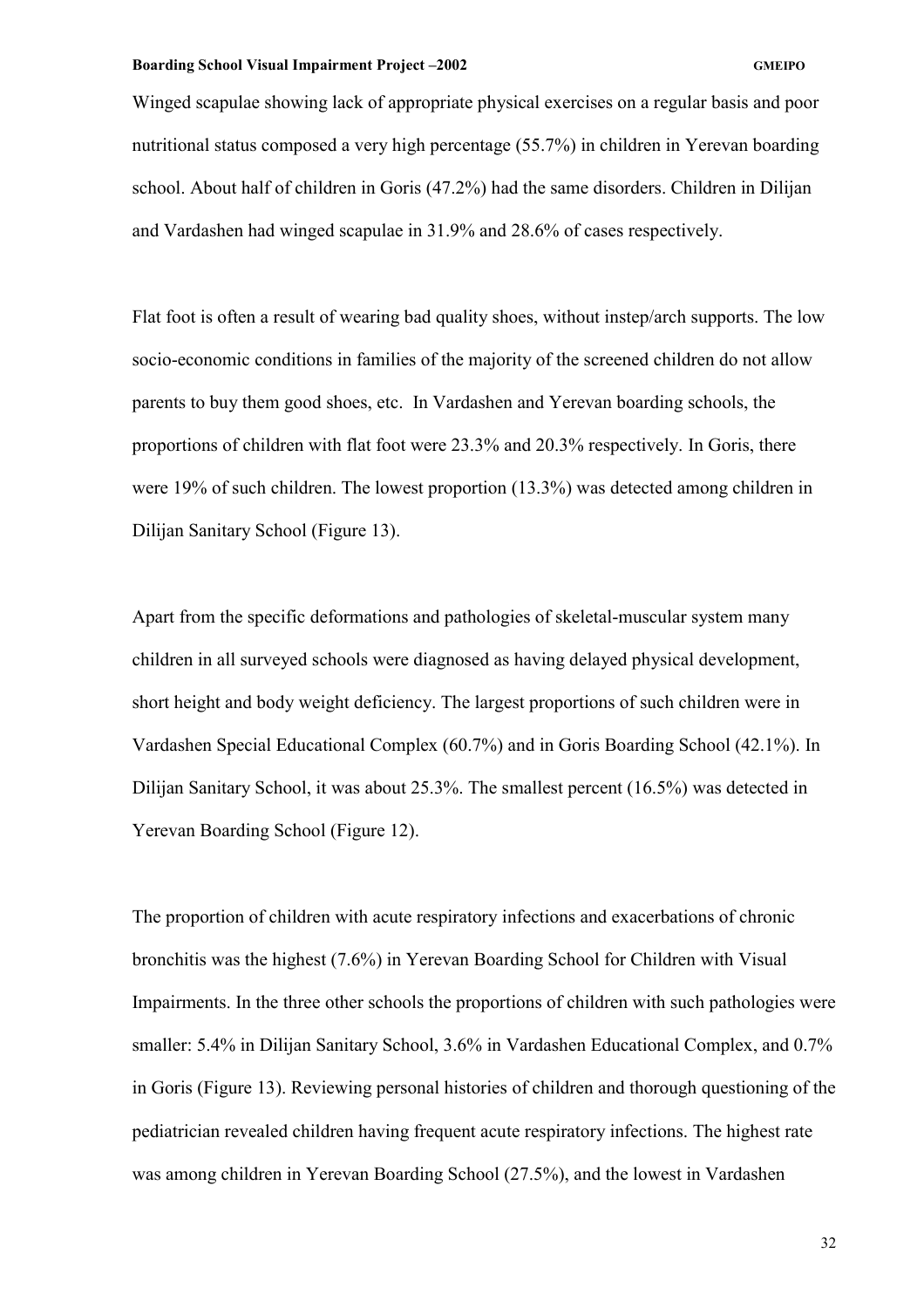Educational Complex (8.9%). In Goris Boarding School and Dilijan Sanitary School it was

15.2% and 10.8% respectively. Frequent respiratory infections may be a result of decreased

immunity and poor nutrition status.

*Figure 12. Delayed physical development, short height and body weight deficiency among screened children. Boarding School Visual Impairment Project 2002.* 



Difficulties with breathing due to curvature of nasal partition and/or adenoids were widespread among children in Yerevan Boarding School (27.5%), and Goris Boarding School (15.2%); in Dilijan children with such abnormalities composed 10.8% and in Vardashen 8.9%. Curvature of nasal partition and especially adenoids, which disturb normal breathing (children breath with open mouth), may also play role in frequent respiratory infections. However, the analysis did not reveal any statistically significant association between these two disorders.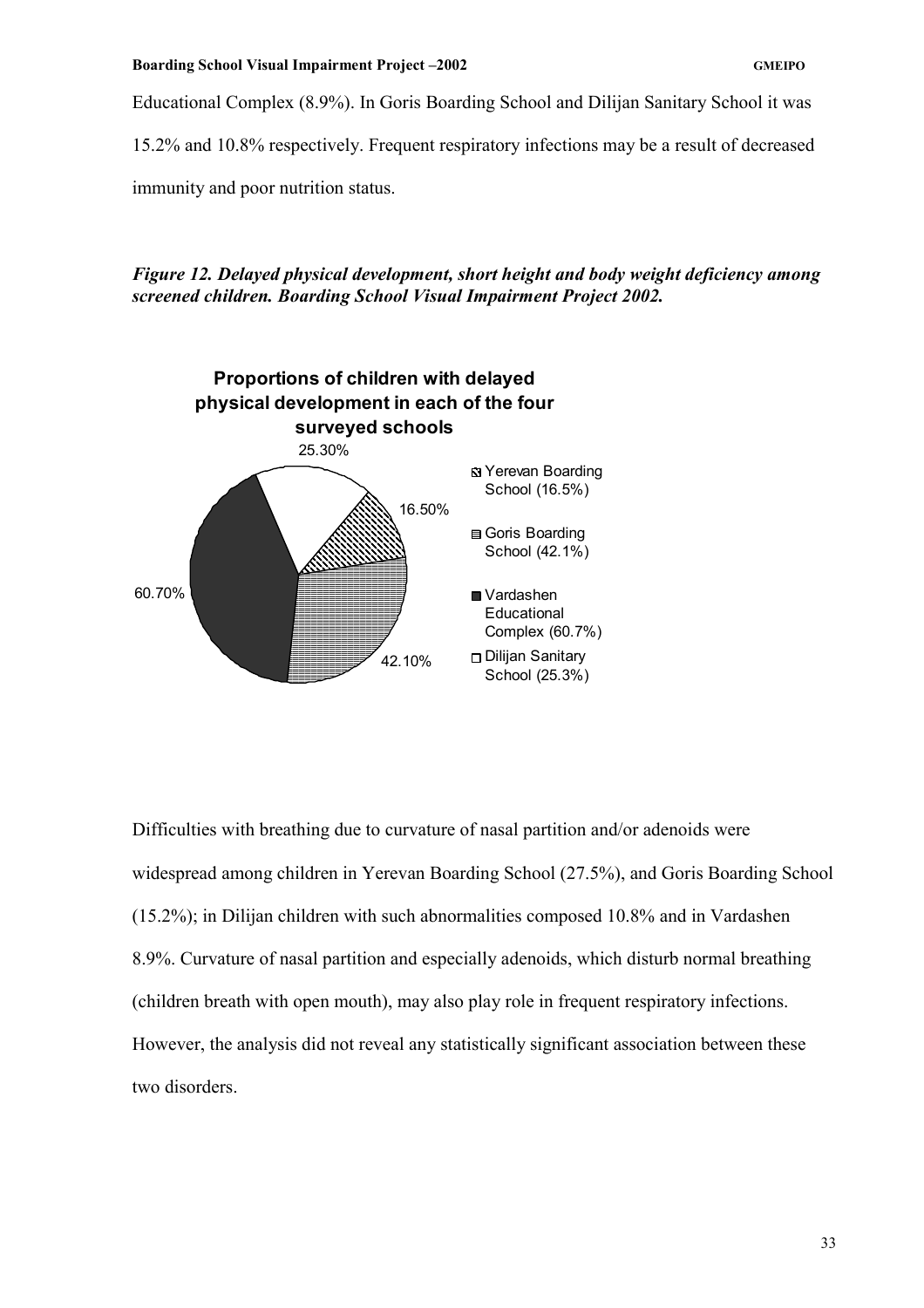In Dilijan Sanitary School there were also children who had contacts with Tuberculosis patients. Their proportion was 10.2%. However, at objective examination pediatrician did not reveal any suspected cases.

Many children had chronic tonsillitis. The situation was the worst in Vardashen Special Educational Complex and in Goris Boarding School: 37.5% and 35.5% respectively (Figure 13). In Yerevan Boarding School the proportion of children with chronic tonsillitis was 17.7% and in Dilijan Sanitary School there were 24.1% of such children. Analysis showed statistically significant association between teeth cavities and development of chronic tonsillitis (Table 8). This was an expected association and is biologically plausible as these two pathologies may have the common causative organism *streptococcus.* Dental caries is a focus of chronic infection in the mouth and may facilitate development of tonsillitis or contribute to its chronic nature [15].

| <b>Teeth cavities</b> |                     | <b>Chronic tonsillitis</b> |                    |
|-----------------------|---------------------|----------------------------|--------------------|
| $\%$ with             | <b>Total</b><br>118 | $%$ with<br>38.1%          | % without<br>61.9% |
| % without             | 473                 | 28.1%                      | 71.9%              |
| <b>Total</b>          | 591                 | .78                        | 413                |

*Table8. The association between teeth cavities and chronic tonsillitis among children screened in four boarding schools.* 

 $(\chi^2, p-value=0.034)$ 

Mild disorders of the cardio-vascular system, such as arrhythmia, enlargement of the heart area at percussion, and muted heart tones, connected mainly with chest and backbone deformations, were diagnosed in 10% of all children in Yerevan Boarding School and 8.9% of children in Vardashen Educational Complex. In Dilijan Sanitary School only 1.8% of children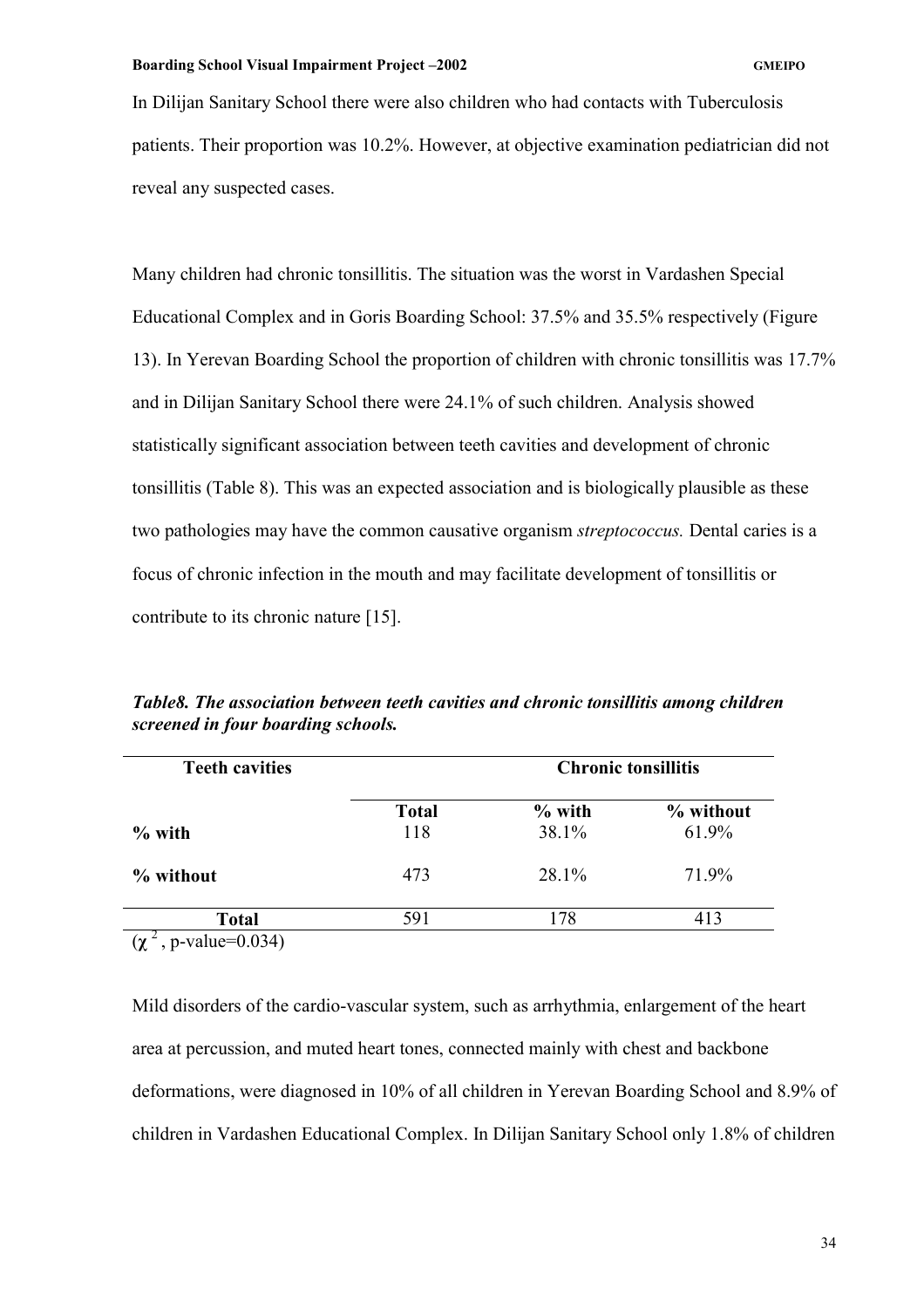(n=3) had cardiovascular system disorders and in Goris Boarding School the percentage of such children was 0.7% (n=2).

Of the disorders of endocrine system the most frequently detected were delayed puberty and menstrual cycle disorders, and hirsutism (Figure 13). Delayed puberty and menstrual cycle disorders were diagnosed in 20.3% of schoolchildren in Yerevan Boarding School. In three other schools this abnormality was detected in 7.1% at the Vardashen Educational Complex, in 5.5% at the Goris Boarding School, and in 4.8% at the Dilijan Sanitary School. The analysis of association between this disorder and various other abnormalities revealed statistically significant inverse association between delayed puberty and visual acuity.

*Table 9. Association between delayed puberty and menstrual cycle and visual acuity (with the best eye, as presented). Boarding School Visual Impairment Project 2002.* 

| Children with delayed puberty<br>and menstrual cycle |              | Visual acuity with the best eye<br>(as presented) |              |         |
|------------------------------------------------------|--------------|---------------------------------------------------|--------------|---------|
|                                                      | <b>Total</b> | $1.0 - 0.4$                                       | $0.3 - 0.05$ | < 0.05  |
| <b>YES</b>                                           | 21           | 42.9%                                             | 33.4%        | 23.8%   |
| N <sub>O</sub>                                       | 190          | 68.4%                                             | $24.7\%$     | $6.8\%$ |
| <b>Total</b>                                         | 211          | 139                                               | 54           | 18      |
| $\bigcap$ $\bigcap$ $\bigcap$                        |              |                                                   |              |         |

 $(χ<sup>2</sup>, p-value=0.017)$ 

Hirsutism was diagnosed in 7.1% of children in Vardashen Educational Complex, in 5.1% of children in Yerevan Boarding School, in 3.6% of children in Dilijan Sanitary School, and in 3.1% of children in Goris Boarding School. Enlarged thyroid gland was diagnosed only among schoolchildren in Goris Boarding School (2.8%, n=8) and Dilijan Sanitary School  $(2.4\%, n=4)$ .

Gastrointestinal system pathologies, such as gastritis, gastroduodenitis, and hepatitis were diagnosed in very small proportions of children in all four schools. The smallest proportion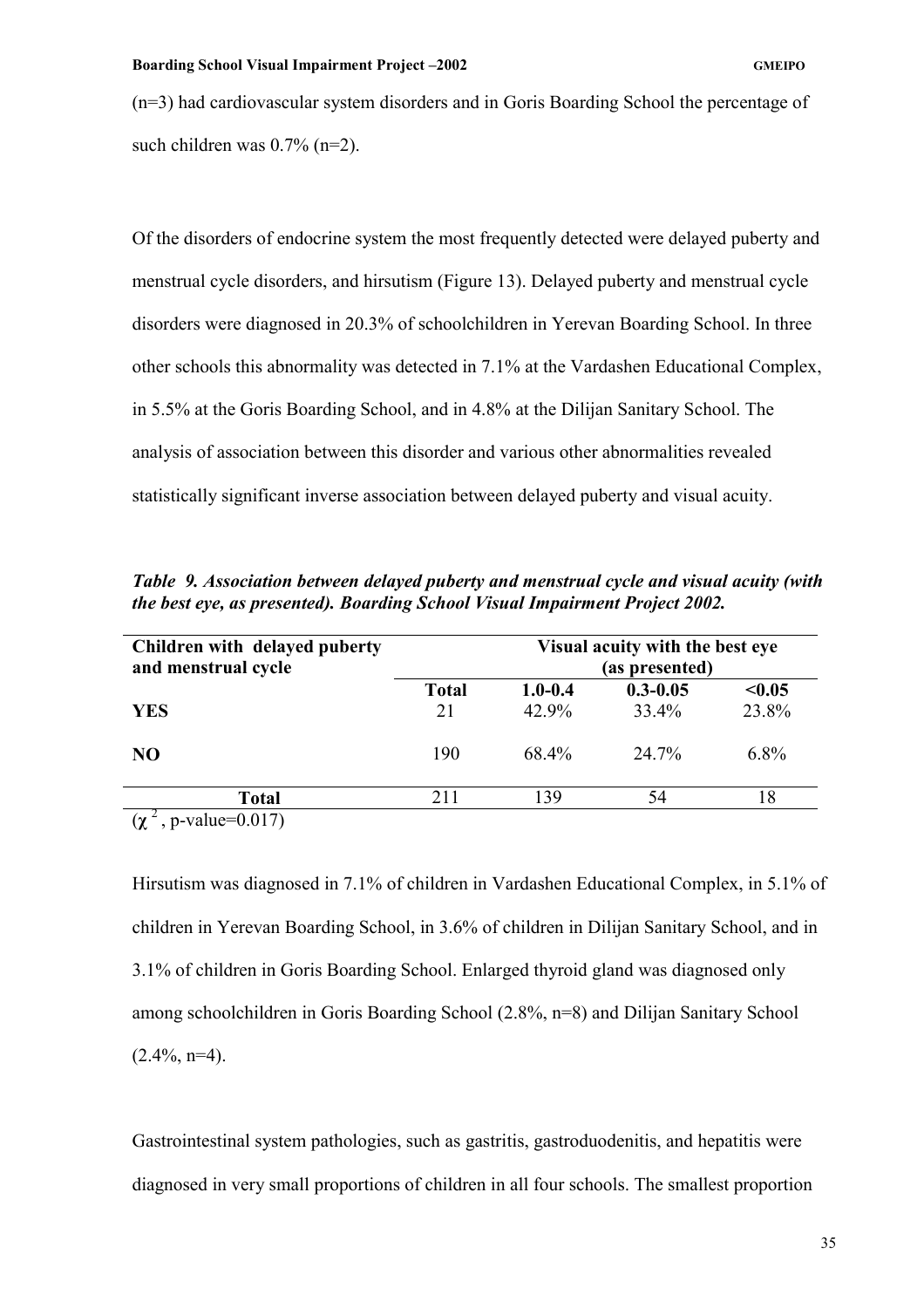was 0.6% in Dilijan Sanitary School and the biggest proportion was 5.4% in Vardashen

Special Educational Complex.

Other detected health disorders, such as vegetative vasal dystonia, food allergy, allergic rhinitis, inguinal hernia, rheumatism, enuresis, speech disorders, etc. was 21.4% in Vardashen Educational Complex, 16.5% in Yerevan Boarding School, 13.9% in Dilijan Sanitary School, and 13.1% in Goris Boarding School.

*Figure 13. Main health pathologies discovered during pediatric screening and grouped by systems of organs. Presented by four schools involved into project. Boarding School Visual Impairment Project 2002.* 



# **Main health disorders discovered at pediatric screening at four boarding schools**

# **4.3. Neurological examination**

# *4.3.1. Interview*

A short interview preceded the physical examination of a child. It included questions about

general health condition, having headaches, and other complaints. A neurologist in

concluding about the diagnosis later used this information.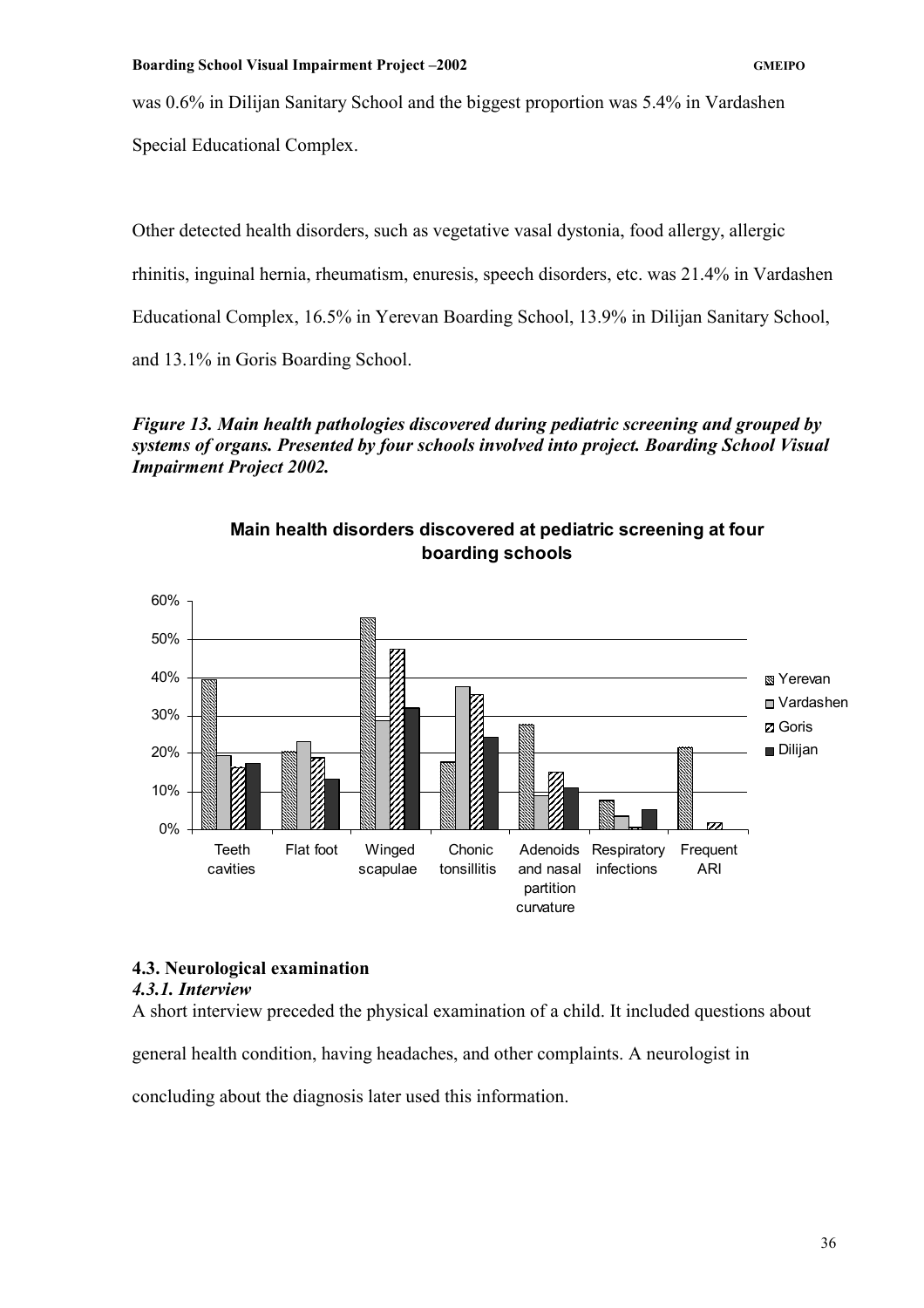In *Yerevan Boarding School* the majority of the children (62.8%) had health complaints. About half of all children (49.4%) mentioned having headaches, 17.9% had blackouts of consciousness with or without cramps, and 20.8% of children indicated that they had head trauma.

In *Goris Boarding School,* about 52% of children said repeated health complaints. Of all children, 41.4% complained of headaches. Blackouts of consciousness were mentioned by 11.4% of the children, a small proportion of children (6.2%) indicated that they had head trauma.

In *Vardashen Educational Complex,* health complaints were mentioned by 58.9% of the children. Many children (67.9%) complained of headaches. The largest proportion among all four screened schools indicated having blackout of consciousness (21.2%) and head trauma in the past (25.9%).

In *Dilijan Sanitary School*, 45.2% of all children indicated health complaints. A similar proportion of children complained of headaches (43.4%). The proportion of children with blackouts of consciousness and head trauma in the past were 6.6% and 3.6% respectively.

There was also a set of questions about school performance. Typical school grade for participants differed across the schools (Table 10).

The worst progress in studies was among schoolchildren in Vardashen Special Educational Complex. Children were also asked to place themselves into the three of categories of schoolchildren: excellent, good, or average/bad. The figures were nearly the same as with school grades in all schools.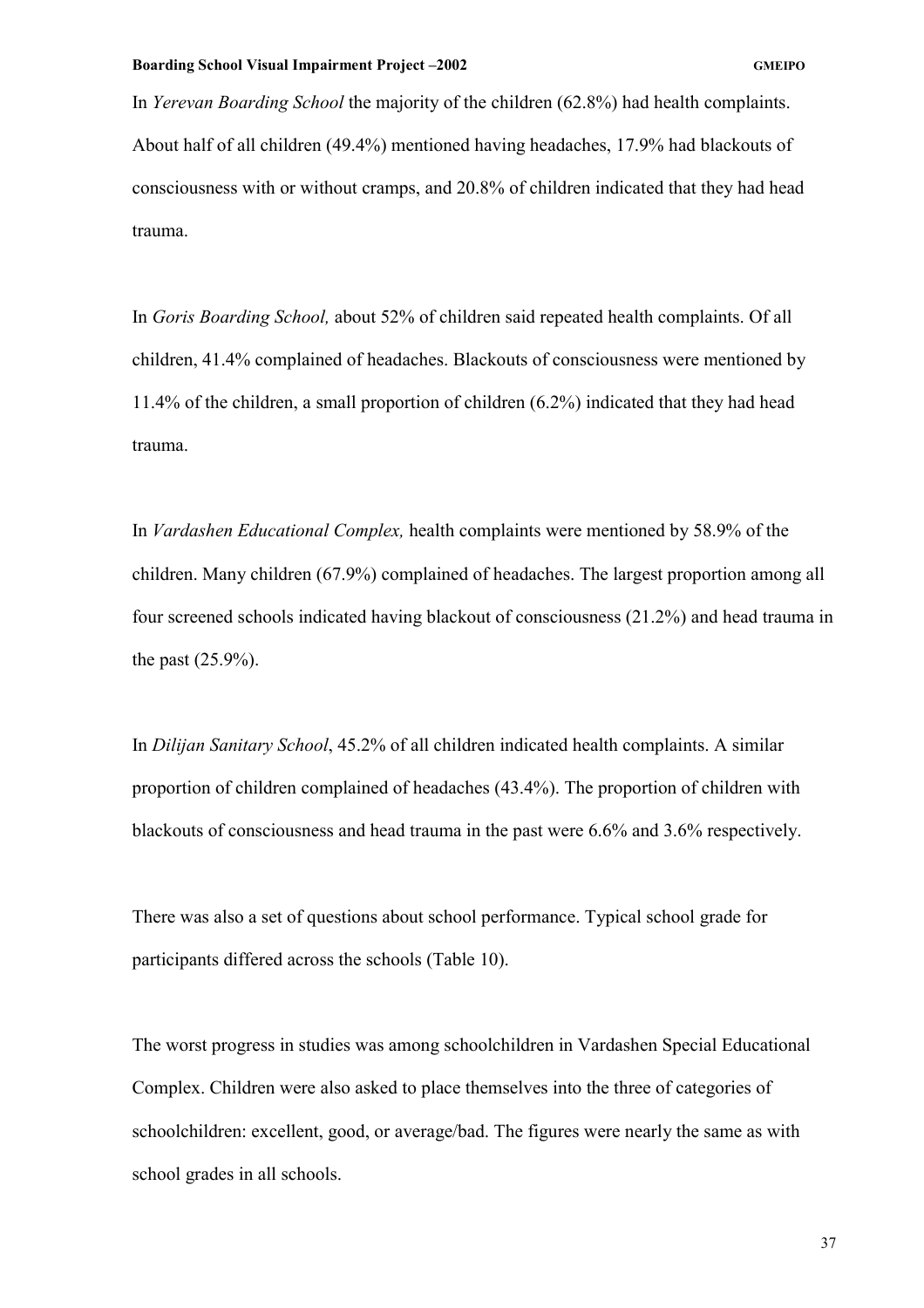| <b>School name</b>                                                                                                | <b>Typical school grade</b> |          |                    |  |
|-------------------------------------------------------------------------------------------------------------------|-----------------------------|----------|--------------------|--|
|                                                                                                                   | <b>Excellent</b>            | Good     | <b>Average/Bad</b> |  |
| <b>Yerevan Boarding school for</b><br>children with visual<br>impairments $(n=78)$                                | $14.1\%$                    | 43.6%    | $42.3\%$           |  |
| <b>Goris School for children</b><br>from socially vulnerable<br>families and with visual<br>impairments $(n=291)$ | 21.0%                       | $32.0\%$ | 47.1%              |  |
| <b>Special Educational Complex</b><br>in Vardashen (n=56)                                                         | 1.8%                        | 14.3%    | 83.9%              |  |
| <b>Sanitary school in Dilijan</b><br>$(n=163)$                                                                    | 18.4%                       | 44.8%    | 36.8%              |  |

*Table 10. School performance of children in four boarding schools in Armenia. Boarding School Visual Impairment Project 2002.* 

Analysis of school performance (typical school grades) and nutritional status of children revealed a statistically significant association ( $\chi^2$ , p=0.001) between being undernourished (WAZ) and performance (Figure 14). Children with weight deficiency by WAZ index showed worst school performance. The combined variable of delayed physical development, short height, and body weight deficiency received in result of analysis of external pediatric examination data was also tested for association with school performance. It revealed statistically significant association ( $\chi^2$ , p=0.006).

Difficulties with learning were most of all prominent among children in Vardashen Educational Complex and Yerevan Boarding School. However, in the first one this, as well as the low school performance can be related to the fact that the school has a status of reformatory and many of the children there are difficult to bring up or even have some criminal past. The situation was different with Yerevan Boarding School. Majority of the children studying there are blind or have serious visual disorders.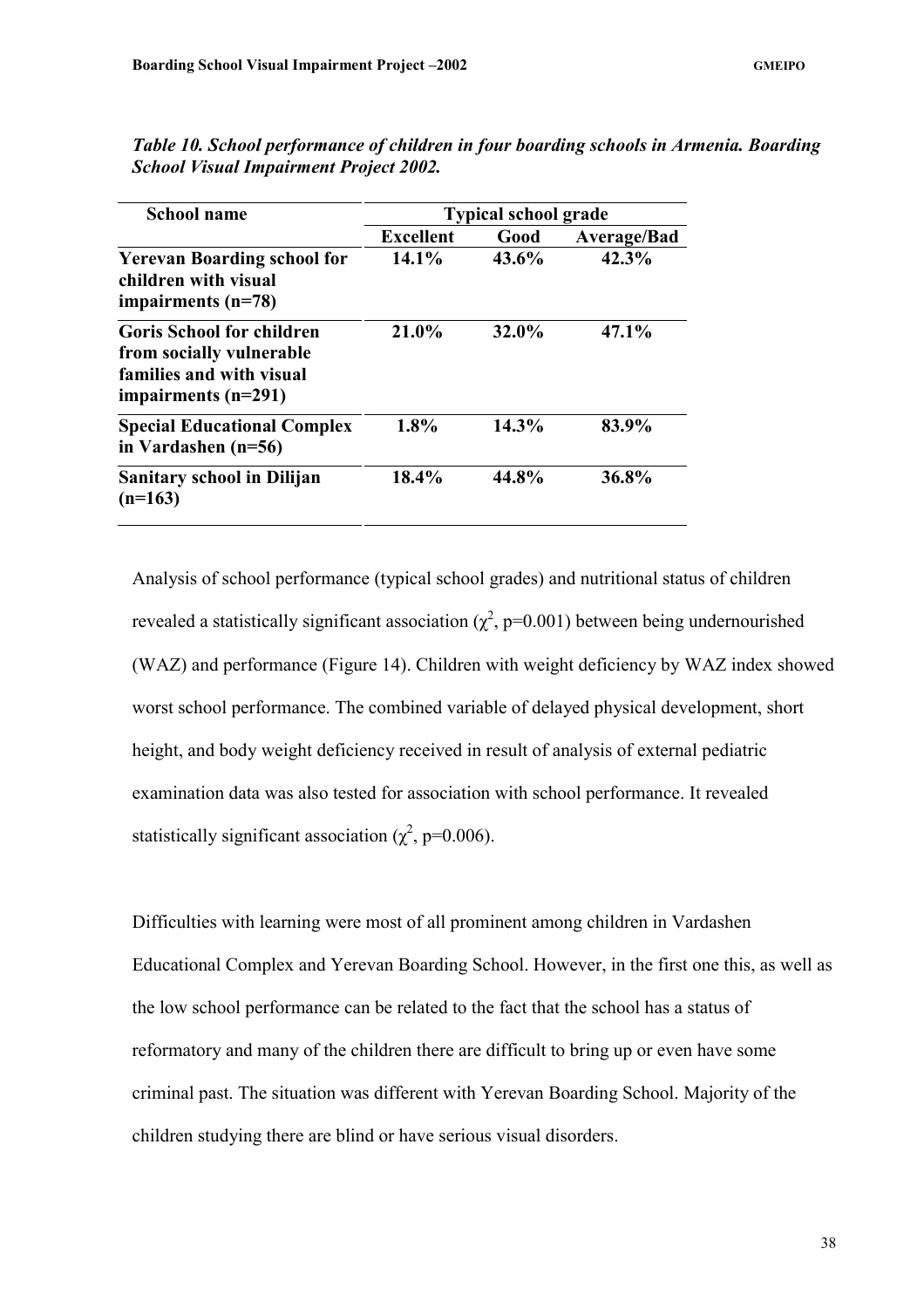*Figure 14. Association between nutritional status (WAZ index) and school performance. Boarding School Visual Impairment Project 2002.* 



■ % Undernourished children ■ % Not undernourished children

# *Figure 15. Difficulties with learning as compared among four surveyed schools. Boarding School Visual Impairment Project 2002.*



## **Difficulties with learning**

## *4.3.2. Main findings at objective examination*

External examination by neurologist included detection of possible anomalies of

development, checkup of craniocerebral nerve's function, motor functions and muscular tone,

tendinous and skin reflexes, pathologic reflexes, static and coordination of movements,

sensibility and vegetotrophic impairments, as well as highest (supreme) cortical functions.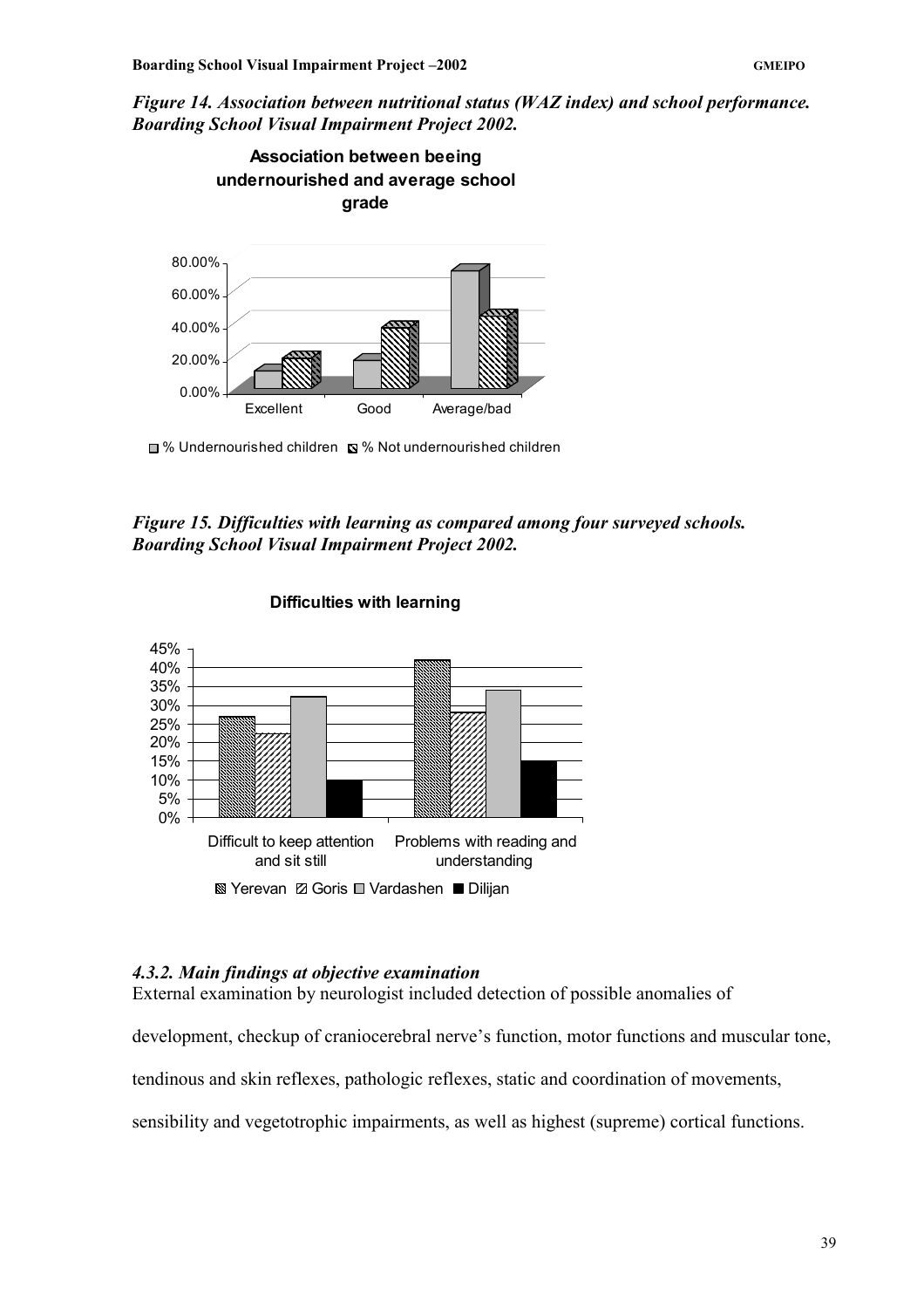## *4.3.2.1. Anomalies of development*

In *Yerevan Boarding School,* the neurologist detected the following main anomalies among 29% of schoolchildren (n=78): exophthalmus 30.4%; microphthalmia 21.7%; high or low position of helix 13%; saddle shaped nose 4.3%;

*In Goris Boarding School* neurologist detected the following main anomalies among 4.5% of schoolchildren (n=291): exophthalmus 7.7%; microphthalmia 15.4%; "gothic palate" 15.4%; dolichocephaly 7.7%; retrognation of maxilla 7.7%.

In *Dilijan Sanitary School,* only 3% of all children (n=166) children were diagnosed as having some anomalies: high or low position of helix  $-60\%$ , and retrognation of mandible – 40%.

In *Vardashen Educational Complex,* neurologist did not detect any serious anomalies of development.

## *4.3.2.2. Main health disorders*

The proportions of children diagnosed by neurologist as having any health disorders were different for the four surveyed schools. The largest was in Vardashen Educational Complex (68%) and the smallest in Dilijan Sanitary School (27%).

The specific diagnoses set by neurologist were grouped into seven main groups and comparison of these groups among children in four screened schools gave the following results.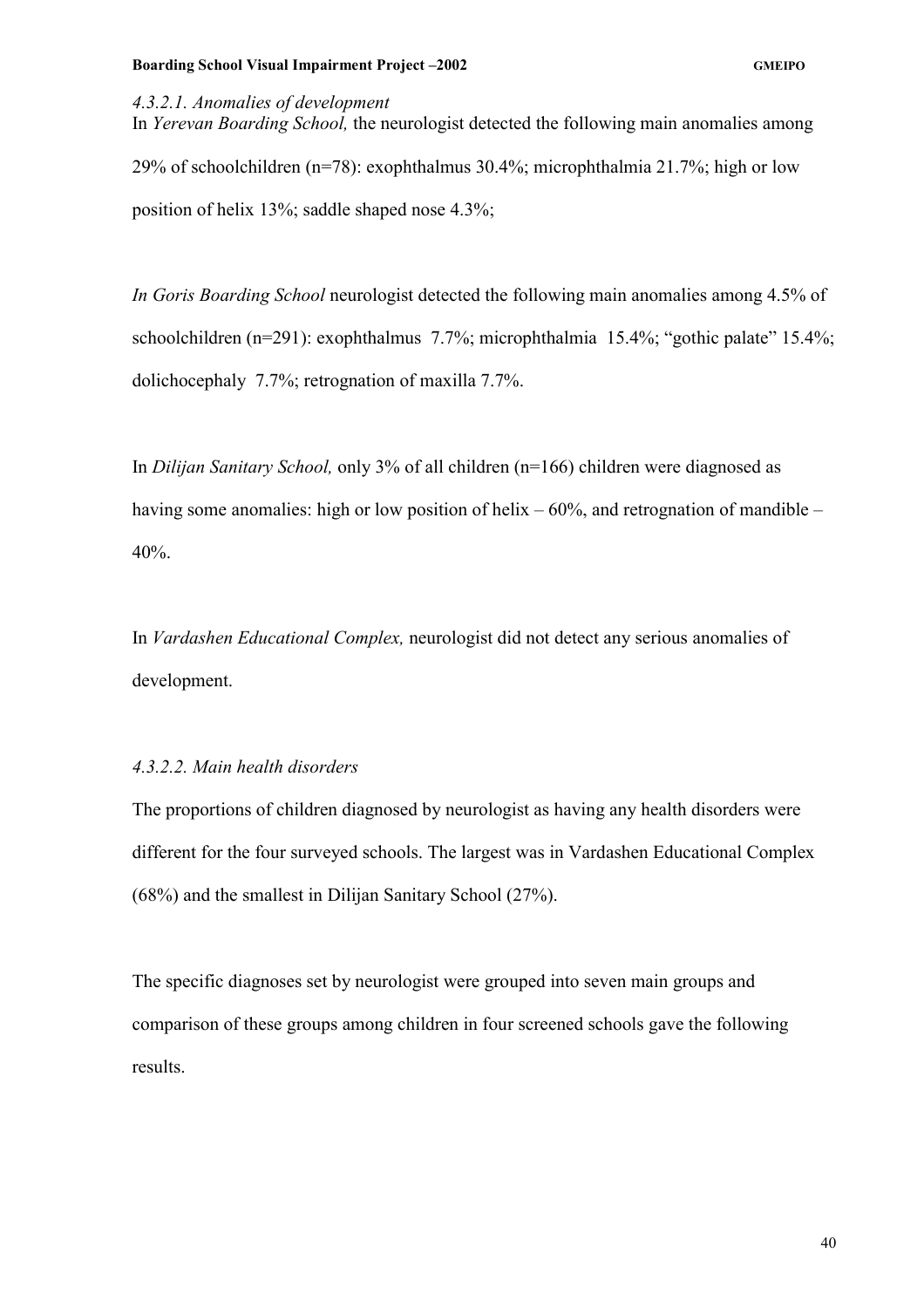*Figure 16. The proportions of children diagnosed by neurologist as having some health problems as compared among four surveyed schools. Boarding School Visual Impairment Project 2002.* 



**Proportions of children having health problems (detected at neurological examination)** 

The biggest group of disorders is "Mild cerebral dysfunction with retardation of mental development and boundary intellectual insufficiency and retardation of special learning skills". According to the neurologist, these disorders are mainly explained by defects of upbringing, lack of attention from the adults (both parents and teachers) to children, and poor education. Logically, the worst rate was detected in Vardashen Special Educational complex (30.4%). In Yerevan Boarding School, the proportion of children with such disorders was also high: 19.7% of children in Goris boarding school in their majority lived with parents at home and not in the school, having more control and care and consequently a low rate of the specified disorders (12.4%). Children in Sanitary School in Dilijan had the lowest proportion of the specified disorder (4.8%).

Functional disorders of the nervous system included neurotic reactions, anxiety neurosis, bedwetting (enuresis), neurasthenia, neurotic tics, and logoneurosis. These abnormalities are mainly connected with upbringing disorders, various stress factors, puberty, and heredity.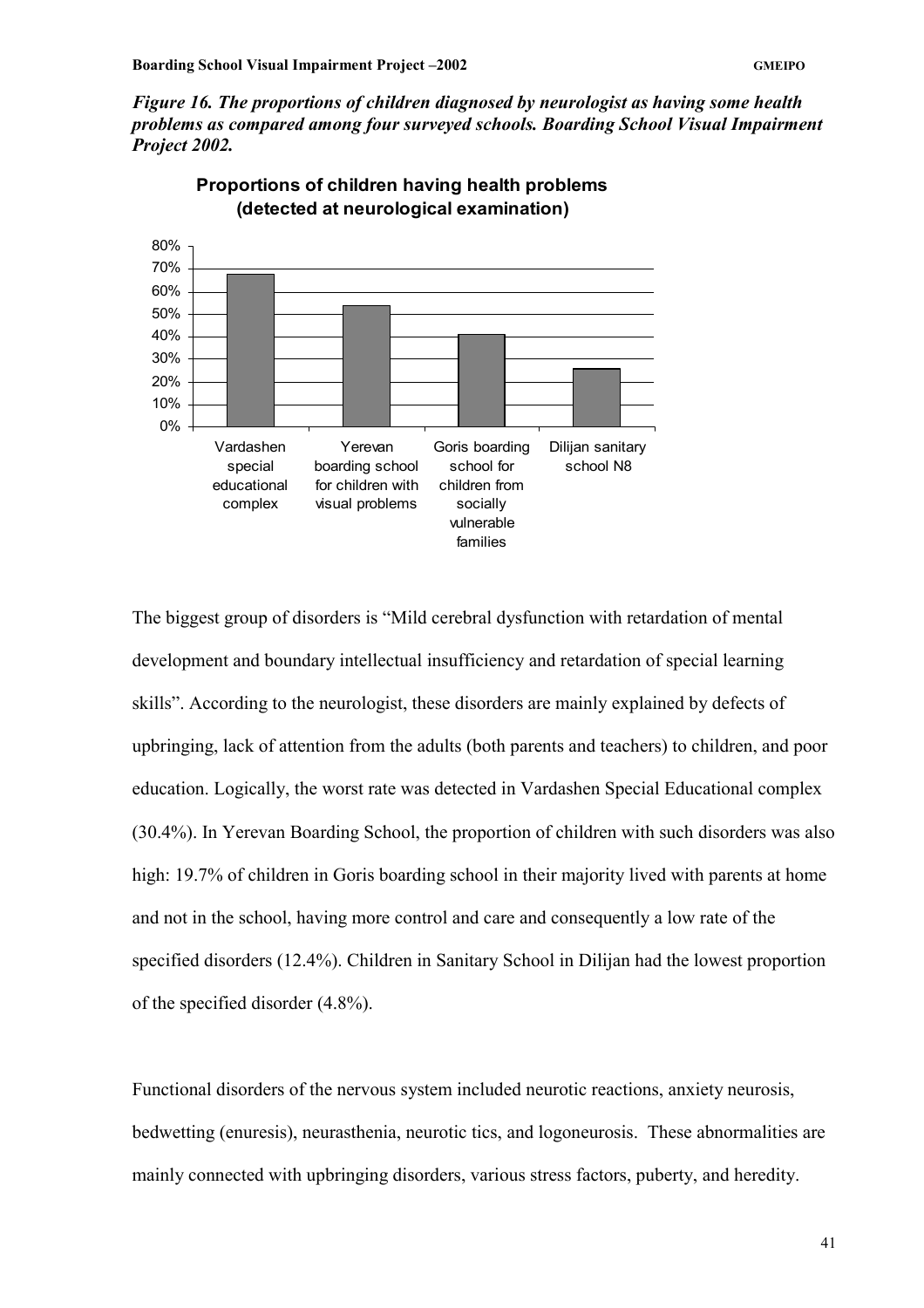Again, children in Vardashen Educational Complex had the highest proportion of these disorders (28.6%). Children in Goris Boarding School were second after Vardashen (13.8%). In Yerevan and Dilijan schools the rates were 11.8% and 7.2% respectively.

Angioneurosis/vegetative vasal dystonia and Raynaud's disease had the highest rates among children in Vardashen Educational Complex (17.9%). The lowered level of body oxygen may cause vegetative vasal dystonia, which in its turn may be a result of inappropriate physical activities. Raynaud's disease may develop due to frostbiting of extremities (not wearing gloves in winters). In the three other schools, the proportion of children with such disorders was15.1% in Dilijan Sanitary School, 10.5% in Yerevan Boarding School, and 10.3% in Goris Boarding School.

Deprivational mental retardation, which is one of the symptoms of sensory integration disorder (DSI), was detected only in the Yerevan Boarding School for Children with Visual Impairments (6.6%). This was expected outcome as such condition is a result of severe impairment of one of sense organs. For the average child, all senses develop and work together: touch, sight, sound, taste, and smell. The proper interaction of the above senses enables people to function and feel comfortable. If any of the sense organs does not function properly and the interaction of these organs is affected such children develop sensory integration disorder. Symptoms can be quite annoying, and if left unrecognized and treated, often affect a child's behavior, development, and ability to properly interact and learn.

As presumed, analysis revealed a statistically significant association  $(\chi^2$ , p-value=0.000) between visual acuity and deprivational intellectual retardation (Figure17). Moderate mental retardation due to early organic disorders/abnormalities of central nervous system was diagnosed at children in Yerevan and Goris boarding schools with proportions of 6.6% and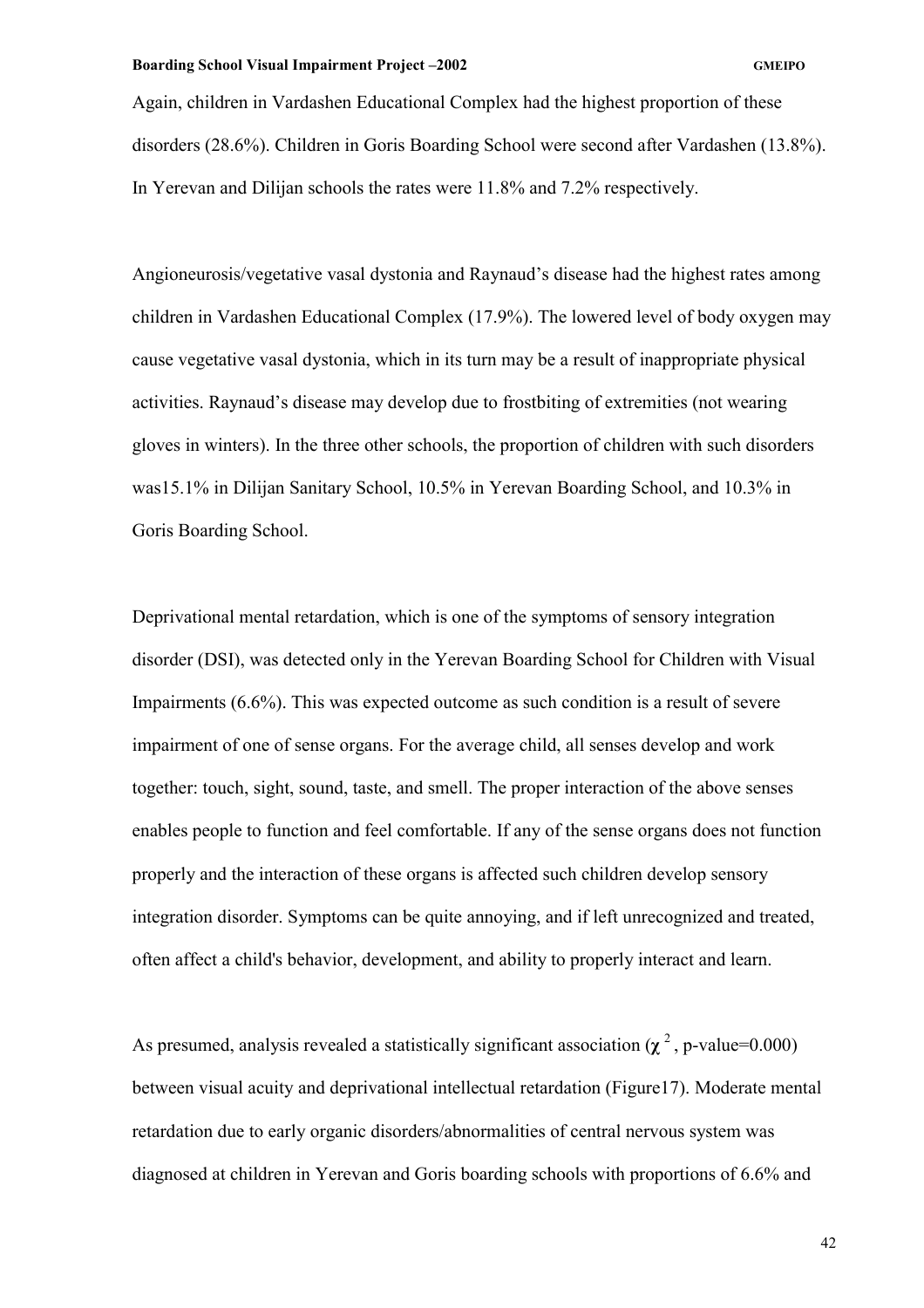1.0% respectively. This infirmity was also associated with visual acuity  $(\chi^2$ , p-value=0.003).

(Figure17A)

*Figure 17A. Association between visual acuity and developed deprivational intellectual retardation and moderate mental retardation due to early organic disorders of Central Nervous System. Boarding School Visual Impairment Project 2002.* 

# **Association between deprivational intellectual retardation, moderate mental retardation and visual acuity**



There were small proportions of children with epileptic seizures and craniocerebral trauma in

anamnesis (Figure 17B).

*Figure 17B. The main groups of health disorders diagnosed at children during neurological examination as compared among four screened schools. Boarding School Visual Impairment Project 2002.* 



# **Main health disorders diagnosed at neurological examination**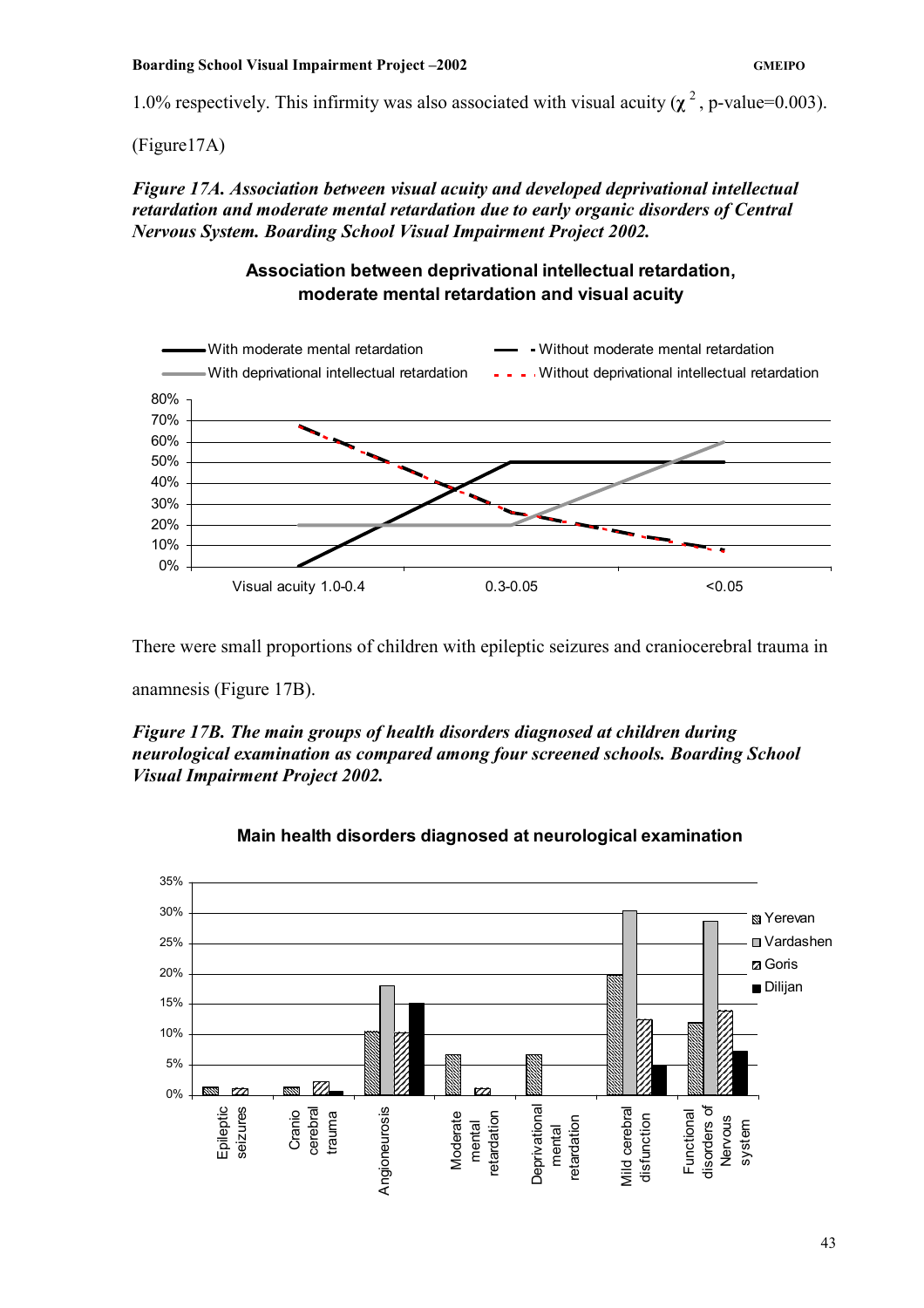## **4.4 Ophthalmic Examination**

### *4.4.1 Basic Eye Screening*

Of the 593 children screened, 212 (35.8 %) were referred for a detailed ophthalmic

evaluation. Of all screened children 128 (22 %) mentioned current and/or past eye problems. Visual acuity less than 1.0 (20/20) was the reason for referral in 27.2 % cases (n=161). Increased intraocular pressure, determined by palpation, was reported in 2.4 % of the participants ( $n=14$ ), and abnormal eye position in 9.3 % of participants ( $n=55$ ). Few ( $n=11$ ) participants reported blind  $1<sup>st</sup>$  degree relatives (5.7%). It was determined that 87.4% of the screening participants had current eye problems and 76.3% had some past eye problems. About 69.3 % of the attendants mentioned they had no previous check-ups by ophthalmologist. Of those ever having a visit to ophthalmologist, 97.3 % indicated eye problems as the reason of visit to ophthalmologist and only 2.7 % indicated preventive checkups.

## *4.4.2 Detailed eye examination*

Of the 212 children referred for a detailed screening 100 % keep the appointment. A detailed eye examination was administered to 212 participants, of which only  $0.5\%$  (n=1) was identified as healthy ("false positive").

## *4.4.2.1 Visual Acuity*

The first step of the detailed eye examination was determining of presenting visual acuity (Table 11). Of those screened by the project ophthalmologists (n=212), 31.1 % (n=66) were considered visually impaired in one eye and 25.5 % (n=54) in both eyes (visual acuity 0.3- 0.05); and 14.2% ( $n=30$ ) blind in one eye and 8.5% ( $n=18$ ) blind in both eyes (visual acuity  $< 0.05$ ).

After providing the appropriate correction, most of the participants demonstrated essential improvement of the visual acuity of both eyes (Table 12).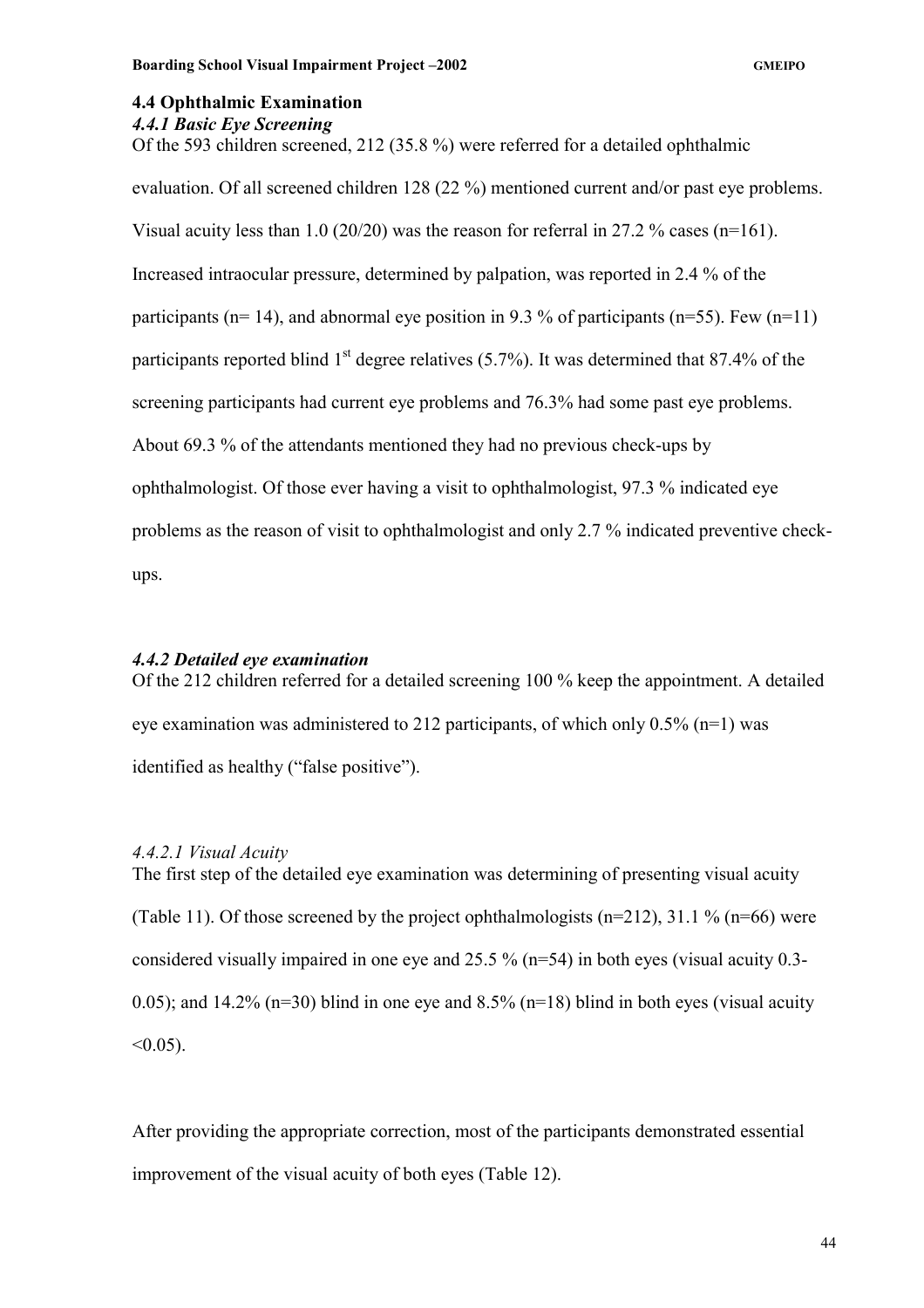|                          | WHO classification Visual acuity with both | Frequency | Percent |  |
|--------------------------|--------------------------------------------|-----------|---------|--|
|                          | eyes                                       |           |         |  |
| <b>Normal Vision</b>     | $1.0 - 0.4$                                | 139       | 65.6    |  |
| <b>Visually Impaired</b> | $0.3 - 0.2$                                | 17        | 8.0     |  |
|                          | $0.1 - 0.05$                               | 37        | 17.5    |  |
| <b>Blind</b>             | < 0.05                                     | 18        | 8.5     |  |
|                          | Missing                                    |           | 0.4     |  |
|                          | <b>Total</b>                               | 212       | 100.0   |  |

*Table 11: Presented visual acuity with both eyes. Boarding School Visual Impairment Project 2002.* 

*Table 12: Visual acuity for both eyes with the best possible correction. Boarding School Visual Impairment Project 2002.* 

|                          | WHO classification Visual acuity with both | Frequency | Percent |  |
|--------------------------|--------------------------------------------|-----------|---------|--|
|                          | eyes                                       |           |         |  |
| <b>Normal Vision</b>     | $1.0 - 0.4$                                | 154       | 72.6    |  |
| <b>Visually Impaired</b> | $0.3 - 0.2$                                | 23        | 10.8    |  |
|                          | $0.1 - 0.05$                               | 18        | 8.5     |  |
| <b>Blind</b>             | < 0.05                                     | 15        | 7.1     |  |
|                          | Missing                                    |           |         |  |
|                          | <b>Total</b>                               | 212       | 100.0   |  |

Distribution of presented and best-corrected visual acuity among children in different schools

is presented in Figure 18.





Normal vision (1.0-0.4)  $\boldsymbol{\mathsf{z}}$  Visually impaired (0.3-0.05)  $\boldsymbol{\mathsf{z}}$  Blind (<0.05)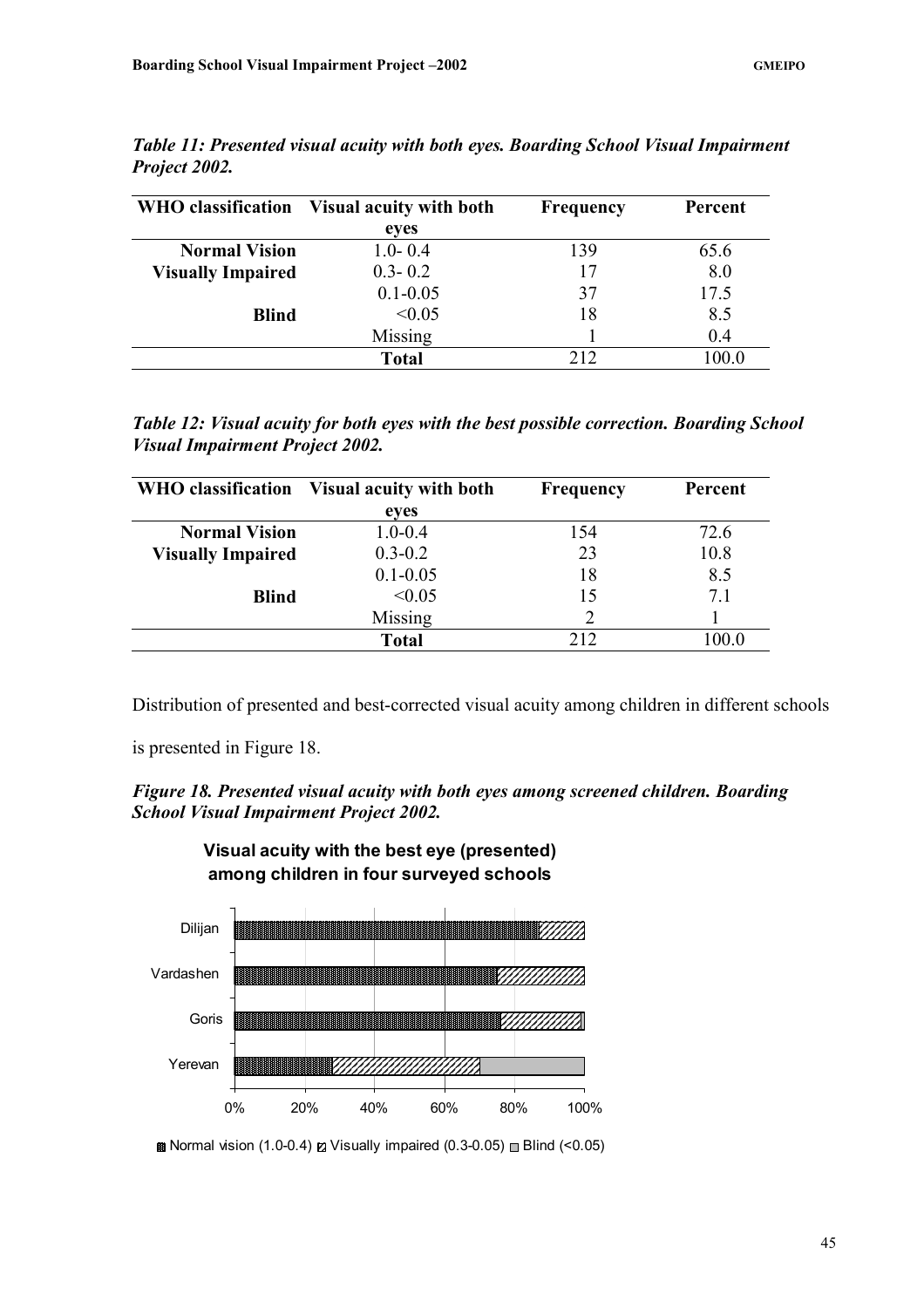**Figure 19. Best corrected visual acuity with both eyes among screened children.**  *Boarding School Visual Impairment Project 2002.* 



**B** Normal vision (1.0-0.4)  $\boldsymbol{\mathsf{z}}$  Visually impaired (0.3-0.05)  $\boldsymbol{\mathsf{z}}$  Blind (<0.05)

# **Main causes of bilateral and mono lateral blindness**

Overall in 4 boarding schools (n=593), 11.1 % (n=66) were considered visually impaired in one eye and 9.1 % (n=54) in both eyes (visual acuity 0.3-0.05); and 14.2% (n=30) blind in one eye and  $8.5\%$  (n=18) blind in both eyes (visual acuity <0.05).

After best possible correction, there were 15 (2.2%) bilaterally blind children (best corrected visual acuity  $\leq 0.005$ ) of all screened participants (n=593). Main causes of bilateral blindness were optic nerve atrophy in 3 cases, congenital glaucoma in 3 cases, congenital cataract in 2 cases, and complications after trauma in 2 cases (Figure 20).

A total of 30 children presented blindness in one eye. The main causes of mono lateral blindness were congenital cataract (19%), glaucoma (17%), refraction pathologies (17%), trauma (13%), and anterior uveitis (7%). After best possible correction considerably changed the number of monocularly blind patients with refraction pathologies from 17% to 4% (Figure 21). This indicates that the importance of provision of appropriate and good quality low vision aids and spectacles for visually impaired children.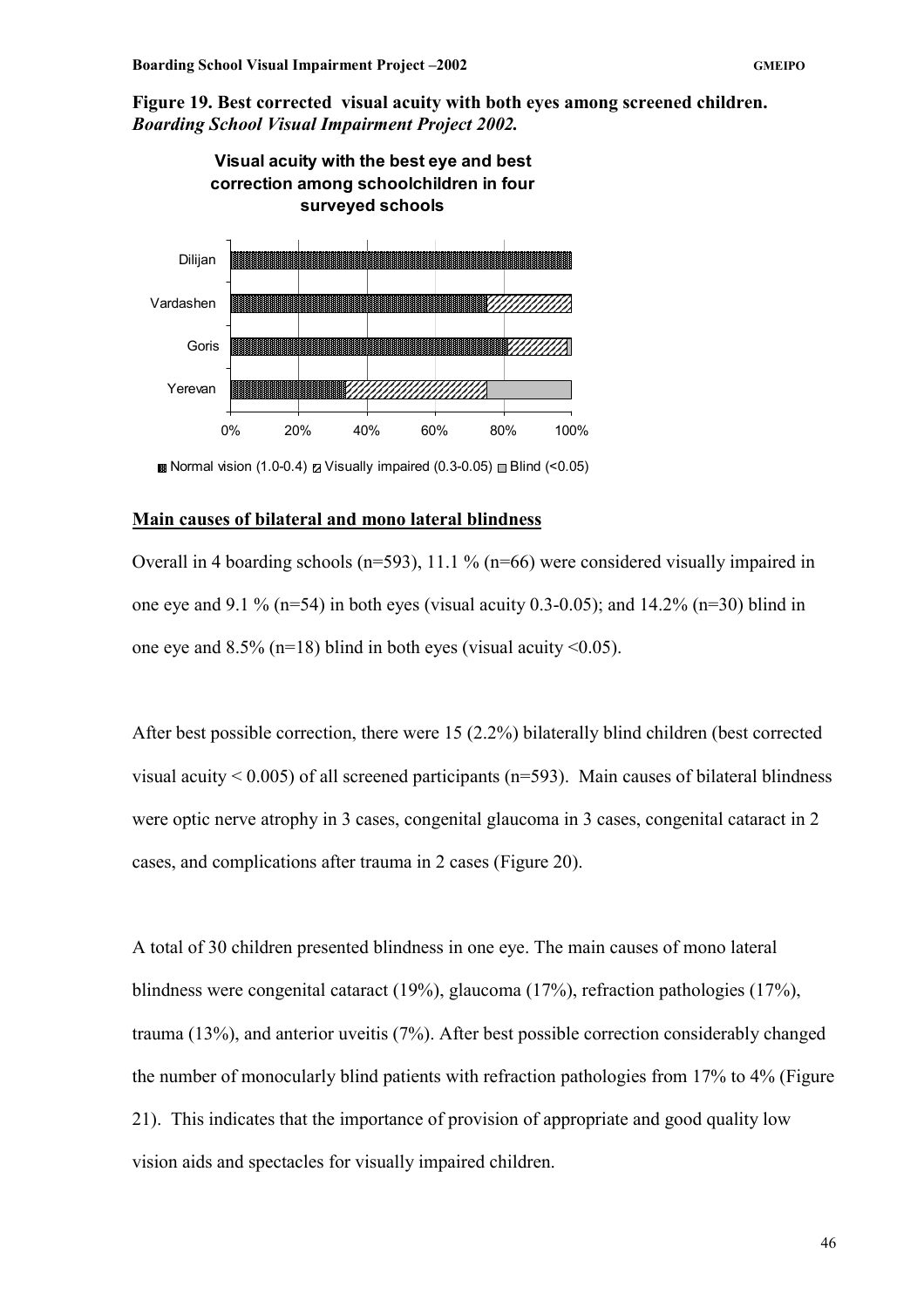*Figure 20. Main causes of bilateral blindness with best-corrected visual acuity among screened children. Boarding School Visual Impairment Project 2002.* 



*Figure 21. Main causes of monocular blindness with best-corrected visual acuity among screened children. Boarding School Visual Impairment Project 2002.* 



**Main Causes of Monocular Blindness (n=24). Best Corrected Visual Acuity**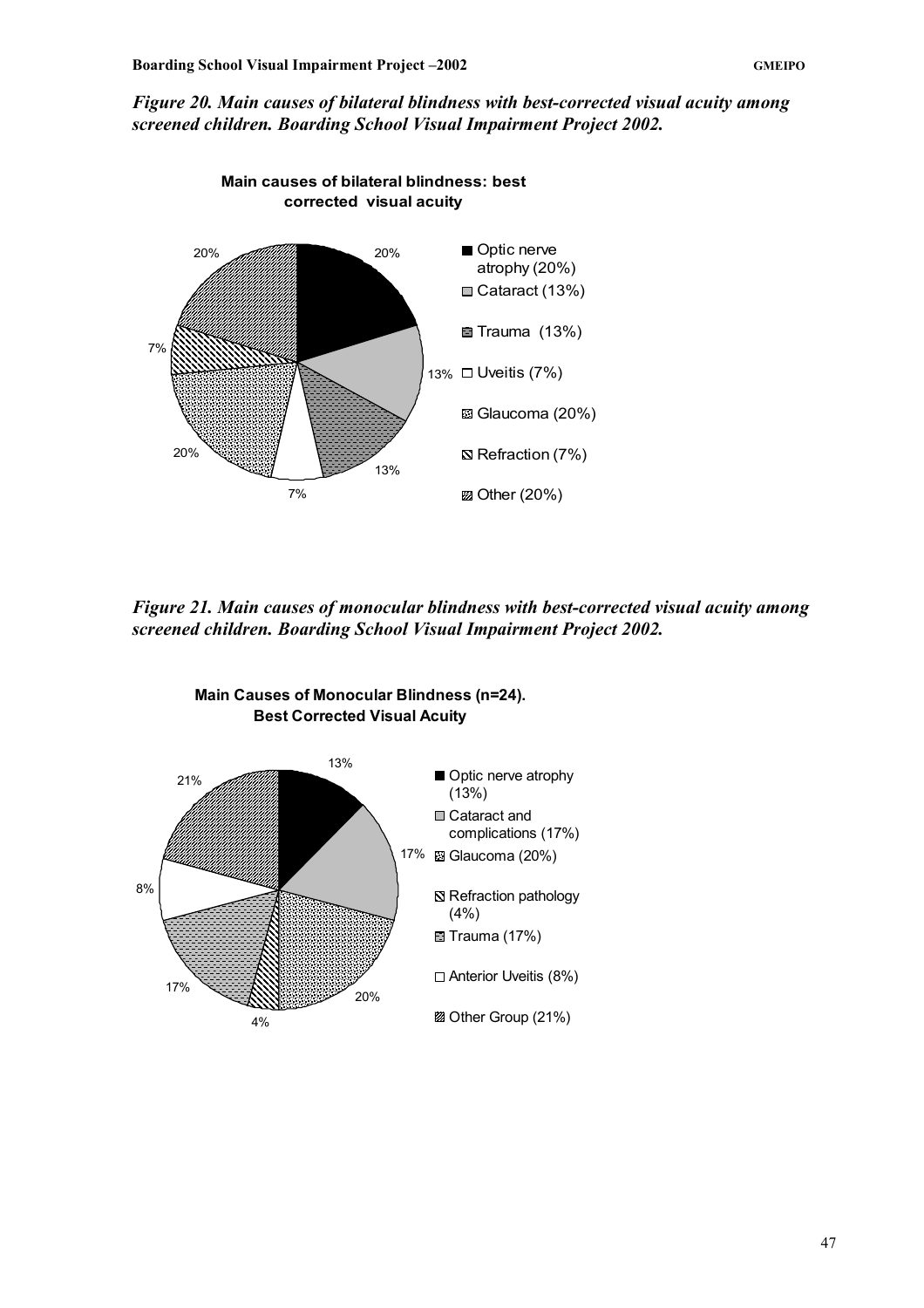## *4.4.2.2 Main eye diseases*

**Refraction pathologies** Refraction pathology is considered to be the most common eye disease among children and adults [16, 17]. It is found in approximately 25% of the adult population of the US [16,17]. Refraction is the phenomenon in which parallel rays of light entering the eye at rest are brought to focus on the retina (nerve layer of the bottom of eye). This makes image formation possible for eye. If the image of a distant object cannot be focused exactly on the retina, refraction pathology occurs [16-18].

Examination indicated that 73.1% (n=155) of detailed eye screening participants (n=212) had refraction pathology in one or both eyes, of which  $5.7\%$  (n=12) had myopia,  $5.7\%$  (n=12) had hyperopia, and 60.8% (n=129) had astigmatism. Of all participants 8 were diagnosed spasm of accommodation.

The participants with myopia were divided into 3 groups with respect to the refraction after cycloplegia: 0.5-3.0 D-mild, 3.5-6.0 D-moderate, >6.0 D-severe myopia. A similar classification was used for hyperopia. In the case of astigmatism, the type of astigmatism as well as the degree and the axis were determined (Table 13).

| Astigmatism | Refraction             | Frequency | Percent |
|-------------|------------------------|-----------|---------|
| Mild        | $0.5 - 3.0$            | 95        |         |
| Moderate    | $3.5 - 6.0$            |           | 2.5     |
| Severe      | >6 0                   | 19        | 3.2     |
|             | Total with Astigmatism | 129       | 21.7    |
|             | <b>Total Screened</b>  | 593       | 0.00    |

*Table 13. Astigmatism among participants of the detailed eye screening. Boarding School Visual Impairment Project 2002.* 

The rates of refraction pathologies were different among selected schools. The highest prevalence of severe conditions, as expected, was in Yerevan Boarding School for Children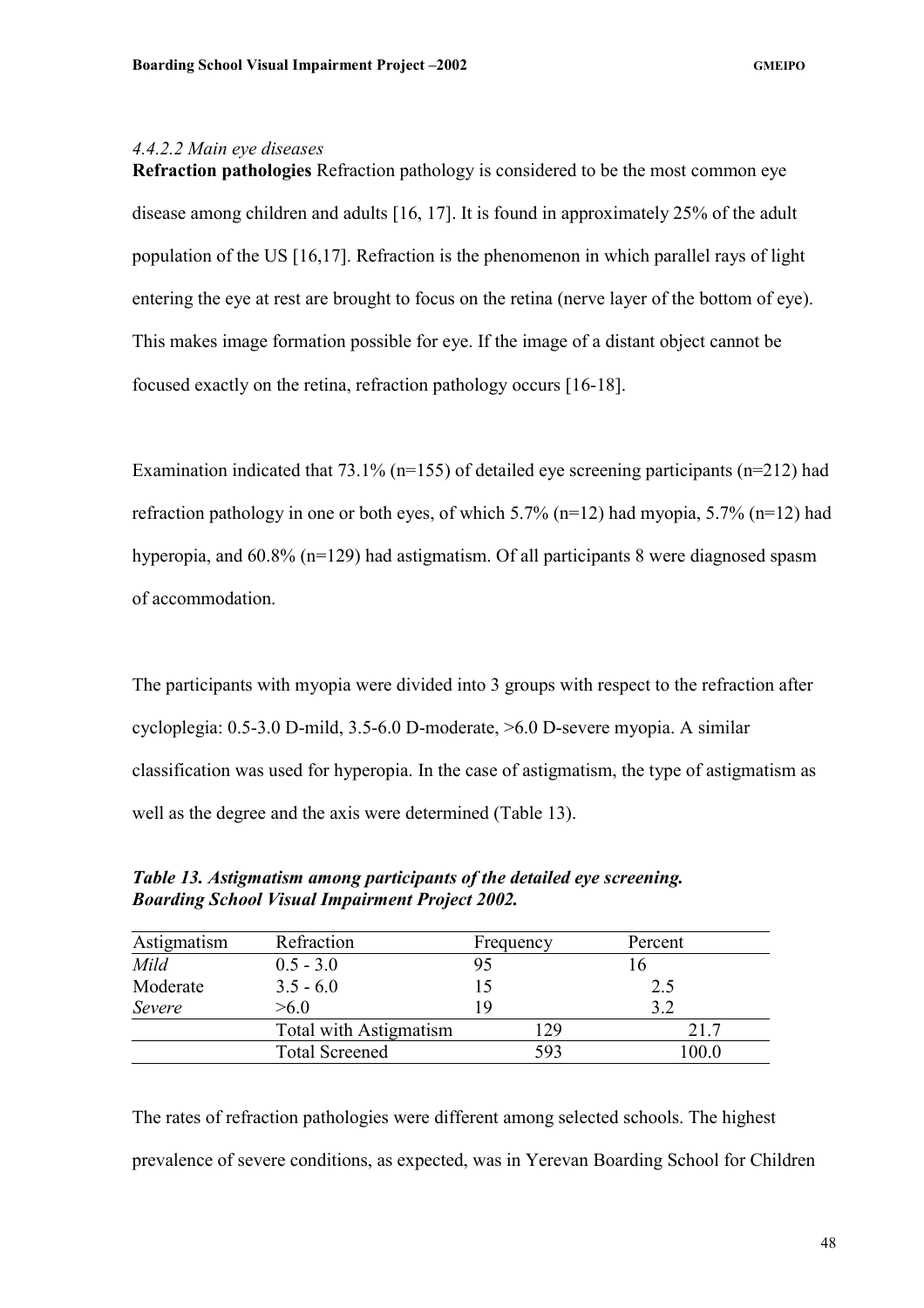with Visual Impairments. However, rates of severe astigmatism and myopia were also

noticeably high in Goris Boarding School (Figure 22).

# *Figure 22. Prevalence of refraction pathologies among children in four surveyed schools. Boarding School Visual Impairment Project 2002.*



**Prevalence of Astigmatism among children** 

# **Prevalence of Hyperopia among children in four surveyed schools**



 $\Box$  Mild (-.5-3.0)  $\Box$  Moderate (3.5-6.0)  $\Box$  Severe (>6.0)

**Prevalence of Myopia among children in four surveyed schools**



 $\Box$  Mild (-.5-3.0)  $\Box$  Moderate (3.5-6.0)  $\Box$  Severe (>6.0)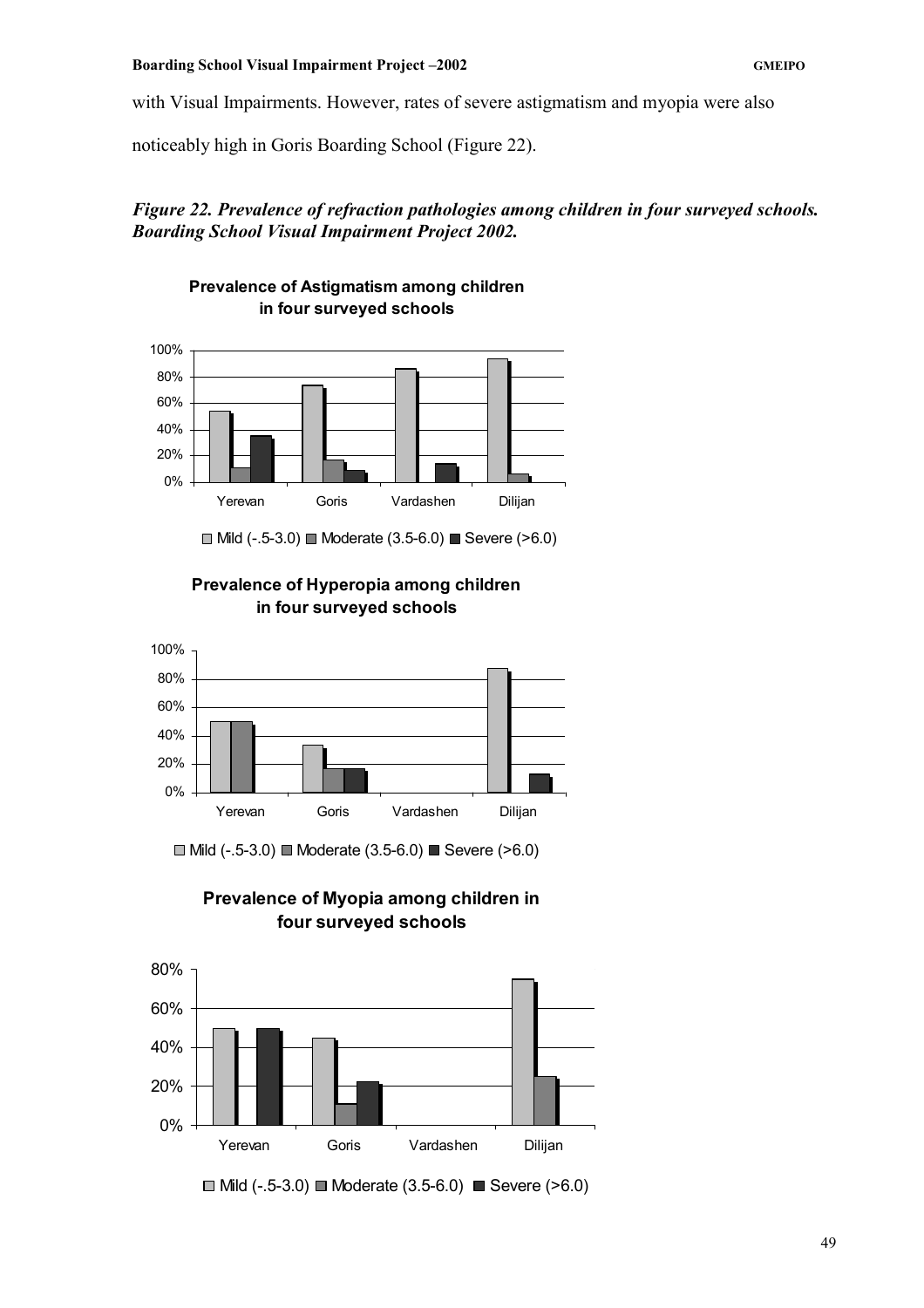Refraction pathologies in this study were significantly associated with gender of screened children. The rate was highest for females (81.1%) as compared for males (67.2%) (Table 13).

*Table 14. Association between refraction pathologies and gender of children. Boarding School Visual Impairment Project 2002.* 

| Gender       | Total  | <b>Refraction Pathologies</b> |         |
|--------------|--------|-------------------------------|---------|
|              |        | <b>Frequency</b>              | Percent |
| Male         |        | 82                            | 67.2    |
| Female       | 90     | 72                            |         |
| <b>Total</b> |        |                               | 100.0   |
|              | 0.0101 |                               |         |

 $(χ<sup>2</sup>, p-value=0.019)$ 

**Strabismus** Another common pathology among screened participants was strabismus. Strabismus is a visual defect in which the eyes are misaligned and pointed in different directions [17,18]. According to the statistics, nearly 3% of the children worldwide have strabismus [17,18]. During the screening it was determined that 32 children presented this pathology that is nearly 5.4 % percent of all participants.

Univariate analysis showed that the rate of strabismus noticeably varies among different groups of participants (Table 15). The rate of strabismus was highest for children in Yerevan School for Blind and Visually Impaired, and school in Goris.

**Schools Disease group/Strabismus**   $\mathbf{n}$   $\mathbf{v}_0$ **Yerevan** 80 11.3 **Vardashen** 56 1.8 Goris 291 6.2 **Dilijan** 166 2.4

**Total** 593 5.4

*Table 15. Prevalence of strabismus in different schools (n=593). Boarding School Visual Impairment Project 2002.* 

**Cataract** The lens is the part of the eye that helps focus light on the retina. To help produce a sharp image, the lens must remain clear. A cataract is a clouding of the eye's lens that can cause a progressive, painless loss of vision. Cataract is the main cause of low vision and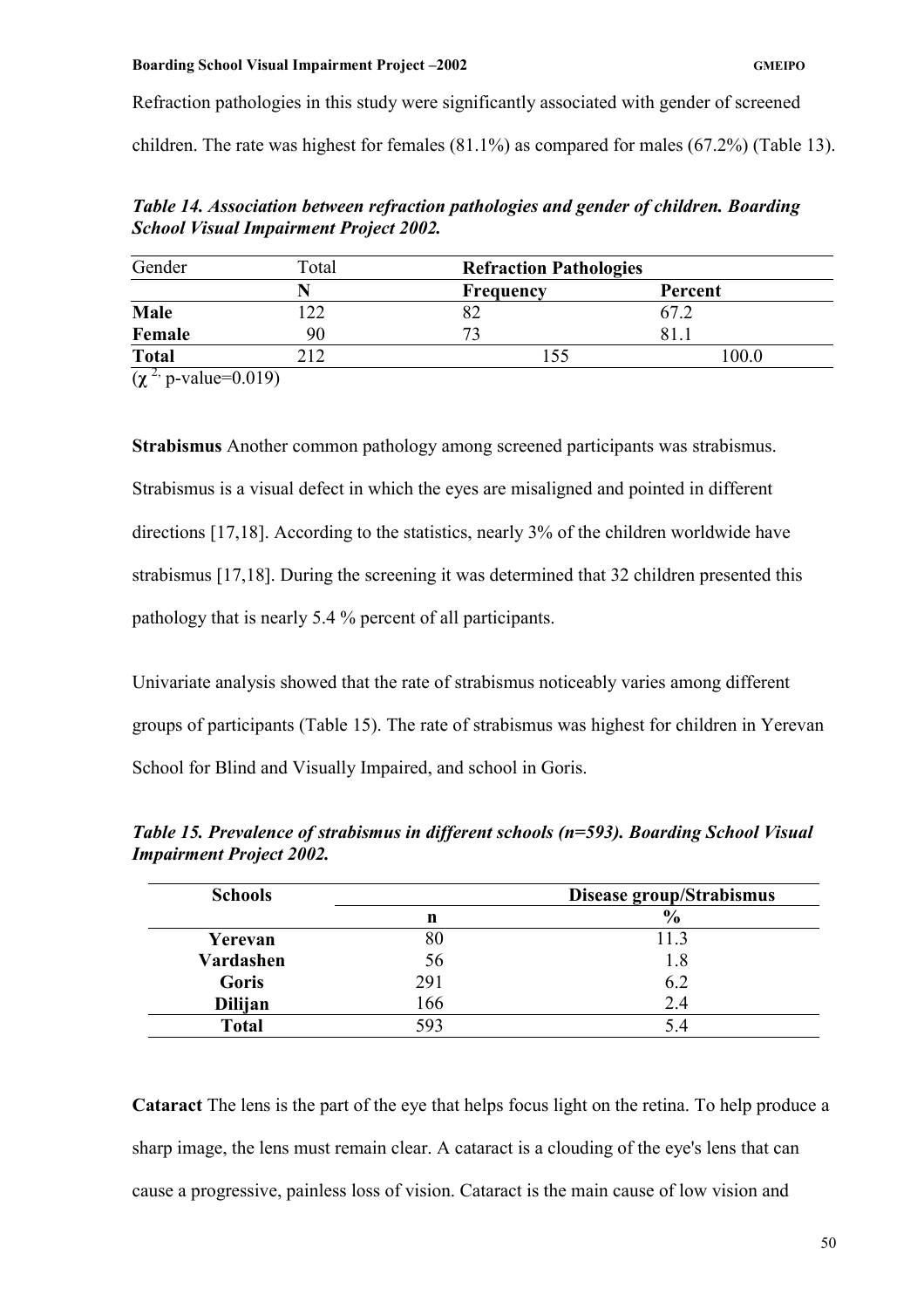blindness in the world. It accounts for a large proportion of the workload of most

ophthalmologists and eye clinics. In many cases, full sight can be restored after a relatively

simple operation, even among those who have been blind from cataract for many years

[19,20].

During the Boarding Schools Visual Impairment Project, 13 children with cataract in one or both eyes were identified, which is 6.1 % of all participants of the detailed eye screening. The highest rate of congenital cataract was among male participants (Tables 16).

*Table 16. Association between congenital cataract and gender of children. Boarding School Visual Impairment Project 2002.* 

| Gender                      | Total | <b>Congenital Cataract</b> |         |
|-----------------------------|-------|----------------------------|---------|
|                             |       | n                          | Percent |
| <b>Male</b>                 |       |                            | 9 Q     |
| Female                      | 88    |                            |         |
| <b>Total</b>                | 209   |                            | 0.00    |
| $(n \text{ value} - 0.000)$ |       |                            |         |

(p-value=0.009)

In some of the cases, cataract was present with other eye pathologies. Cataract was seen with glaucoma in 1 case, in 9 cases cataract was seen with different refraction pathologies, in one case with strabismus.

**Glaucoma** Glaucoma is a group of diseases that can lead to damage to the eye's optic nerve and result in blindness. It is one of the leading causes of preventable blindness in the developed countries. There are no early warning signs for this dangerous disease that is sometimes called the "sneak thief of sight." Early diagnosis and ongoing treatment can help slow or stop further vision loss [19,21-24]. A total of 6 patients (2.8 %) from 212 screened participants were diagnosed with congenital glaucoma, of which all 6 cases had glaucoma in both eyes. Glaucoma was combined with cataract in 2 cases, atrophy of eye globe in 2 cases. In 2 cases, glaucoma patients also had refraction pathologies, and in 1 case optic nerve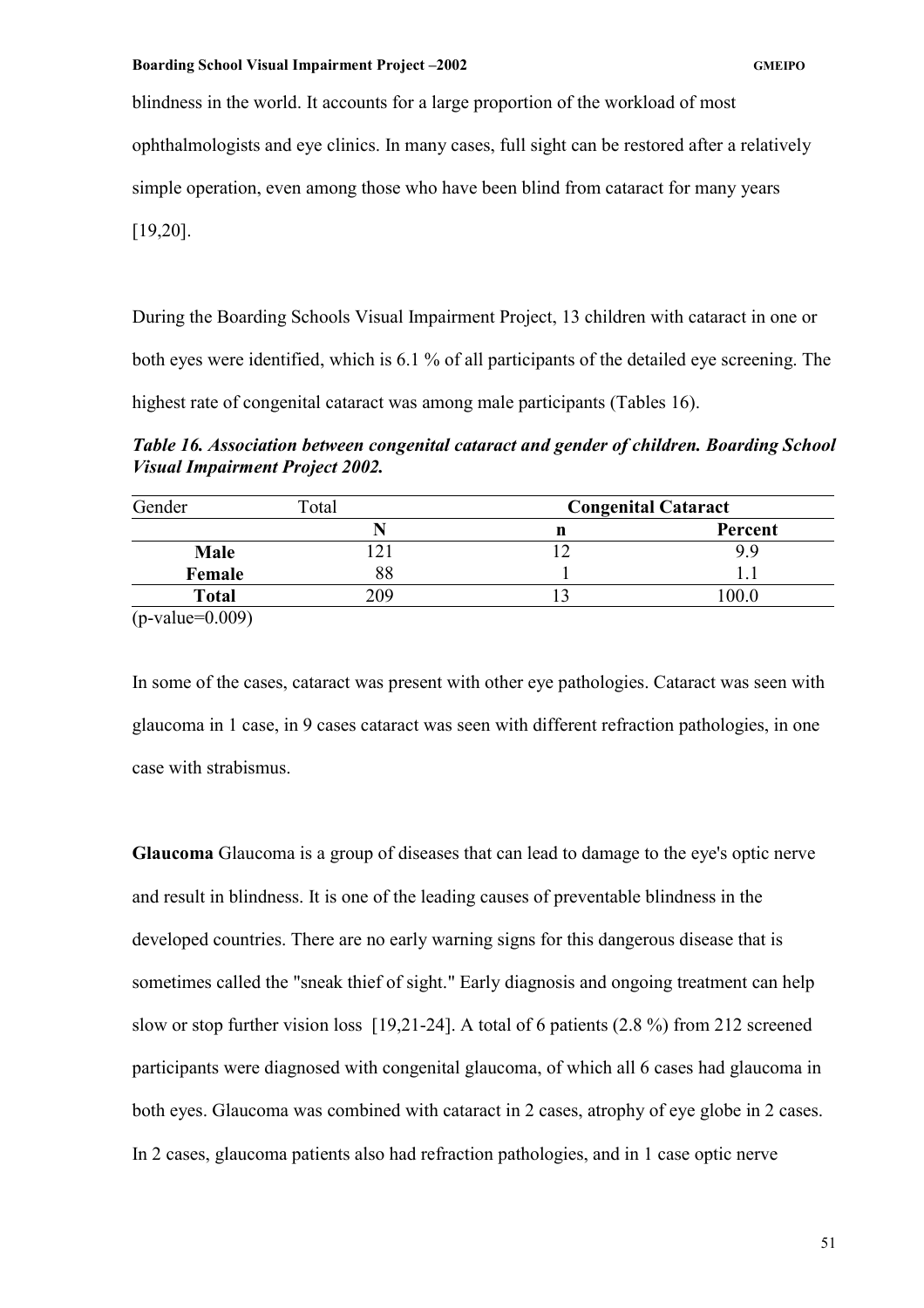atrophy. All cases with glaucoma demonstrated low vision or blindness in both eyes with statistically significant association (p-value< 0.001) (Table 17).

| <b>Disease</b><br>group/Glaucoma | Best corrected visual acuity with both eyes |               |               |               |     |
|----------------------------------|---------------------------------------------|---------------|---------------|---------------|-----|
|                                  | $1.0 - 0.4$                                 | $0.3 - 0.2$   | $0.1 - 0.05$  | < 0.05        |     |
|                                  | $\frac{0}{0}$                               | $\frac{0}{0}$ | $\frac{6}{9}$ | $\frac{6}{9}$ |     |
| Yes                              |                                             |               | 33.6          | 66.7          |     |
| N <sub>0</sub>                   | 77 O                                        | 10.5          | 75            | 5 Q           | 206 |

*Table 17. Association between congenital glaucoma and visual acuity. Boarding School Visual Impairment Project 2002.* 

**Vernal conjunctivitis** According to the previous surveys conducted by the Garo Meghrigian Eye Institute, [25] vernal conjunctivitis is considered to be an endemic disease for most of Armenia's regions. Vernal conjunctivitis, or pinkeye, is an inflammation of the mucous membrane (the conjunctiva) that lines the eyelid and upper eyeball caused by allergy or overexposure to sunlight [26,27]. Vernal conjunctivitis, usually affecting young boys, tends to be bilateral and occurs in warm weather. The high altitude and increased exposure to the sun contribute to this condition [26,27]. In this study population, vernal conjunctivitis was present in 26 participants, which is 4.4 % of all the children.

The distribution of children with vernal conjunctivitis among those receiving the detailed screening by district of residence is presented in Figure 22. The percentage of those children was especially high in Goris and Dilijan boarding schools.

The highest rate of vernal conjunctivitis was among children from refuge families (Table 18).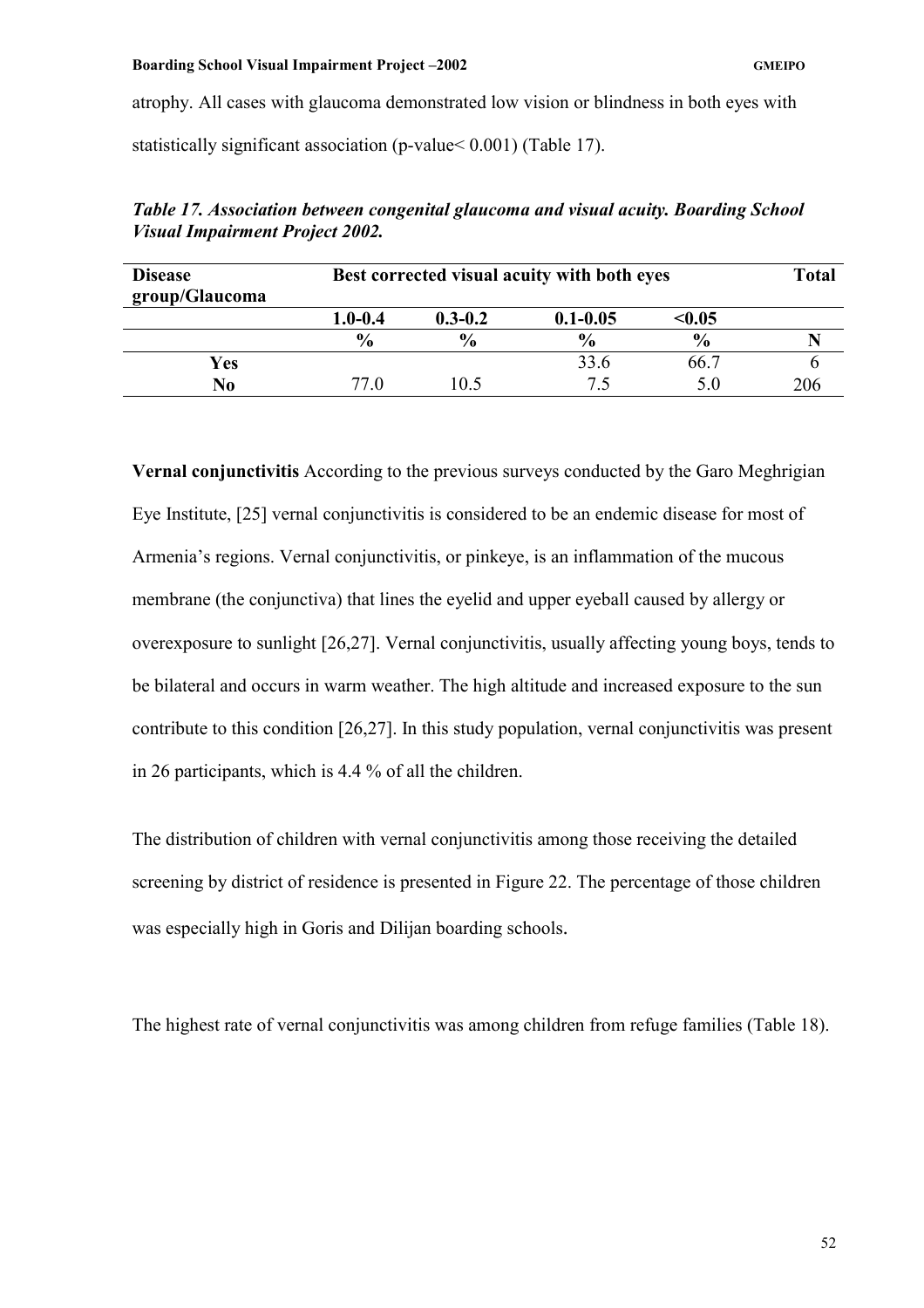# *Figure 23. Prevalence of vernal conjunctivitis among children in four surveyed schools. Boarding School Visual Impairment Project 2002.*



**Prevalence of vernal conjunctivitis among children in four surveyed schools**

*Table 18. The rate of vernal conjunctivitis among refugee children. Boarding School Visual Impairment Project 2002.* 

| Disease group/Vernal<br>conjunctivitis | Refugee       | <b>Total</b>   |     |
|----------------------------------------|---------------|----------------|-----|
|                                        | Yes           | N <sub>0</sub> |     |
|                                        | $\frac{0}{0}$ | $\frac{6}{9}$  |     |
| <b>Yes</b>                             | 50.0          | 50.0           |     |
| N <sub>o</sub>                         | 12.6          | 874            | 206 |

p-value= 0.001

# **5. Conclusions/Recommendations**

## **5. 1 Service Project**

As a public service program, the project was highly effective, providing important health services to approximately 600 impoverished children. The project succeeding in demonstrating the effectiveness of cooperative efforts which draw synergy for combing resources and expertise in addressing compelling social concerns. Many parents/caregivers expressed their gratitude to the project staff, emphasizing that the organized screening was long awaited and that the children would not have another opportunity to be so scrupulously screened.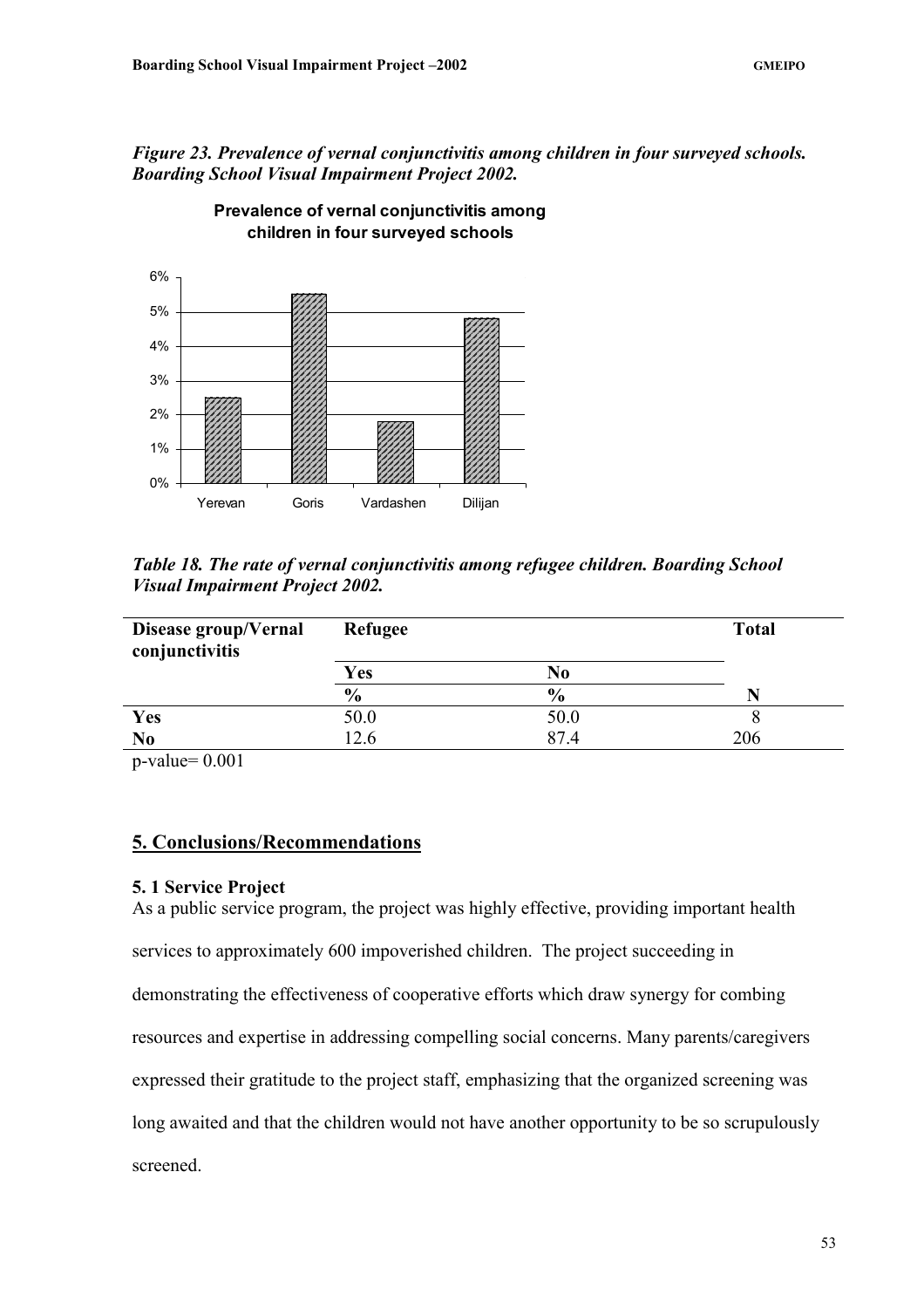Overall, 593 children, studying in four boarding schools in Armenia were screened during the project. Qualified physicians gave each child. The pediatrician considered 543 children as having health problems at different levels of severity. The main disorders detected were various impairments of skeletal-muscular system development, chronic tonsillitis, teeth cavities, respiratory infections, and adenoids. Overall, 241 (40.6%) children were diagnosed with neurological problems, the main of which were functional disorders of Nervous system, mild cerebral dysfunctions with retardation of learning skills, moderate mental retardation, and angioneurosis. In case of a health problem, the project physicians informed the parent/caregiver, and written and oral recommendations for further treatment were provided.

All participant of the project underwent basic eye screening: 212 were diagnosed as having eye pathologies. Of the 212 screened by ophthalmologist, 57 children were recommended treatment in specialized eye clinics. Outpatient treatment was recommended to 22 people and 131 children were recommended for follow-up by the ophthalmologist in the regional policlinic.

In total 29.7% (n=176) of the children screened during the Boarding School Visual Impairment Project benefited from the project by receiving prescription glasses. The project staff educated children about glass wear and care as well as assisted them in selecting frames.

Data from this study support conventional wisdom that regular health screenings detecting various health problems at early, correctable stages, minimize long-term permanent disability and improve quality of life.

## **5. 2 Limitations of the study**

As with all field projects, this study is subject to a number of limitations that may influence the generalizability of the findings, etc. The major limitations that might result in inaccurate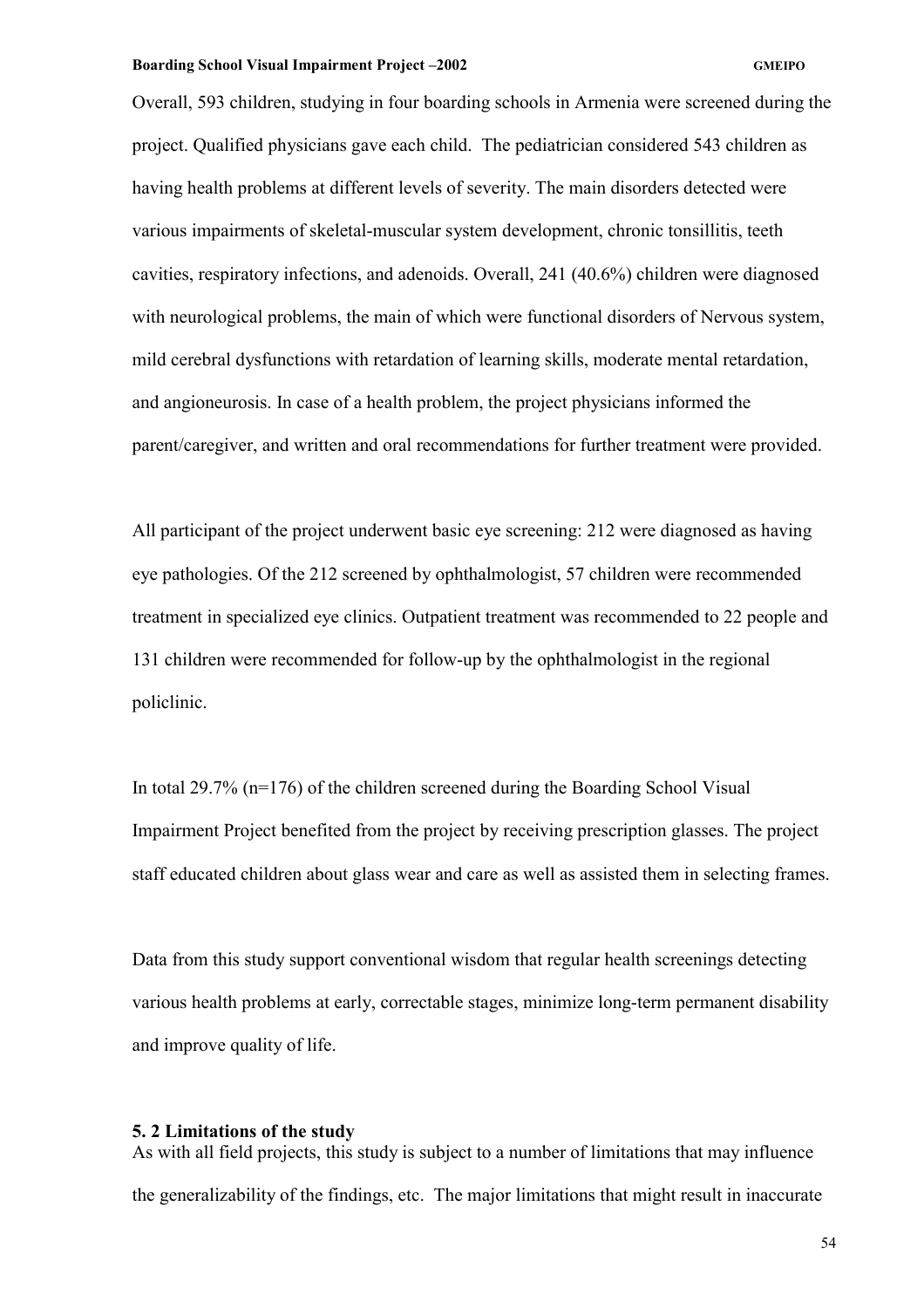or misleading findings are summarized here and are taken into account to the extent possible in interpreting findings and drawing conclusions.

First, participants were selected from the boarding schools serving specific population: visually impaired children; socially unprotected children; difficult adolescents; and children that have had contacts with consumptives. Second, boarding schools were not selected randomly, but were chosen by UNICEF and the Ministry of Education and Science from all functioning boarding schools, what may also introduce a selection bias. In addition, medical and family histories were obtained via the children's self-report, possibly introducing a variety of reporting biases. This impacted the character of the study and made impossible precisely estimate the burden of health problems applicable to all school age children in boarding schools of Armenia. The findings are not generalizable but do provide insight into the problems of institutionalized children and may be used to guide development of recommendations to solve and/or possibly prevent these problems.

## **5.3 Conclusions**

Although the results of the study differ to various extents for the four schools surveyed, the inferences are the same for all of them.

## *5.3.1 Vision*

Overall 211 of all children were diagnosed with different eye pathologies. In 4 boarding schools 11.1 % of children were considered visually impaired in one eye and 9.1 % in both eyes; and 14.2% blind in one eye and 8.5% blind in both eyes. This rate is high if compared with estimates of the prevalence of visual impairment and blindness in Europe [28-32]. Although results of the screening are not population-based, they point out that low vision and blindness are a significant public health problem among school-age children in boarding schools of Armenia.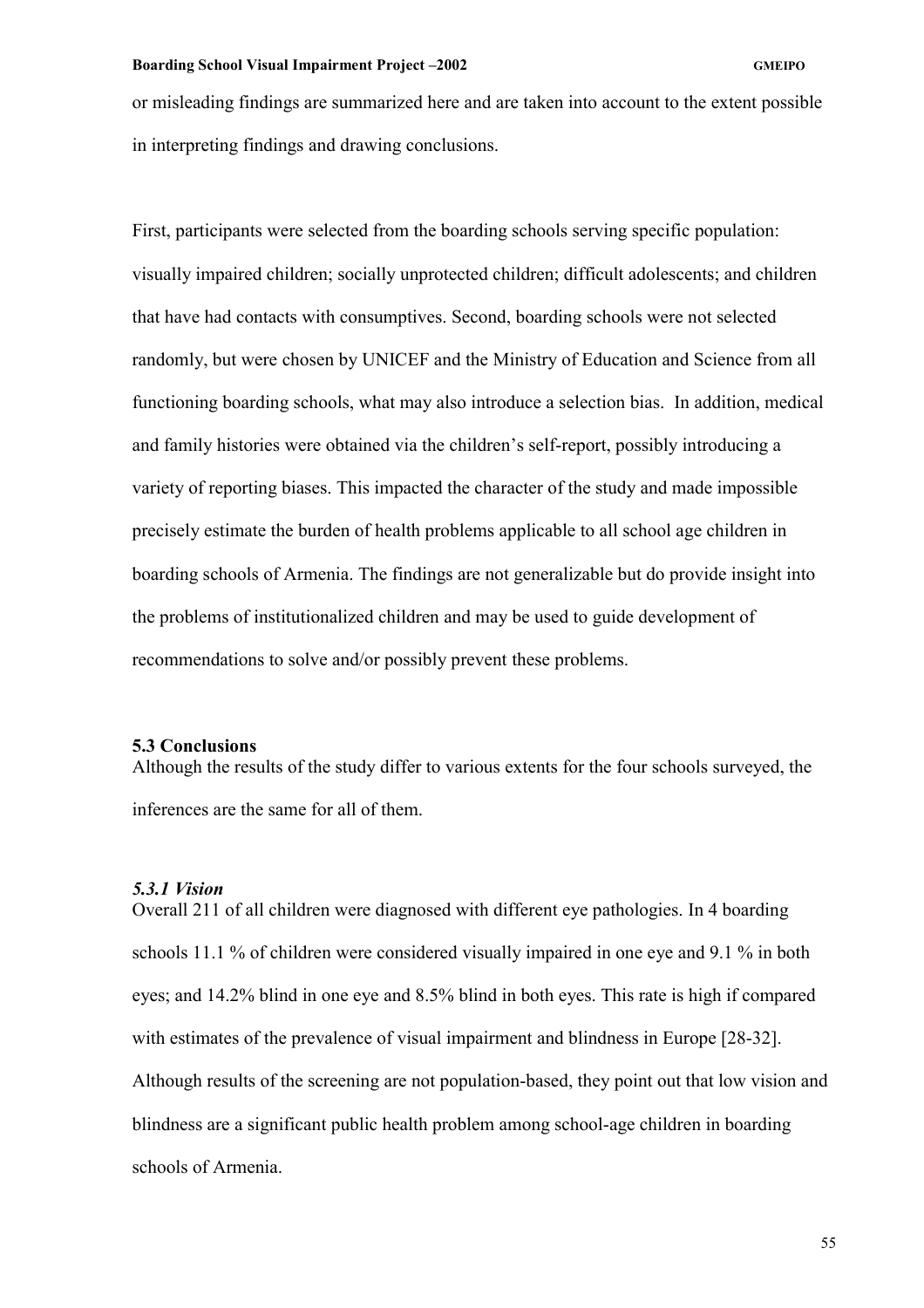Main causes of bilateral blindness as well as monocular blindness were congenital glaucoma, optic nerve atrophy, congenital cataract, and complications after trauma, and refraction pathologies. After best possible correction the number of monocularly blind patients with refraction pathologies changed from 17% to 4%. This indicates the importance of providing appropriate and good quality low vision aids and spectacles for visually impaired children.

Only 47% ( $n=279$ ) of the participants ( $n=593$ ) had ever visited ophthalmologist; and 17.2% (n=102) participants had ever had a preventive check up. There is need for improving preventive eye care provision for school age children.

Severe blinding conditions such as congenital cataract and glaucoma were present mainly among children in Yerevan Boarding School for Children with Visual Impairments. In the other 3 schools, refraction pathologies, strabismus and vernal conjunctivitis were the most common eye pathologies. An overall unadjusted prevalence of refraction pathology of 22.6 %, strabismus (4.5 %), vernal conjunctivitis (4.9%) was observed in the study subjects from boarding schools in Dilijan, Goris and Vardashen, which is considerably higher then in findings from Europe and North America [28-34]. Currently in Armenia, children placed in boarding schools typically are from unsuccessful families or have low socio-economic status. Studies suggest that a history of late and less frequent attendance of antenatal care services, unmarried motherhood, unwanted pregnancy, abuse, nutritional factors, poverty, and social deprivation during pregnancy [35-44], and poverty [45] increase the risk of ocular motility disorders, specifically strabismus, and may place a child at risk for conditions that may negatively impact the visual system. These might be an explanation of high prevalence of strabismus and other eye pathologies among screened children.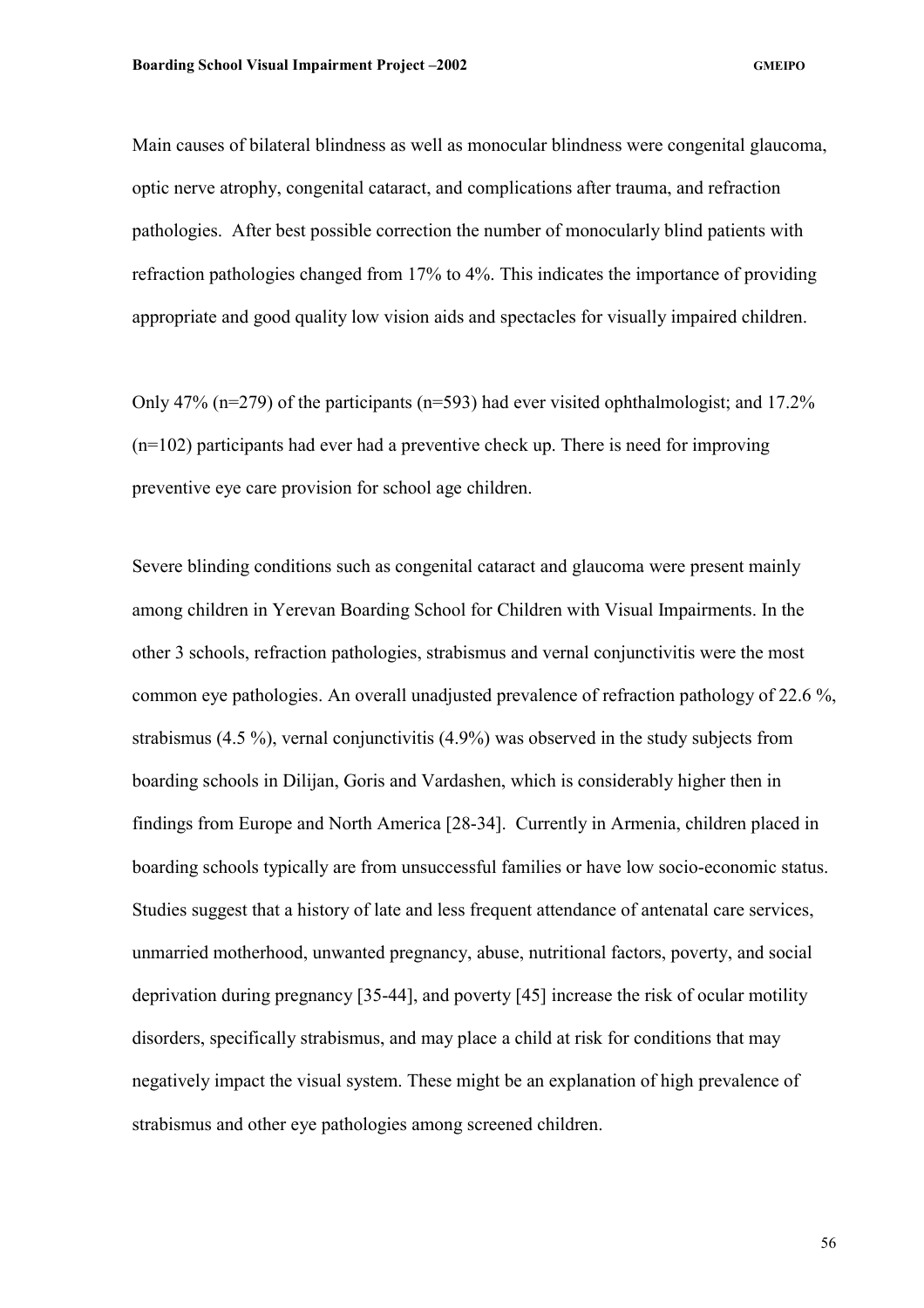According to the accepted hypothesis there are distinctive gender patterns in distribution of myopia [33-34,46]. For instance, the 1971 and 1972 NHANES data showed higher prevalence rates in females than in males [47]. However, in the boarding school study, a higher preponderance of myopia in males (65.6 %) as compared to females (8 %), with statistically significant differences ( $\chi^2$  test,  $p=0.02$ ) was found.

In this study, strabismus was inversely associated to two anthropometric parameters, showing past and present nutritional status (stunting and under nutrition). These statistically significant associations could be explained by several factors. A child with strabismus may have poorer nutrition as a result of less care (they are less valued) or stress due to negative peer attitude. Another possibility is an associated retarded physical development of children with strabismus. However, there might be no direct association between strabismus and stunting, as a multitude of social vulnerabilities affect children in boarding schools, possibly confounding the relationship.

The correlation analysis between the disorders of endocrine system and various eye pathologies revealed statistically significant association ( $\chi^2$ , p-value=0.017) between delayed puberty and visual acuity. Low vision along with poor nutrition could result in growth retardation. More studies are needed to test this hypothesis.

## *5.3.2 Nutrition*

The overwhelming majority of the children were from socially vulnerable families and in most cases parents of the children were unemployed. Nutritional status/food intake was checked for the seven previous days. For all but the Yerevan boarding school, this was a time when school was not in session, but it still may be used as an example of children's average nutritional pattern, limited only to frequency of intake of Vitamin A containing food items, and not the source of food. Analyses revealed that the staples in the children's diet were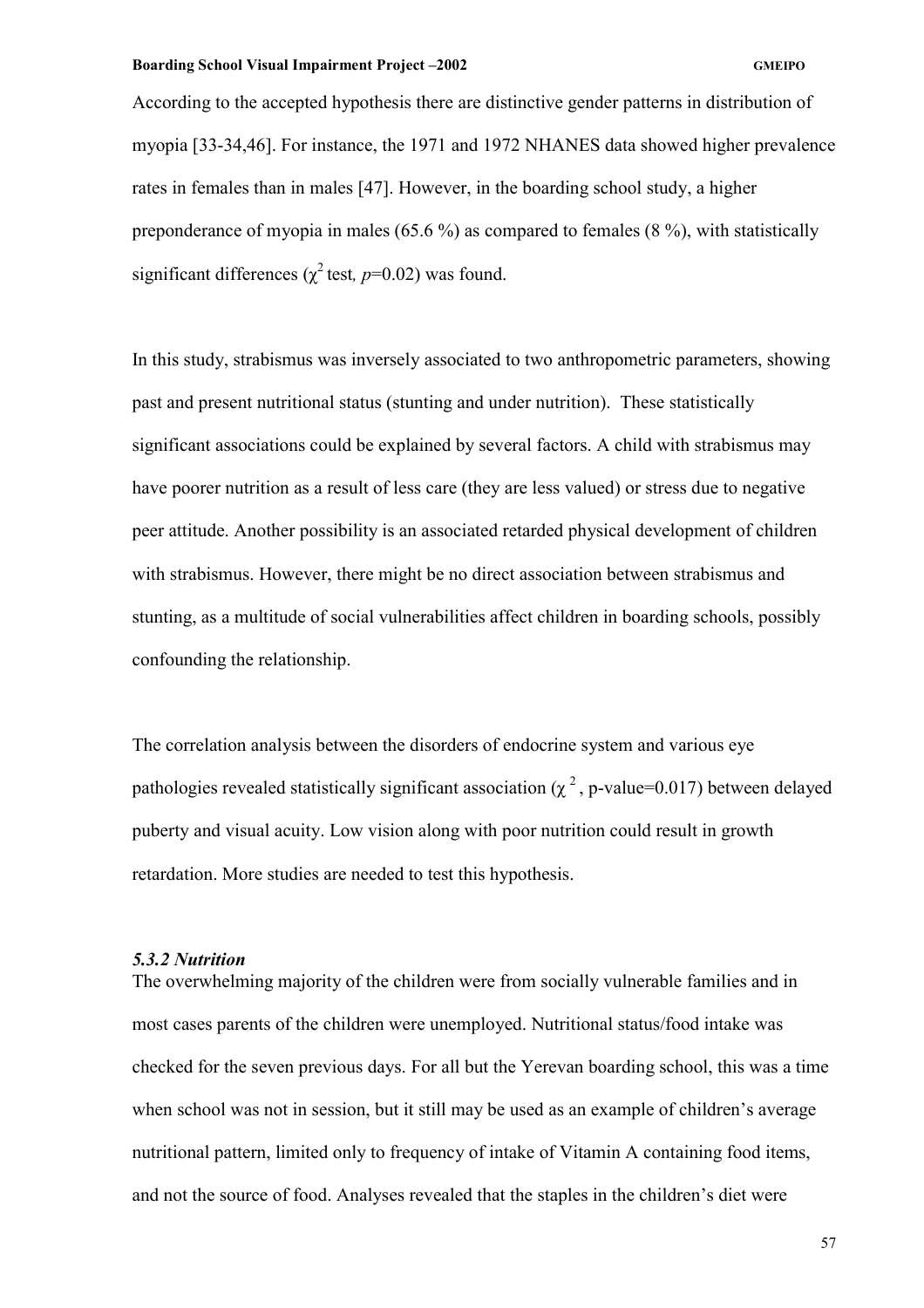bread, potato and pasta. Nutrition with an insufficient amount of vegetables and fruits (especially rich with Vitamin A) was typical for the surveyed children. The worst nutritional patterns were in Yerevan Boarding School for children with Visual Impairments and Goris Boarding School for Children from Socially Vulnerable Families and with Visual Impairments.

Anthropometric measurements of the children revealed stunting and under nutrition. The prevalence of these conditions varied among schools with the worst situation in Vardashen Special Educational Complex, where stunting, showing extended period of inadequate food intake in early childhood (25%) and under nutrition, as an indicator of current nutritional status (17%) were frequently seen. Based on the pediatrician's assessment, delayed physical development, short height, and body weight deficiency were detected in a majority of schoolchildren. The largest proportions of such children were in Vardashen Special Educational Complex (60.7%) and in Goris Boarding School (42.1%).

School performance (typical school grades) was rather low among surveyed institutionalized children; the worst situation was in Vardashen Educational Complex. Analysis revealed statistically significant association between being undernourished and school performance. Children with weight deficiency showed the poorest performance. The combined variable of delayed physical development, short height, and body weight deficiency was also associated with poor school performance.

## *5.3.3 Skeletal muscular system*

It was also determined that specific deformations and pathologies of skeletal-muscular system are very frequent among children in the schools, ranging from one-third of the children in one of the schools to more than a half in other. Winged scapulae and chest deformations were the most frequently detected abnormalities. This maybe attributed to the inadequate amount of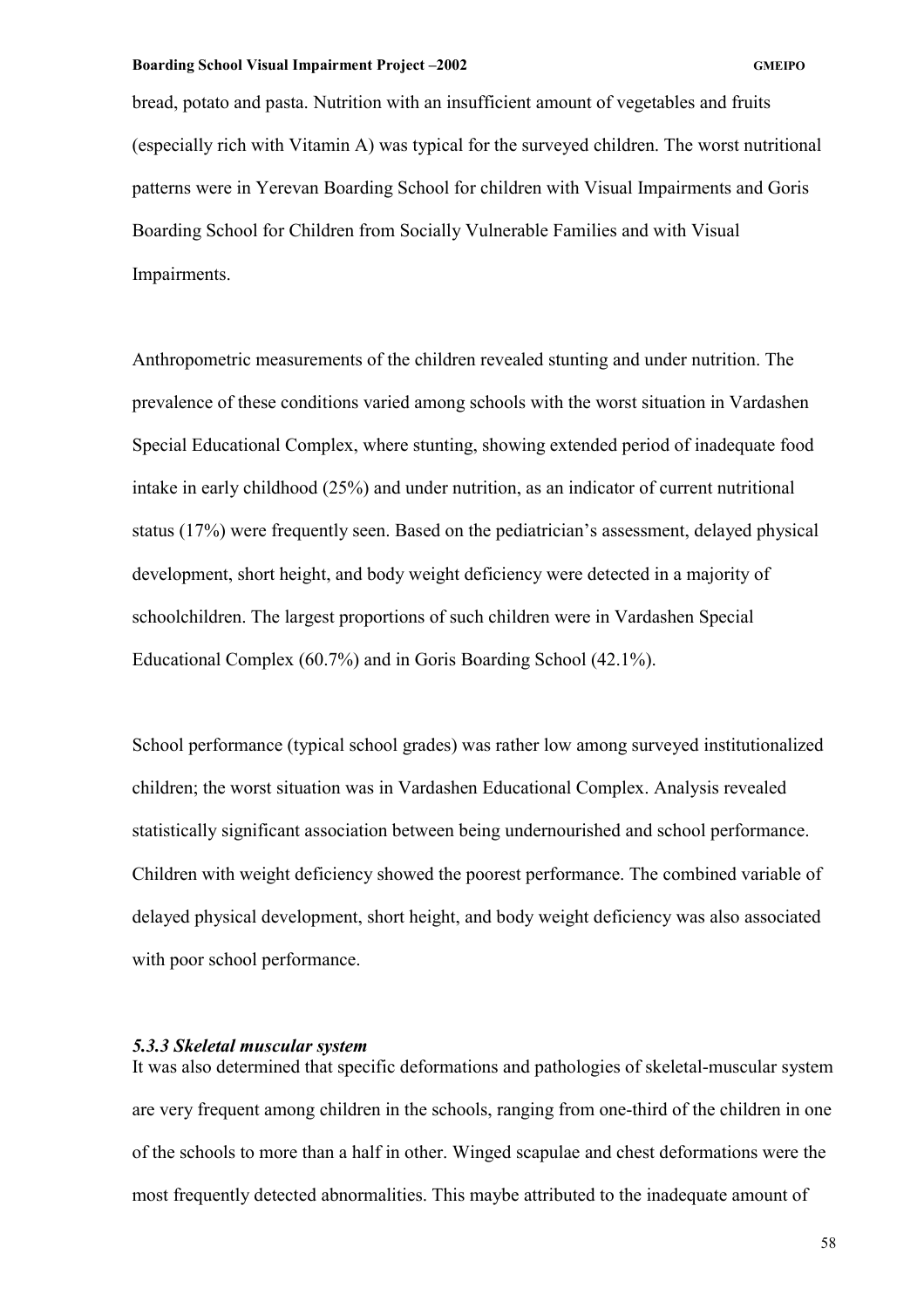physical exercise and overall low level of appropriate physical development of a child. Except for the Vardashen Educational Complex, only only a few children mentioned sport classes at school.

About 20% of all children had flat foot, which is often a result of wearing bad shoes lacking instep/arch support.

# *5.3.4 Main health disorders*

The prevalence of teeth cavities was on average 20% among children in the three schools. The highest percentage (39.2%) of cavities was detected among children in Yerevan Boarding School for Children with Visual Impairments. The situation was under control in the Goris Boarding School, where the Hovard-Karagyozyan Foundation was conducting a dental health program.

Chronic tonsillitis was diagnosed in one-fifth to one-third of screened children. Further analysis revealed a statistically significant association between teeth cavities and chronic tonsillitis. Review of personal histories revealed a high percentage (22%) of frequent ARI among children in Yerevan Boarding School for Children with Visuals Impairments. The same children had the highest rate of adenoids and nasal partition curvature; however, analysis did not reveal a statistically significant association.

## *5.3.5 Neurological Development*

Many children had specific retardation of learning development, delayed reactions, and communication problems. Seven main groups of health disorders were detected. The largest group of disorders was "mild cerebral dysfunction with retardation of mental development and boundary intellectual insufficiency and retardation of special learning skills". These disorders are mainly explained by defects of upbringing, lack of attention from the adults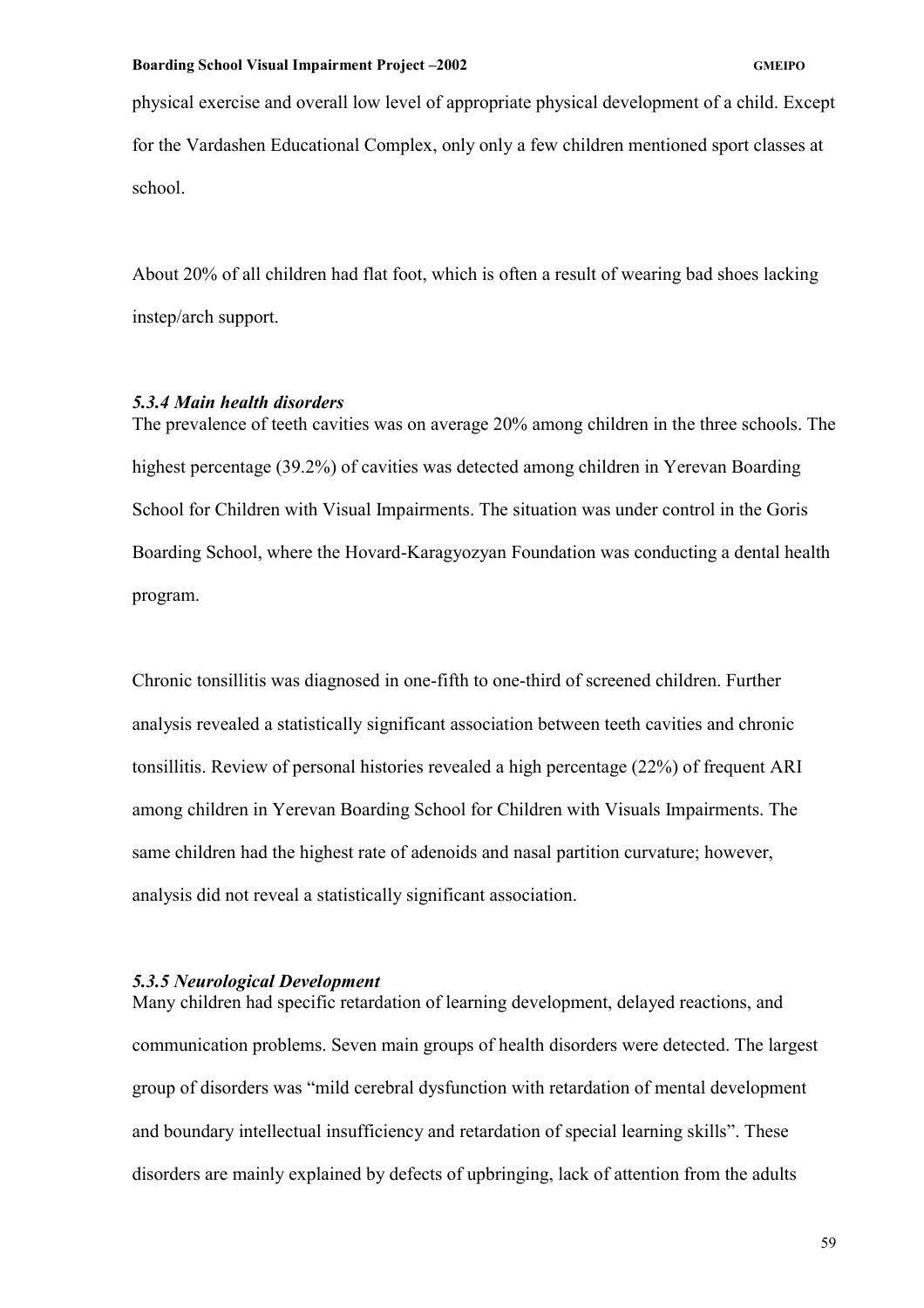(both parents and teachers) to children, and poor education. They may also have roots in antenatal and perinatal period, and be associated with poor maternal nutrition. As one would expect the worst rate (30.4%) was detected in Vardashen Special Educational Complex. Functional disorders of the nervous system included neurotic reactions, anxiety neurosis, bedwetting (enuresis), neurasthenia, neurotic tics, and logoneurosis. These abnormalities, mainly connected with upbringing disorders, various stress factors, puberty, and heredity were detected in children varying from 7.2% in Dilijan Sanitary School to 28.5% in Vardashen Educational Complex.

Another disorder detected, primarily in the Yerevan Boarding School (6.6%), was deprivational mental retardation, which is one of the symptoms of sensory integration disorder (DSI). Moderate mental retardation due to early organic disorders/abnormalities of central nervous system was diagnosed in children in Yerevan and Goris boarding schools with proportions of 6.6% and 1.0% respectively. This infirmity, as well as deprivational mental retardation, was significantly associated with visual acuity.

## **5.4 Recommendations**

- Organize similar health screenings in other boarding schools of Armenia in order to have comprehensive and generalizable information on health status of institutionalized children in the country
- Provide follow up care for those children diagnosed with severe health pathologies, requiring thorough diagnostic or treatment in specialized clinics
- Elaborate and conduct special program of psychological consultations/rehabilitation for the children in boarding schools to address various problems revealed during the screening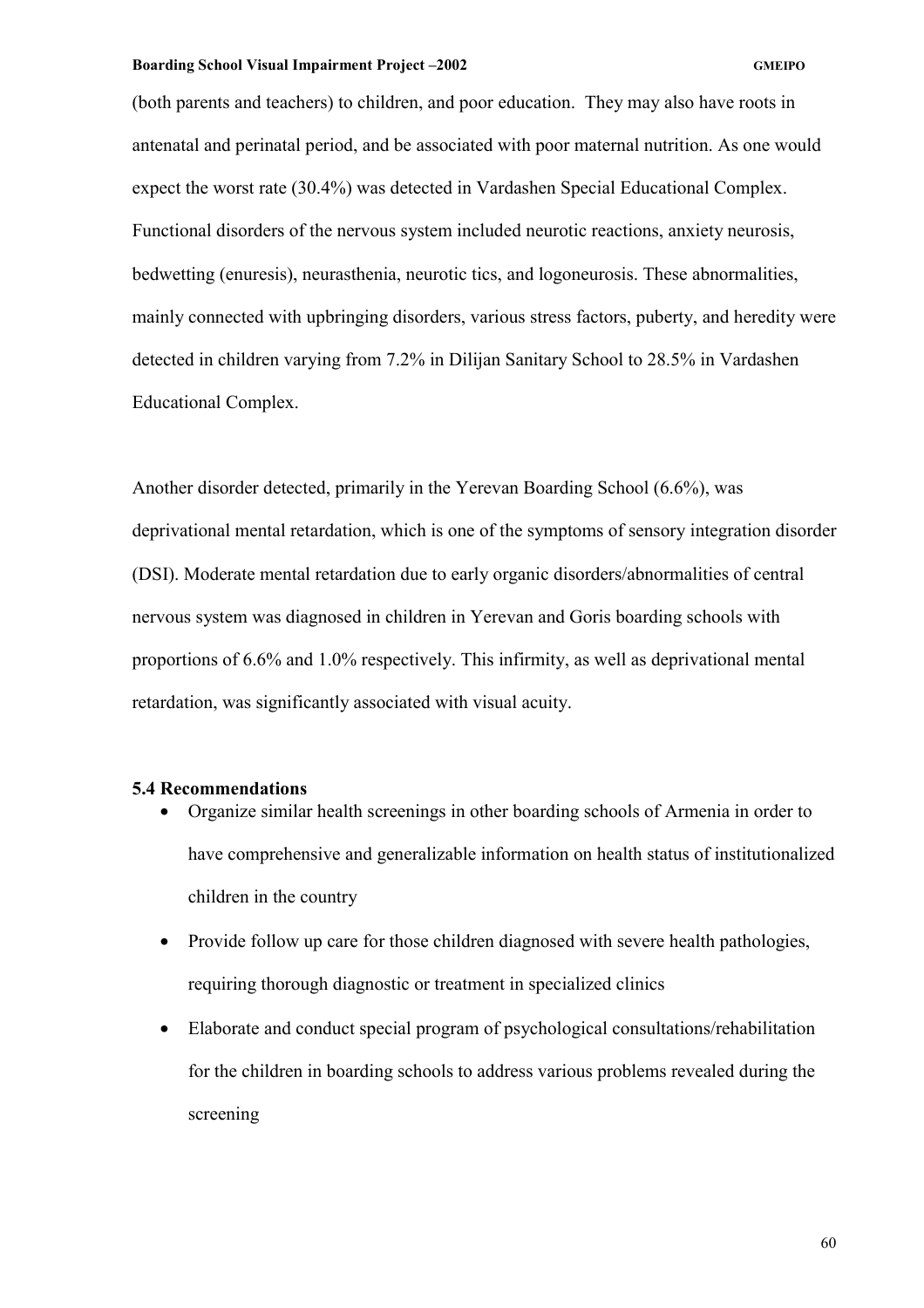- Conduct dental health screenings, and cavity prevention and treatment programs for institutionalized children (starting in Yerevan Boarding School for Children with Visual Impairments and Vardashen Special Educational Complex)
- Review boarding school's curriculum allotting more hours for the classes of physical training and elaborate program of physical conditioning and comprehensive exercises with equal/even loading for all parts of skeletal muscular system
- Look for patron/sponsor organizations for the boarding schools to organize and provide healthy nutritious diet for the institutionalized children. Organize food control and monitoring on a regular basis conducting sensitive to short-term changes measurements to assess nutritional status of the children
- Establish regular yearly vision checkups in all boarding schools using school medical personnel. For this purpose it is recommended to organize a short training for medical personnel on the visual acuity screening using AMAGB test. The test is available at GMEIPO, and could be distributed in all boarding schools (free of charge).
- Establish low vision services center for children in Armenia. The main role of low vision service is to serve as a bridge between medical, educational, and rehabilitative services. The low vision center can act as a referral point for the child to access other services that may be required, e.g., orientation and mobility training, early intervention, provision of low cost glasses and low vision devices. Currently low vision devices are not available in the overwhelming majority of optic shops/services. Most of the devices can be produced locally using indigenously available materials and appropriate technology. The use of simple magnifiers can help children pursue education in normal stream schools and improve their quality of life.
- Conduct Childhood Blindness study in all schools for Blind and Visually Impaired children in Armenia, using WHO instructions and standards in order to define the main causes of childhood blindness in Armenia.

61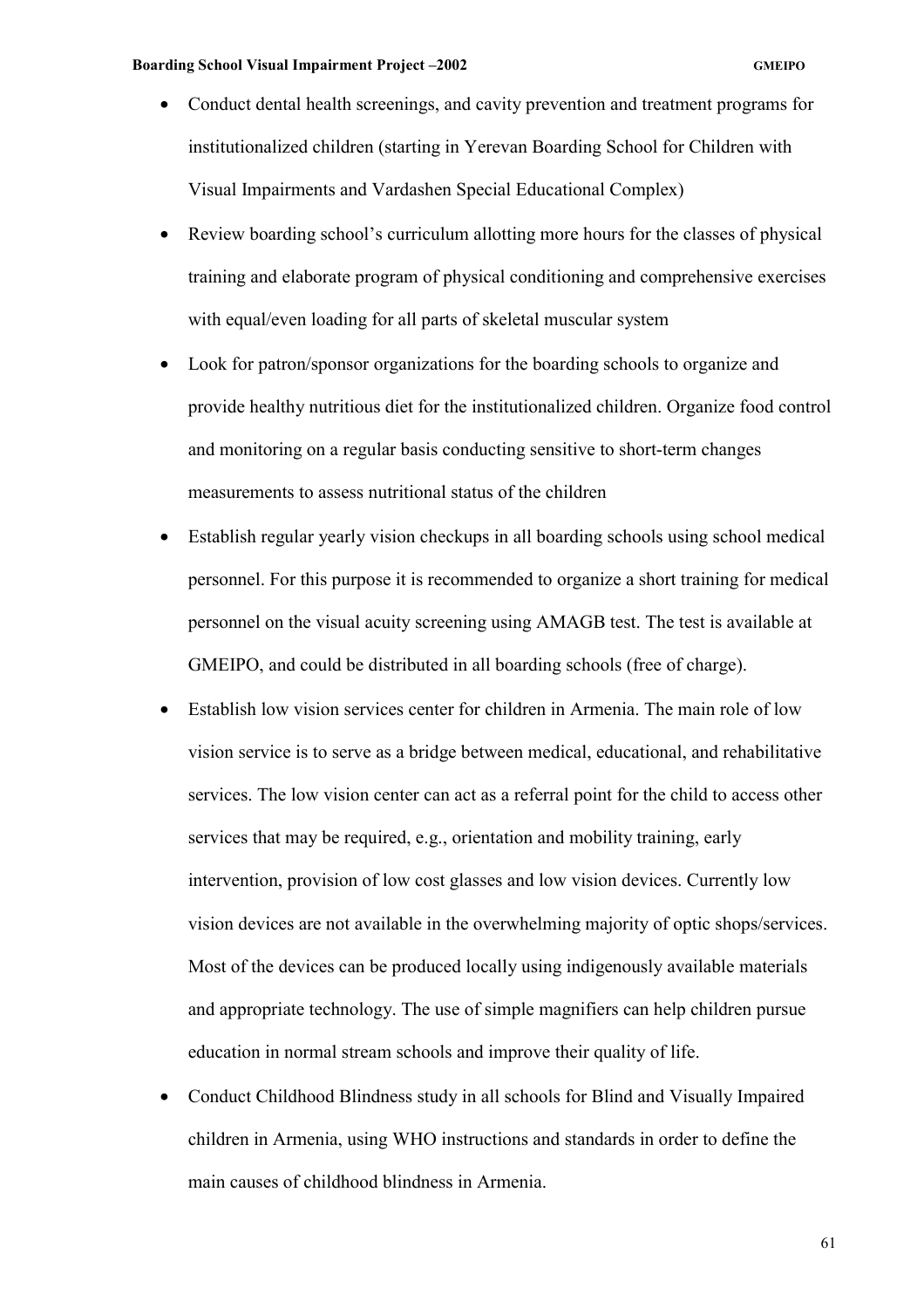- A population based blindness survey is needed to precisely estimate the prevalence of blindness and low vision among school age children in Armenia.
- It is highly recommended to conduct further multivariate analysis of this data, as there were many children who were diagnosed as having several pathologies at once. Their overlapping may have confounded the univariate data analysis.

# **In summary**

- 1. The project was highly effective:
	- 593 children were screening by pediatrician and neurologist during the Boarding Schools Visual Impairment Project
	- 212 children underwent detailed eye screening
	- 543 children were considered as having health problems at different levels of severity by pediatrician, 241 (40.6%) were diagnosed with neurological problems, 211(35.6%) presented eye problems
	- All children in need were provided with written and oral recommendations for further treatment, parents/caregivers were informed about any health problems of children
	- 176 pairs of prescription glasses were distributed to the participants
	- 2. The rate of blindness and low vision among participants exceeds the European benchmark several times over
- 3. Provision of prescription eye glasses considerably decreased the rate of blindness and low vision among participants
- 4. The main causes of blindness were congenital glaucoma and cataract
- 5. Blindness survey is essential to obtain population based data on prevalence and main causes of reduced vision
- 6. Anthropometric measurements of the children revealed stunting and under nutrition.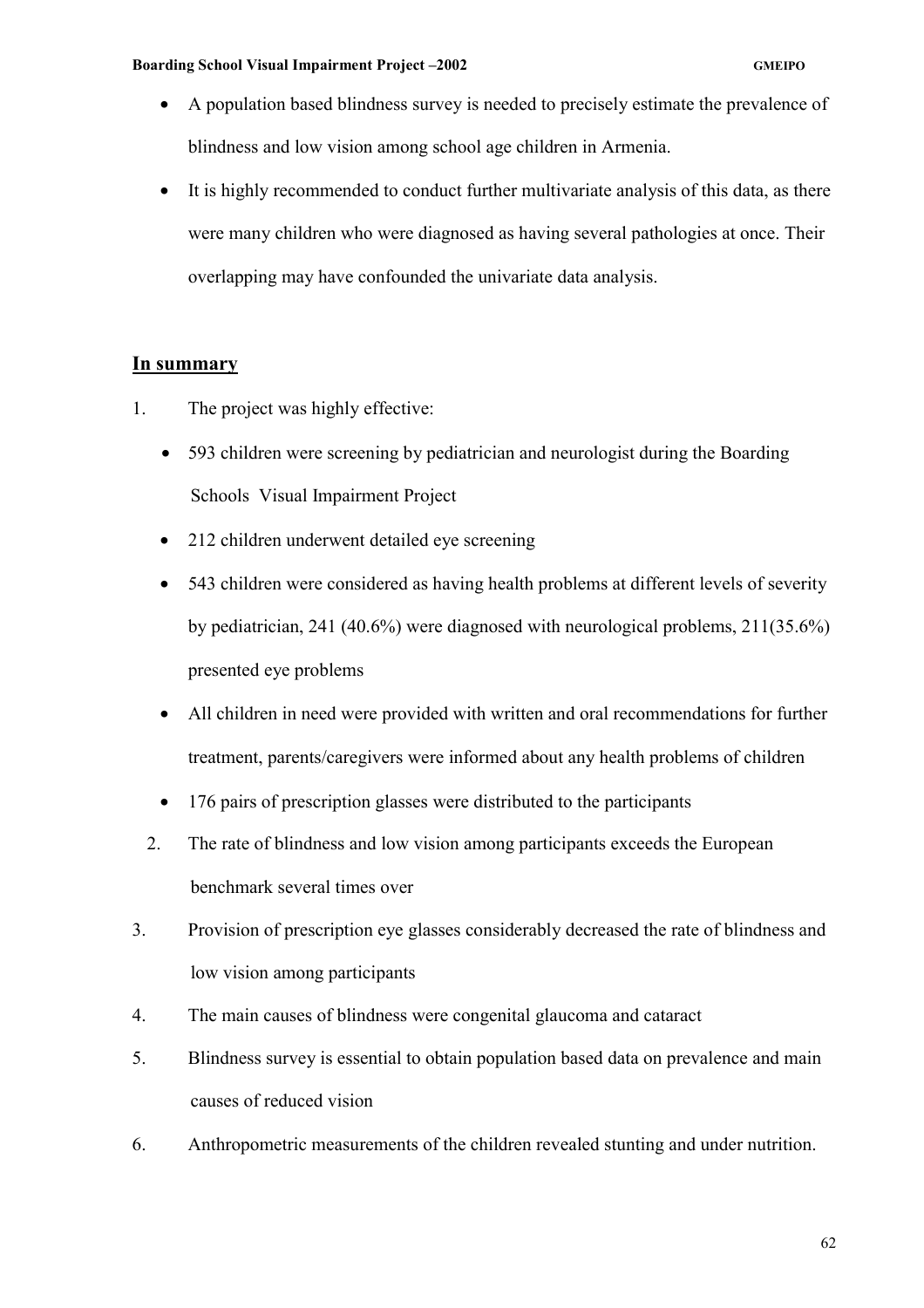- 7. The pediatrician's assessment detected delayed physical development, short height, and body weight deficiency in a majority of schoolchildren surveyed.
- 8. Specific deformations and pathologies of skeletal-muscular system are very frequent among children in the surveyed schools, ranging from one-third of overall number of children in each particular school to more than a half, which could be attributed to the inadequate amount of physical exercises and overall low level of harmonic physical development of a child
- 9. Many children have specific retardation of learning abilities development, delayed reactions, and communication problems. These disorders are mainly explained by defects of upbringing, lack of attention from the adults (both parents and teachers) to children, and poor education.
	- Further multivariate analysis of this data is recommended to guide future programmatic and assessment activities.
	- Children in boarding schools need special attention of the governmental and international health organizations: special prevention and treatment interventions are required.
	- While not generalizable, these findings confirm that institutionalized children are indeed among Armenia's most vulnerable population and are in dire need of improved medical and health conditions if they are to reach their full potential. This treatment and assessment program highlights the critical need for expanding programs and assessments to ensure the health of institutionalized children.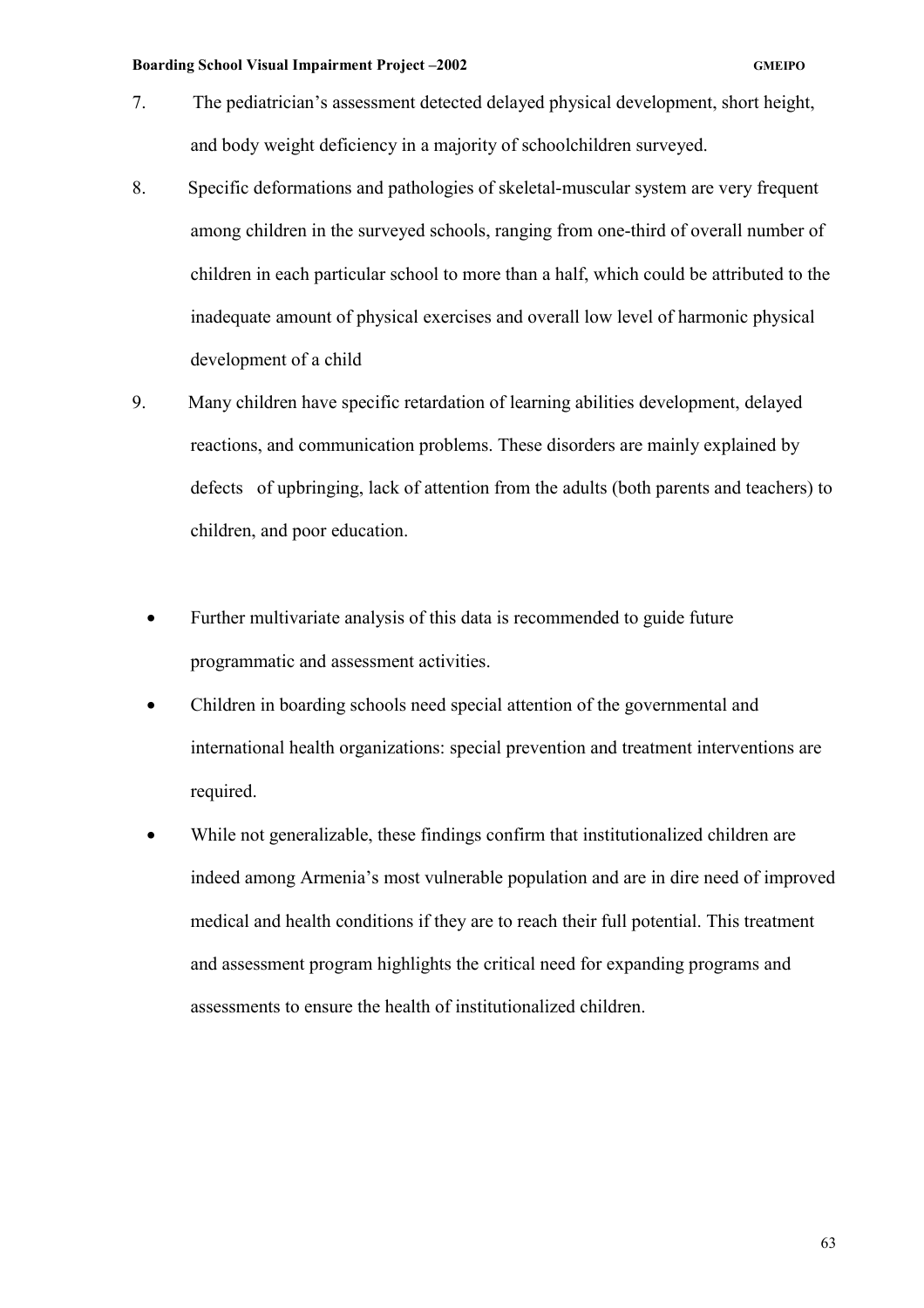## **References**

1. McMahon P. *UN: UNICEF Is Concerned For Children In Transitional Countries* Available from: URL:

<http://www.rferl.org/nca/features/2000/07/F.RU.000712153041.html>

- 2. Committee on the Rights of the Child. *Concluding Observations: Armenia, 24/02/2000. Consideration of reports submitted by states parties under article 44 of the convention.* Available from: URL: <http://www1.umn.edu/humanrts/crc/armenia2000.html>
- 3. UNICEF. *The state of the world's children*. New York: Oxford University Press, 1998.
- 4. American University of Armenia, Center for Health Services Research, *National Report on the Follow-up to the UNICEF World Summit for Children 1990-2000*, Yerevan, Armenia: American University of Armenia, Center for Health Services Research, December 2000 [published in English and Russian]
- 5. Khachatryan N. Regional Ophthalmic Services in Armenia. *Medical Science of Armenia*. April 2001, vol. XLI (1): 121-125.
- 6. Khachatryan N, Thompson ME, Adamyan M. *Summer Camps Visual Impairment Project: Final Report to the United Methodist Committee on Relief*. Yerevan: Center for Health Services Research and Development, American University of Armenia, September 2000.
- 7. World Health Organization. *Measuring Change in nutritional status: Guidelines for assessing the nutritional impact of supplementary feeding programme for vulnerable groups.* Geneva: WHO, 1983.
- 8. Anthropometric Reference Standards (NCHS)*.* September 2000. Available from: URL: h[ttp://www.odc.com/anthro/deskref/refstand.html](http://www.odc.com/anthro/deskref/refstand.html)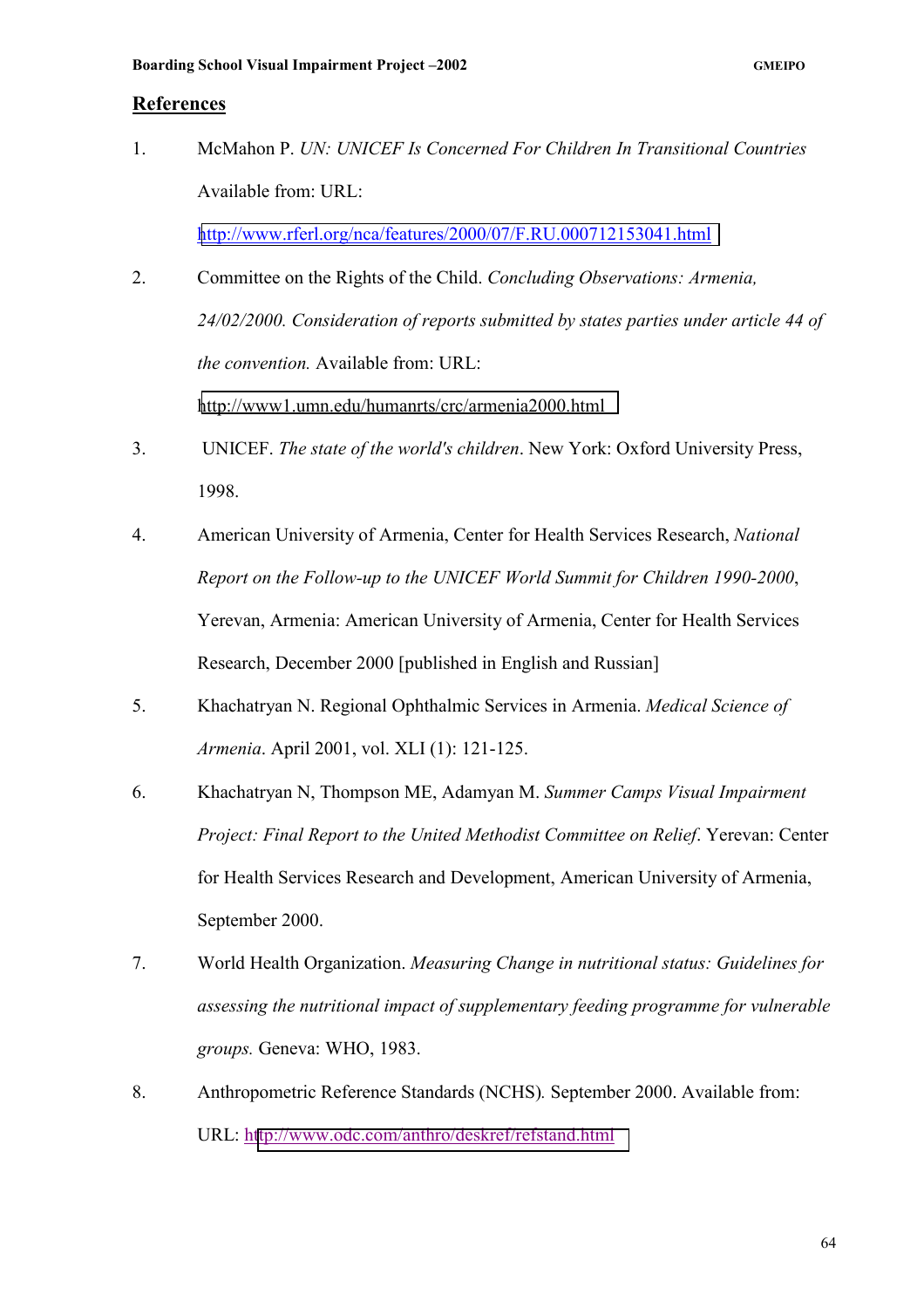- 9. Helen Keller International. *How to use the HKI food frequency method to assess community risk of Vitamin A deficiency*. Helen Keller International, Incorporated, 1993
- 10. Sommer Alfred. *Vitamin A deficiency and its consequences, 3rd edition.* Geneva: WHO, 1995.
- 11. Danilichev VF. *Modern Ophthalmology. Manual for Physicians*. Saint-Petersburg: Piter, 2000: 570-599
- 12. Archangelskiy BN. *Eye Diseases, 2nd ed*, Moscow: Medicina, 1969: 34-84
- 13. *The epidemiology of eye diseases.* Edited by Johnson, G. and Minassian, D. Chapman&Holl, 1998.
- 14. Bochkareva AA. *Eye Diseases, 3rd ed*, Moscow: Medicina, 1989: 52-105
- 15. Ter Voskanyan K. *Pediatric primary care textbook, 3rd volume*, Yerevan, Nairi, 2000: 81-92.
- 16. Saw S, Katz J, Schein O, Chew S, Chan T. Epidemiology of Myopia. *Epidemiologic reviews* 1996;18(2):175-187.
- 17. Ehrlich MI, Reinecke RD, Simons K. Preschool vision screening for amblyopia and strabismus: programs, methods, guidelines. *Surv Ophthalmol* 1983; 28:145-163
- 18. U.S. Preventive Services Task Force. *Guide to Clinical Preventive Services, 2nd Edition.* 1996 Baltimore: Williams & Wilkins.
- 19. West S, Sommer A. Prevention of blindness and priorities for the future. *Bulletin of the World Health Organization*. Vol 79(3), 2001, 179-277.
- 20. Brian G, Taylor H. Cataract blindness-challenges for the 21<sup>st</sup> century. *Bulletin of the World Health Organization*. Vol 79(3), 2001, 249-255.
- 21. Thelefors B, Negrel A. The global impact of glaucoma. *Bulletin of the World Health Organization*. Vol 72(3), 1994, 323-326.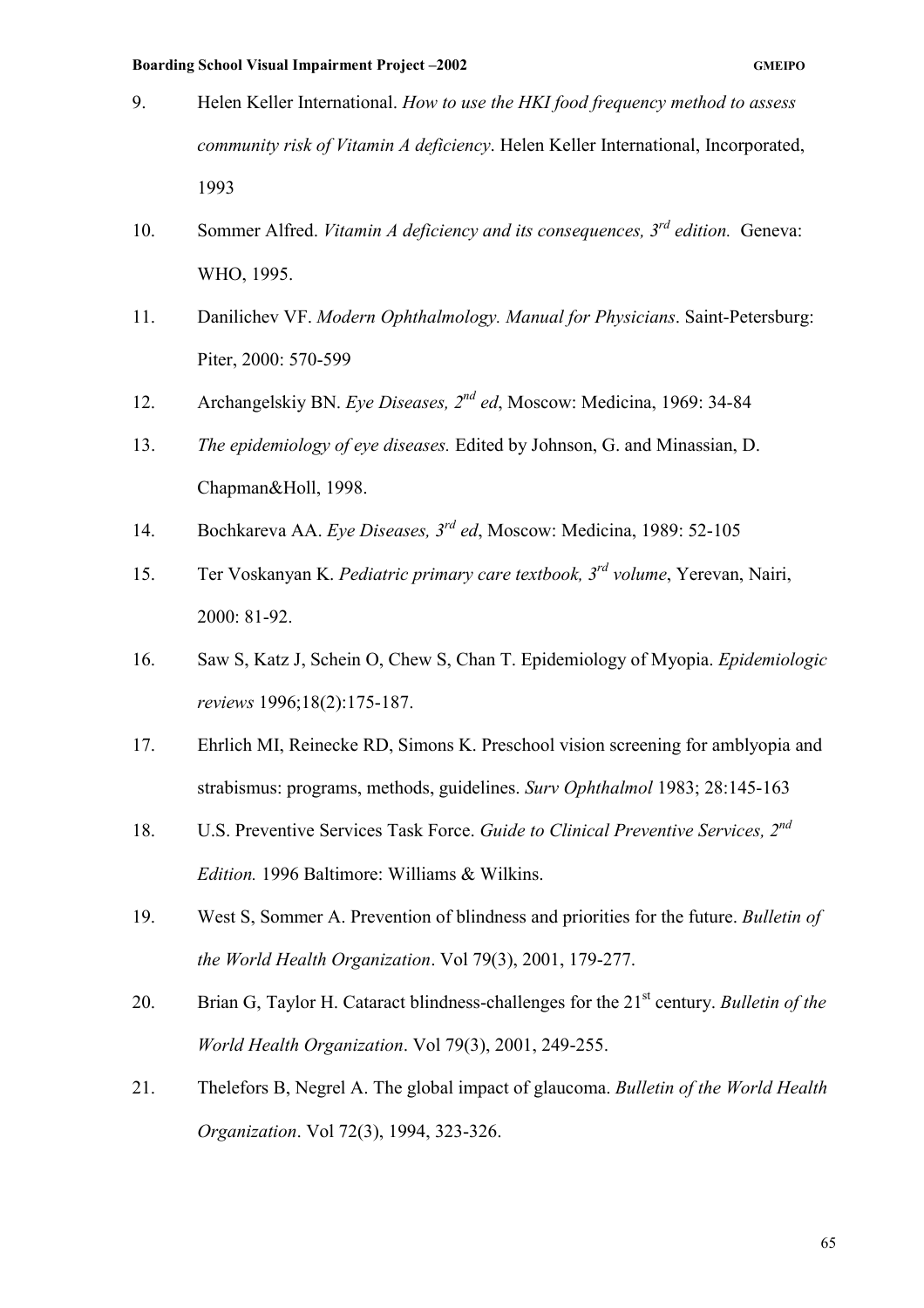- 22. Collaborative normal-tension glaucoma group: comparison of glaucomatous progression between untreated patients with normal tension glaucoma and patients with therapeutically reduced intraocular pressures. *Am J Ophthalmol* 1998, 126:487- 497.
- 23. Quigley H. Number of people with glaucoma worldwide. *BJO*, 1996, 80:389-393.
- 24. Khachatryan N. Case-Control Study of Glaucoma Patients in Yerevan. *Masters Thesis (unpublished), Master of Public Health Program, American University of Armenia*, November 1997.
- 25. Khachatryan N. *Survey of the Regional Ophthalmological Services in Armenia, Yerevan:* American University of Armenia, Center for Health Services Research, Garo Meghrigian Eye Institute, November 1999.
- 26. *Basic and Clinical Science Course: Pediatric Ophthalmology and Strabismus*. American Academy of Ophthalmology 1993.
- 27. Friedlaender MH.: Conjunctivitis of allergic origin: clinical presentation and differential diagnosis. *Surv Ophthalmol* 1993; 38(suppl):105-14.
- 28. Tielch JM, Sommer A, Witt K, Katz J, Royall RM. Blindness and visual impairment in American rural population. The Baltimore Eye Survey. *Arch Ophthalmol* 1990; 108:286-290.
- 29. Coffey M, Reidy A, Wormald R, *et al.* Prevalence of glaucoma in west Ireland. *BJO*. 1993, 77, 17-21.
- 30. Hirvela H. Luukinen H, Laatikainen L. Prevalence and risk factors of lens opacities in the elderly of Finland. *Ophthalmol.* 1995, 102: 108-17.
- 31. Vassileva P, Gieser S, Vitale S, *et al.* Blindness and visual impairment in Western Bulgaria. *Ophthlmic Epidemiol*. 1996, 3, 143-9.
- 32. Kocur I, Resnikoff S. Visual impairment and blindness in Europe and their prevention. *Br J Ophthalmol* 2002; 86: 716-722.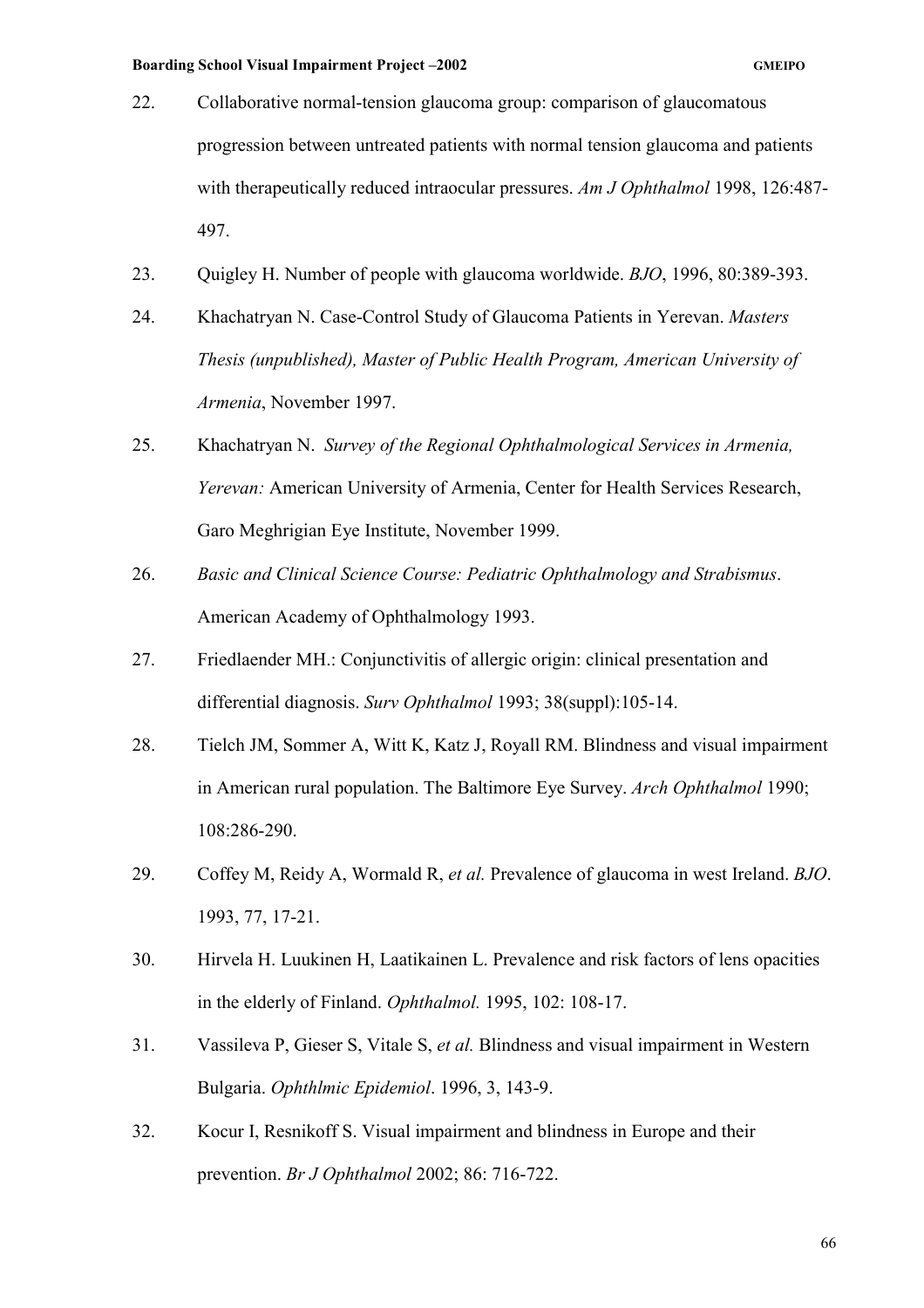- 33. Preslan MW, Novak A. Baltimore Vision Screening Project. *Ophthalmology* 1996 Jan;103(1):150-9.
- 34. Preslan MW, Novak A. Baltimore Vision Screening Project. Phase 2. *Ophthalmology*  1998 Jan; 105(1):150-3.
- 35. Magadi M, Madise N, Diamond I. Factors associated with unfavorable birth outcomes in Kenya. *J Biosoc Sci* 2001 Apr;33(2):199-225.
- 36. Gama S, Szwarcwald C, Leal M, Theme Filha M. The pregnancy during adolescence as a risk factor for low birth weight, Brazil. *Rev Saude Publica* 2001 Feb;35(1):74- 80.
- 37. Chan A, Keane R, Robinson J. The contribution of maternal smoking to preterm birth, small for gestational age and low birthweight among Aboriginal and non-Aboriginal births in south Australia. *Med J Aust* 2001 Apr 16;174(8):389-93.
- 38. Eggleston E, Tsui A, Kotelchuck M. Unintended pregnancy and low birthweight in Ecuador. *Am J Public Health* 2001 May;91(5):808-10.
- 39. Ahluwalia I, Merritt R, Beck L, Rogers M. Multiple lifestyle and psychosocial risks and delivery of small for gestational age infants. *Obstet Gynecol* 2001 May;97(5 Pt 1):649-56.
- 40. Holmgren P, Hogberg U. The very preterm infant-a population-based study. *Acta Obstet Gynecol Scand* 2001 Jun;80(6):525-31.
- 41. Wang C, Chou P. Risk factors for low birth weight among first-time mothers in southern Taiwan. *J Formos Med Assoc* 2001 Mar;100(3):168-72.
- 42. Letamo G, Majelantle R. Factors influencing low birth weight and prematurity in Botswana. *J Biosoc Sci* 2001 Jul;33(3):391-403.
- 43. Murphy C, Schei B, Myhr T, Du Mont J. Abuse: a risk factor for low birth weight? A systematic review and meta-analysis. *CMAJ* 2001 May 29;164(11):1567-72.